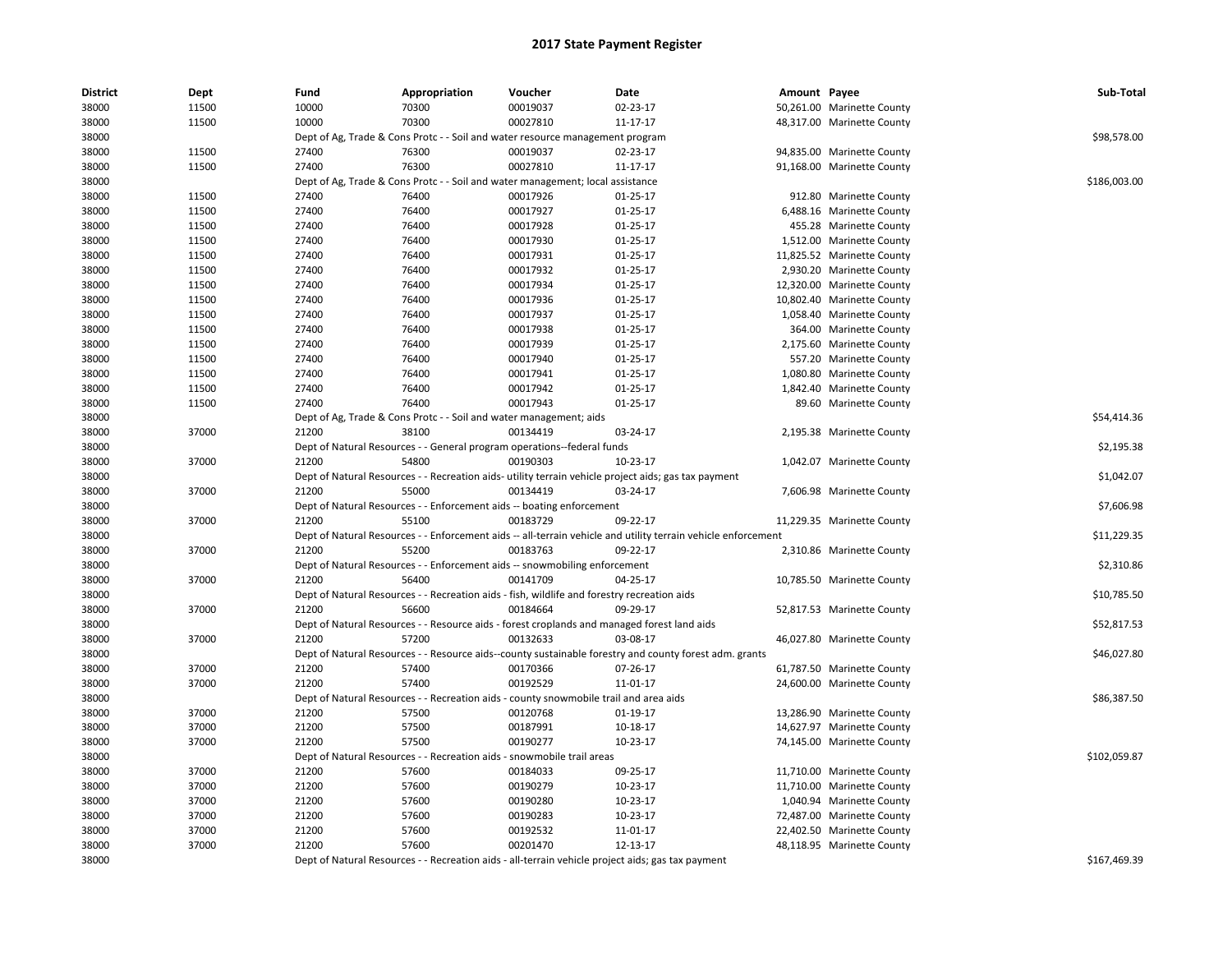| <b>District</b> | Dept  | Fund  | Appropriation                                                                     | Voucher  | Date                                                                                             | Amount Payee |                             | Sub-Total      |
|-----------------|-------|-------|-----------------------------------------------------------------------------------|----------|--------------------------------------------------------------------------------------------------|--------------|-----------------------------|----------------|
| 38000           | 37000 | 21200 | 57700                                                                             | 00160704 | 06-27-17                                                                                         |              | 4,880.50 Marinette County   |                |
| 38000           |       |       | Dept of Natural Resources - - Recreation aids -- all-terrain vehicle project aids |          |                                                                                                  |              |                             | \$4,880.50     |
| 38000           | 37000 | 21200 | 58400                                                                             | 00177440 | 09-11-17                                                                                         |              | 382.00 Marinette County     |                |
| 38000           |       |       | Dept of Natural Resources - - Resource aids -- payment in lieu of taxes; federal  |          |                                                                                                  |              |                             | \$382.00       |
| 38000           | 37000 | 21200 | 67800                                                                             | 00138690 | 04-06-17                                                                                         |              | 43,417.40 Marinette County  |                |
| 38000           | 37000 | 21200 | 67800                                                                             | 00140333 | 04-14-17                                                                                         |              | 5,725.74 Marinette County   |                |
| 38000           |       |       |                                                                                   |          | Dept of Natural Resources - - Environmental aids -- invasive aquatic species and lake monitoring |              |                             | \$49,143.14    |
| 38000           | 39500 | 21100 | 16800                                                                             | 00107240 | 04-20-17                                                                                         |              | 131,927.00 Marinette County |                |
| 38000           |       |       | WI Dept of Transportation - - Elderly and disabled county aids, state funds       |          |                                                                                                  |              |                             | \$131,927.00   |
| 38000           | 39500 | 21100 | 17000                                                                             | 00088057 | 02-24-17                                                                                         |              | 70,568.20 Marinette County  |                |
| 38000           |       |       | WI Dept of Transportation - - County forest road aids, state funds                |          |                                                                                                  |              |                             | \$70,568.20    |
| 38000           | 39500 | 21100 | 18500                                                                             | 00087345 | 02-21-17                                                                                         |              | 3,077.24 Marinette County   |                |
| 38000           | 39500 | 21100 | 18500                                                                             | 00087346 | 02-21-17                                                                                         |              | 3,272.33 Marinette County   |                |
| 38000           | 39500 | 21100 | 18500                                                                             | 00087358 | $02 - 21 - 17$                                                                                   |              | 1,935.54 Marinette County   |                |
| 38000           | 39500 | 21100 | 18500                                                                             | 00093350 | 03-22-17                                                                                         |              | 6,300.14 Marinette County   |                |
| 38000           | 39500 | 21100 | 18500                                                                             | 00093703 | 03-22-17                                                                                         |              | 5,046.91 Marinette County   |                |
| 38000           | 39500 | 21100 | 18500                                                                             | 00093712 | 03-22-17                                                                                         |              | 7,428.66 Marinette County   |                |
| 38000           | 39500 | 21100 | 18500                                                                             | 00100375 | 05-09-17                                                                                         |              | 4,703.83 Marinette County   |                |
| 38000           | 39500 | 21100 | 18500                                                                             | 00100382 | 05-09-17                                                                                         |              | 6,354.08 Marinette County   |                |
| 38000           | 39500 | 21100 | 18500                                                                             | 00119536 | 05-31-17                                                                                         |              | 4,131.90 Marinette County   |                |
| 38000           | 39500 | 21100 | 18500                                                                             | 00119538 | 05-31-17                                                                                         |              | 7,363.11 Marinette County   |                |
| 38000           | 39500 | 21100 | 18500                                                                             | 00125790 | 06-14-17                                                                                         |              | 3,989.08 Marinette County   |                |
| 38000           | 39500 | 21100 | 18500                                                                             | 00125796 | 06-14-17                                                                                         |              | 5,402.83 Marinette County   |                |
| 38000           | 39500 | 21100 | 18500                                                                             | 00136706 | 06-30-17                                                                                         |              | 4,279.61 Marinette County   |                |
| 38000           | 39500 | 21100 | 18500                                                                             | 00138639 | $07-17-17$                                                                                       |              | 6,173.73 Marinette County   |                |
| 38000           | 39500 | 21100 | 18500                                                                             | 00153517 | 08-14-17                                                                                         |              | 3,689.58 Marinette County   |                |
| 38000           | 39500 | 21100 | 18500                                                                             | 00159582 | 09-01-17                                                                                         |              | 6,086.70 Marinette County   |                |
| 38000           | 39500 | 21100 | 18500                                                                             | 00159585 | 09-01-17                                                                                         |              | 6,739.62 Marinette County   |                |
| 38000           | 39500 | 21100 | 18500                                                                             | 00159598 | 09-01-17                                                                                         |              | 1,774.88 Marinette County   |                |
| 38000           | 39500 | 21100 | 18500                                                                             | 00165304 | 09-18-17                                                                                         |              | 4,046.57 Marinette County   |                |
| 38000           | 39500 | 21100 | 18500                                                                             | 00165308 | 09-18-17                                                                                         |              | 1,532.69 Marinette County   |                |
| 38000           | 39500 | 21100 | 18500                                                                             | 00165309 | 09-18-17                                                                                         |              | 1,307.64 Marinette County   |                |
| 38000           | 39500 | 21100 | 18500                                                                             | 00180046 | 10-26-17                                                                                         |              | 6,919.33 Marinette County   |                |
| 38000           | 39500 | 21100 | 18500                                                                             | 00198981 | 12-11-17                                                                                         |              | 2,361.33 Marinette County   |                |
| 38000           | 39500 | 21100 | 18500                                                                             | 00198987 | 12-11-17                                                                                         |              | 3,432.88 Marinette County   |                |
| 38000           | 39500 | 21100 | 18500                                                                             | 00203187 | 12-29-17                                                                                         |              | 4,205.08 Marinette County   |                |
| 38000           | 39500 | 21100 | 18500                                                                             | 00203190 | 12-29-17                                                                                         |              | 3,557.12 Marinette County   |                |
| 38000           |       |       | WI Dept of Transportation - - Highway safety, local assistance, federal funds     |          |                                                                                                  |              |                             | \$115,112.41   |
| 38000           | 39500 | 21100 | 19000                                                                             | 00065434 | 01-03-17                                                                                         |              | 343,576.28 Marinette County |                |
| 38000           | 39500 | 21100 | 19000                                                                             | 00133983 | 07-03-17                                                                                         |              | 687,152.56 Marinette County |                |
| 38000           | 39500 | 21100 | 19000                                                                             | 00169249 | 10-02-17                                                                                         |              | 343,576.28 Marinette County |                |
| 38000           |       |       | WI Dept of Transportation - - Transportation aids to counties, state funds        |          |                                                                                                  |              |                             | \$1,374,305.12 |
| 38000           | 39500 | 21100 | 27800                                                                             | 00200772 | 12-13-17                                                                                         |              | 7,715.80 Marinette County   |                |
| 38000           |       |       | WI Dept of Transportation - - Local roads improvement program, state funds        |          |                                                                                                  |              |                             | \$7,715.80     |
| 38000           | 39500 | 21100 | 36300                                                                             | 00076583 | 01-20-17                                                                                         |              | 300.00 Marinette County     |                |
| 38000           | 39500 | 21100 | 36300                                                                             | 00086047 | 02-15-17                                                                                         |              | 390.00 Marinette County     |                |
| 38000           | 39500 | 21100 | 36300                                                                             | 00108615 | 04-21-17                                                                                         |              | 19,853.60 Marinette County  |                |
| 38000           | 39500 | 21100 | 36300                                                                             | 00136221 | 06-28-17                                                                                         |              | 50,135.71 Marinette County  |                |
| 38000           | 39500 | 21100 | 36300                                                                             | 00151240 | 08-04-17                                                                                         |              | 26,342.90 Marinette County  |                |
| 38000           |       |       | WI Dept of Transportation - - State highway rehabilitation, state funds           |          |                                                                                                  |              |                             | \$97,022.21    |
| 38000           | 39500 | 21100 | 36500                                                                             | 00071399 | 01-05-17                                                                                         |              | 474.93 Marinette County     |                |
| 38000           | 39500 | 21100 | 36500                                                                             | 00096147 | 03-17-17                                                                                         |              | 950.68 Marinette County     |                |
|                 |       |       |                                                                                   |          |                                                                                                  |              |                             |                |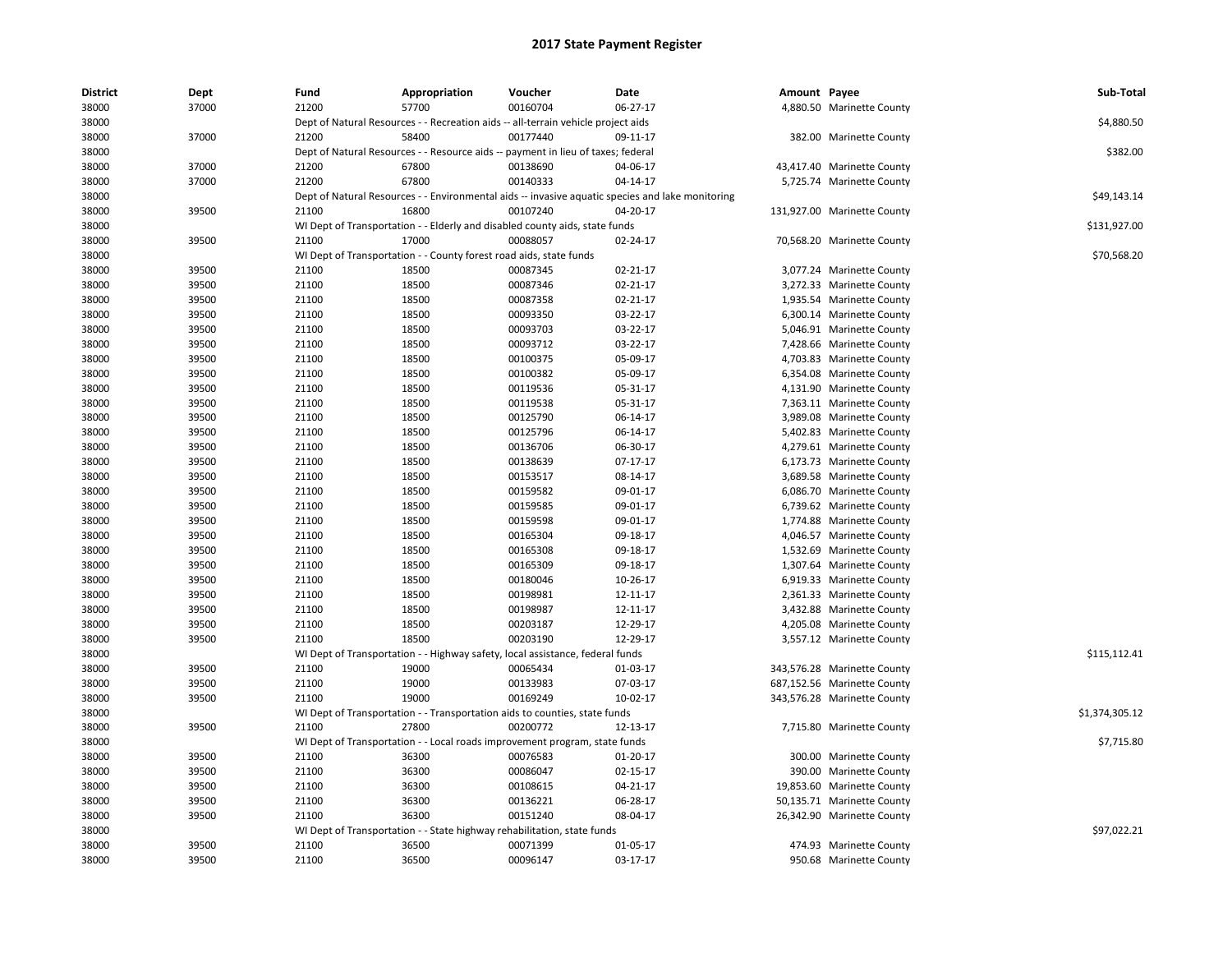| <b>District</b> | Dept  | Fund  | Appropriation                                        | Voucher                                                                             | Date                                                                                                    | Amount Payee |                             | Sub-Total      |
|-----------------|-------|-------|------------------------------------------------------|-------------------------------------------------------------------------------------|---------------------------------------------------------------------------------------------------------|--------------|-----------------------------|----------------|
| 38000           | 39500 | 21100 | 36500                                                | 00108614                                                                            | 04-21-17                                                                                                |              | 733.38 Marinette County     |                |
| 38000           | 39500 | 21100 | 36500                                                | 00136219                                                                            | 06-28-17                                                                                                |              | 733.38 Marinette County     |                |
| 38000           | 39500 | 21100 | 36500                                                | 00163310                                                                            | 09-11-17                                                                                                |              | 366.69 Marinette County     |                |
| 38000           | 39500 | 21100 | 36500                                                | 00180752                                                                            | 10-17-17                                                                                                |              | 443.41 Marinette County     |                |
| 38000           | 39500 | 21100 | 36500                                                | 00190612                                                                            | 11-09-17                                                                                                |              | 734.44 Marinette County     |                |
| 38000           |       |       |                                                      | WI Dept of Transportation - - Highway system management and operations, state funds |                                                                                                         |              |                             | \$4,436.91     |
| 38000           | 39500 | 21100 | 36800                                                | 00071399                                                                            | 01-05-17                                                                                                |              | 122,274.12 Marinette County |                |
| 38000           | 39500 | 21100 | 36800                                                | 00081749                                                                            | 02-02-17                                                                                                |              | 184,539.48 Marinette County |                |
| 38000           | 39500 | 21100 | 36800                                                | 00094774                                                                            | 03-15-17                                                                                                |              | 17,681.01 Marinette County  |                |
| 38000           | 39500 | 21100 | 36800                                                | 00096147                                                                            | 03-17-17                                                                                                |              | 197,272.14 Marinette County |                |
| 38000           | 39500 | 21100 | 36800                                                | 00099988                                                                            | 03-27-17                                                                                                |              | 202,494.74 Marinette County |                |
| 38000           | 39500 | 21100 | 36800                                                | 00108614                                                                            | 04-21-17                                                                                                |              | 175,726.03 Marinette County |                |
| 38000           | 39500 | 21100 | 36800                                                | 00121034                                                                            | 05-25-17                                                                                                |              | 240,145.07 Marinette County |                |
| 38000           | 39500 | 21100 | 36800                                                | 00136219                                                                            | 06-28-17                                                                                                |              | 121,169.09 Marinette County |                |
| 38000           | 39500 | 21100 | 36800                                                | 00151240                                                                            | 08-04-17                                                                                                |              | 83,704.66 Marinette County  |                |
| 38000           | 39500 | 21100 | 36800                                                | 00163310                                                                            | 09-11-17                                                                                                |              | 115,371.20 Marinette County |                |
| 38000           | 39500 | 21100 | 36800                                                | 00180752                                                                            | 10-17-17                                                                                                |              | 80,855.71 Marinette County  |                |
| 38000           | 39500 | 21100 | 36800                                                | 00190612                                                                            | 11-09-17                                                                                                |              | 126,086.88 Marinette County |                |
| 38000           | 39500 | 21100 | 36800                                                | 00192310                                                                            | 11-14-17                                                                                                |              | 157,104.32 Marinette County |                |
| 38000           | 39500 | 21100 | 36800                                                | 00195397                                                                            | 11-24-17                                                                                                |              | 2,190.99 Marinette County   |                |
| 38000           |       |       |                                                      | WI Dept of Transportation - - Routine maintenance activities, state funds           |                                                                                                         |              |                             | \$1,826,615.44 |
| 38000           | 39500 | 21100 | 38000                                                | 00081749                                                                            | 02-02-17                                                                                                |              | (926.86) Marinette County   |                |
| 38000           | 39500 | 21100 | 38000                                                | 00136219                                                                            | 06-28-17                                                                                                |              | 2,778.00 Marinette County   |                |
| 38000           | 39500 | 21100 | 38000                                                | 00163310                                                                            | 09-11-17                                                                                                |              | 17,652.59 Marinette County  |                |
| 38000           | 39500 | 21100 | 38000                                                | 00180752                                                                            | 10-17-17                                                                                                |              | 13,432.07 Marinette County  |                |
| 38000           | 39500 | 21100 | 38000                                                | 00190612                                                                            | 11-09-17                                                                                                |              | 61.57 Marinette County      |                |
| 38000           |       |       |                                                      | WI Dept of Transportation - - Routine maintenance activities, federal funds         |                                                                                                         |              |                             | \$32,997.37    |
| 38000           | 39500 | 21100 | 38300                                                | 00151240                                                                            | 08-04-17                                                                                                |              | 3,999.91 Marinette County   |                |
| 38000           |       |       |                                                      | WI Dept of Transportation - - State highway rehabilitation, federal funds           |                                                                                                         |              |                             | \$3,999.91     |
| 38000           | 39500 | 21100 | 27000                                                | 00190590                                                                            | 11-09-17                                                                                                |              | 43,745.72 Marinette County  |                |
| 38000           |       |       |                                                      |                                                                                     | WI Dept of Transportation - - Local roads improvement program. discretionary grants, state funds        |              |                             | \$43,745.72    |
| 38000           | 41000 | 10000 | 11600                                                | 00168033                                                                            | 11-07-17                                                                                                |              | 31,597.56 Marinette County  |                |
| 38000           |       |       |                                                      |                                                                                     | Department of Corrections - - Reimbursing counties for probation, extended supervision and parole holds |              |                             | \$31,597.56    |
| 38000           | 43500 | 10000 | 10700                                                | 00112356                                                                            | 03-22-17                                                                                                |              | 424.38 Marinette County     |                |
| 38000           | 43500 | 10000 | 10700                                                | 00122151                                                                            | 04-21-17                                                                                                |              | 783.72 Marinette County     |                |
| 38000           | 43500 | 10000 | 10700                                                | 00123666                                                                            | 05-03-17                                                                                                |              | 188.80 Marinette County     |                |
| 38000           |       |       |                                                      | Department of Health Services - - Public health dispensaries and drugs              |                                                                                                         |              |                             | \$1,396.90     |
| 38000           | 43500 | 10000 | 00000                                                | 90708                                                                               | 01-02-17                                                                                                |              | 3,367.00 Marinette County   |                |
| 38000           | 43500 | 10000 | 00000                                                | 90710                                                                               | 02-01-17                                                                                                |              | 8,015.00 Marinette County   |                |
| 38000           | 43500 | 10000 | 00000                                                | 90711                                                                               | 03-01-17                                                                                                |              | 63,570.00 Marinette County  |                |
| 38000           | 43500 | 10000 | 00000                                                | 90715                                                                               | 05-01-17                                                                                                |              | 98,998.00 Marinette County  |                |
| 38000           | 43500 | 10000 | 00000                                                | 90716                                                                               | 06-01-17                                                                                                |              | 89,696.00 Marinette County  |                |
| 38000           | 43500 | 10000 | 00000                                                | 90717                                                                               | 06-15-17                                                                                                |              | 2,108.00 Marinette County   |                |
| 38000           | 43500 | 10000 | 00000                                                | 90800                                                                               | 07-01-17                                                                                                |              | 62,688.00 Marinette County  |                |
| 38000           | 43500 | 10000 | 00000                                                | 90801                                                                               | 08-01-17                                                                                                |              | 889,202.00 Marinette County |                |
| 38000           | 43500 | 10000 | 00000                                                | 90802                                                                               | 09-01-17                                                                                                |              | 156,597.00 Marinette County |                |
| 38000           | 43500 | 10000 | 00000                                                | 90805                                                                               | 10-02-17                                                                                                |              | 57,848.00 Marinette County  |                |
| 38000           | 43500 | 10000 | 00000                                                | 90806                                                                               | 11-01-17                                                                                                |              | 101,270.00 Marinette County |                |
| 38000           | 43500 | 10000 | 00000                                                | 90807                                                                               | 12-01-17                                                                                                |              | 143,573.00 Marinette County |                |
| 38000           | 43500 | 10000 | 00000                                                | 90713                                                                               | 04-01-17                                                                                                |              | 3,276.00 Marinette County   |                |
| 38000           | 43500 | 10000 | 00000                                                | 90714                                                                               | 04-03-17                                                                                                |              | 6,994.00 Marinette County   |                |
| 38000           |       |       | Department of Health Services - - State/Federal Aids |                                                                                     |                                                                                                         |              |                             | \$1,687,202.00 |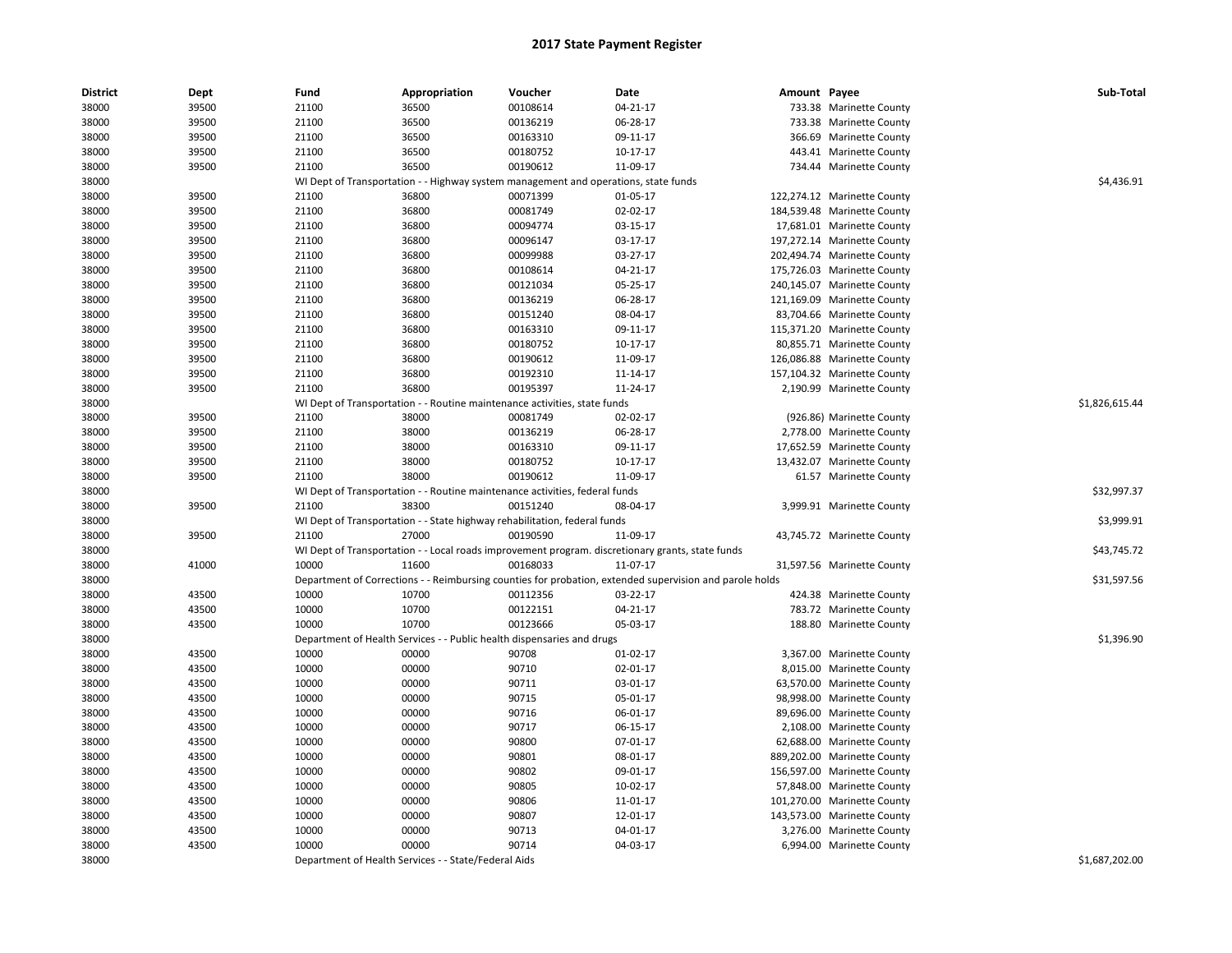| <b>District</b> | Dept  | Fund  | Appropriation                                                                             | Voucher  | Date                                                                                                                                          | Amount Payee |                            | Sub-Total    |
|-----------------|-------|-------|-------------------------------------------------------------------------------------------|----------|-----------------------------------------------------------------------------------------------------------------------------------------------|--------------|----------------------------|--------------|
| 38000           | 45500 | 10000 | 20200                                                                                     | 00027040 | $04 - 21 - 17$                                                                                                                                |              | 477.44 Marinette County    |              |
| 38000           |       |       | Department of Justice - - Officer training reimbursement                                  |          |                                                                                                                                               |              |                            | \$477.44     |
| 38000           | 45500 | 10000 | 22100                                                                                     | 00035923 | 10-13-17                                                                                                                                      |              | 2,700.00 Marinette County  |              |
| 38000           |       |       | Department of Justice - - Crime laboratories; deoxyribonucleic acid analysis              |          |                                                                                                                                               |              |                            | \$2,700.00   |
| 38000           | 45500 | 10000 | 23100                                                                                     | 00027040 | 04-21-17                                                                                                                                      |              | 1,502.80 Marinette County  |              |
| 38000           | 45500 | 10000 | 23100                                                                                     | 00039562 | 12-21-17                                                                                                                                      |              | 8,320.00 Marinette County  |              |
| 38000           |       |       | Department of Justice - - Law enforcement training fund, local assistance                 |          |                                                                                                                                               |              |                            | \$9,822.80   |
| 38000           | 45500 | 10000 | 24100                                                                                     | 00027276 | 05-02-17                                                                                                                                      |              | 579.13 Marinette County    |              |
| 38000           | 45500 | 10000 | 24100                                                                                     | 00032917 | 08-09-17                                                                                                                                      |              | 2,036.19 Marinette County  |              |
| 38000           |       |       | Department of Justice - - Federal aid, state operations                                   |          |                                                                                                                                               |              |                            | \$2,615.32   |
| 38000           | 45500 | 10000 | 25100                                                                                     | 00023251 | 02-06-17                                                                                                                                      |              | 4,812.24 Marinette County  |              |
| 38000           | 45500 | 10000 | 25100                                                                                     | 00033172 | 08-28-17                                                                                                                                      |              | 2,497.74 Marinette County  |              |
| 38000           | 45500 | 10000 | 25100                                                                                     | 00035576 | 10-06-17                                                                                                                                      |              | 440.01 Marinette County    |              |
| 38000           | 45500 | 10000 | 25100                                                                                     | 00037321 | 11-16-17                                                                                                                                      |              | 841.04 Marinette County    |              |
| 38000           | 45500 | 10000 | 25100                                                                                     | 00037737 | 11-20-17                                                                                                                                      |              | 195.35 Marinette County    |              |
| 38000           | 45500 | 10000 | 25100                                                                                     | 00037811 | 11-21-17                                                                                                                                      |              | 550.58 Marinette County    |              |
| 38000           |       |       | Department of Justice - - Federal aid, local assistance                                   |          |                                                                                                                                               |              |                            | \$9,336.96   |
| 38000           | 45500 | 10000 | 27100                                                                                     | 00023438 | 02-09-17                                                                                                                                      |              | 32,788.00 Marinette County |              |
| 38000           | 45500 | 10000 | 27100                                                                                     | 00027024 | 04-21-17                                                                                                                                      |              | 38,248.07 Marinette County |              |
| 38000           | 45500 | 10000 | 27100                                                                                     | 00032128 | 07-28-17                                                                                                                                      |              | 26,364.55 Marinette County |              |
| 38000           | 45500 | 10000 | 27100                                                                                     | 00036419 | 10-23-17                                                                                                                                      |              | 29,350.11 Marinette County |              |
| 38000           |       |       |                                                                                           |          | Department of Justice - - Alternatives to prosecution and incarceration for persons who use alcohol or other drugs; presentencing assessments |              |                            | \$126,750.73 |
| 38000           | 45500 | 10000 | 53200                                                                                     | 00024971 | 03-03-17                                                                                                                                      |              | 19,438.81 Marinette County |              |
| 38000           | 45500 | 10000 | 53200                                                                                     | 00031716 | 07-20-17                                                                                                                                      |              | 16,211.12 Marinette County |              |
| 38000           |       |       | Department of Justice - - Crime victim and witness assistance surcharge, general services |          |                                                                                                                                               |              |                            | \$35,649.93  |
| 38000           | 46500 | 10000 | 30800                                                                                     | 00021628 | 02-06-17                                                                                                                                      |              | 533.90 Marinette County    |              |
| 38000           | 46500 | 10000 | 30800                                                                                     | 00031926 | 09-20-17                                                                                                                                      |              | 8,128.23 Marinette County  |              |
| 38000           |       |       | Department of Military Affairs - - Emergency response equipment                           |          |                                                                                                                                               |              |                            | \$8,662.13   |
| 38000           | 46500 | 10000 | 34200                                                                                     | 00029302 | 07-18-17                                                                                                                                      |              | 2,000.00 Marinette County  |              |
| 38000           | 46500 | 10000 | 34200                                                                                     | 00030733 | 08-23-17                                                                                                                                      |              | 25,201.24 Marinette County |              |
| 38000           |       |       | Department of Military Affairs - - Federal aid, local assistance                          |          |                                                                                                                                               |              |                            | \$27,201.24  |
| 38000           | 46500 | 27200 | 36400                                                                                     | 00027691 | 06-14-17                                                                                                                                      |              | 7,909.70 Marinette County  |              |
| 38000           |       |       |                                                                                           |          | Department of Military Affairs - - Division of emergency management; petroleum inspection fund                                                |              |                            | \$7,909.70   |
| 38000           | 48500 | 15200 | 12700                                                                                     | 00024205 | $01 - 24 - 17$                                                                                                                                |              | 639.85 Marinette County    |              |
| 38000           | 48500 | 15200 | 12700                                                                                     | 00031962 | 06-29-17                                                                                                                                      |              | 360.14 Marinette County    |              |
| 38000           |       |       | Department of Veterans Affairs - - Grants to counties                                     |          |                                                                                                                                               |              |                            | \$999.99     |
| 38000           | 48500 | 58200 | 26700                                                                                     | 00024205 | $01 - 24 - 17$                                                                                                                                |              | 2,879.33 Marinette County  |              |
| 38000           | 48500 | 58200 | 26700                                                                                     | 00031962 | 06-29-17                                                                                                                                      |              | 1,620.67 Marinette County  |              |
| 38000           |       |       | Department of Veterans Affairs - - County grants                                          |          |                                                                                                                                               |              |                            | \$4,500.00   |
| 38000           | 48500 | 58200 | 28000                                                                                     | 00037713 | 10-25-17                                                                                                                                      |              | 2,278.89 Marinette County  |              |
| 38000           |       |       |                                                                                           |          |                                                                                                                                               |              |                            | \$2,278.89   |
| 38000           | 48500 | 58300 | Department of Veterans Affairs - - Transportation payment<br>37000                        | 00024205 | 01-24-17                                                                                                                                      |              | 2,879.34 Marinette County  |              |
| 38000           | 48500 | 58300 | 37000                                                                                     | 00031962 | 06-29-17                                                                                                                                      |              | 1,620.67 Marinette County  |              |
| 38000           |       |       | Department of Veterans Affairs - - County grants                                          |          |                                                                                                                                               |              |                            | \$4,500.01   |
|                 |       |       |                                                                                           |          |                                                                                                                                               |              |                            |              |
| 38000           | 50500 | 10000 | 15500                                                                                     | 00041378 | 01-31-17                                                                                                                                      |              | 19,196.00 Marinette County |              |
| 38000           | 50500 | 10000 | 15500                                                                                     | 00043756 | 03-01-17                                                                                                                                      |              | 4,803.00 Marinette County  |              |
| 38000           | 50500 | 10000 | 15500                                                                                     | 00045025 | 03-15-17                                                                                                                                      |              | 4,020.00 Marinette County  |              |
| 38000           | 50500 | 10000 | 15500                                                                                     | 00046139 | 03-29-17                                                                                                                                      |              | 13,222.00 Marinette County |              |
| 38000           | 50500 | 10000 | 15500                                                                                     | 00048895 | 05-01-17                                                                                                                                      |              | 6,193.00 Marinette County  |              |
| 38000           | 50500 | 10000 | 15500                                                                                     | 00051832 | 05-31-17                                                                                                                                      |              | 2,678.00 Marinette County  |              |
| 38000           | 50500 | 10000 | 15500                                                                                     | 00054252 | 06-29-17                                                                                                                                      |              | 2,800.00 Marinette County  |              |
| 38000           | 50500 | 10000 | 15500                                                                                     | 00056700 | 07-31-17                                                                                                                                      |              | 2,271.00 Marinette County  |              |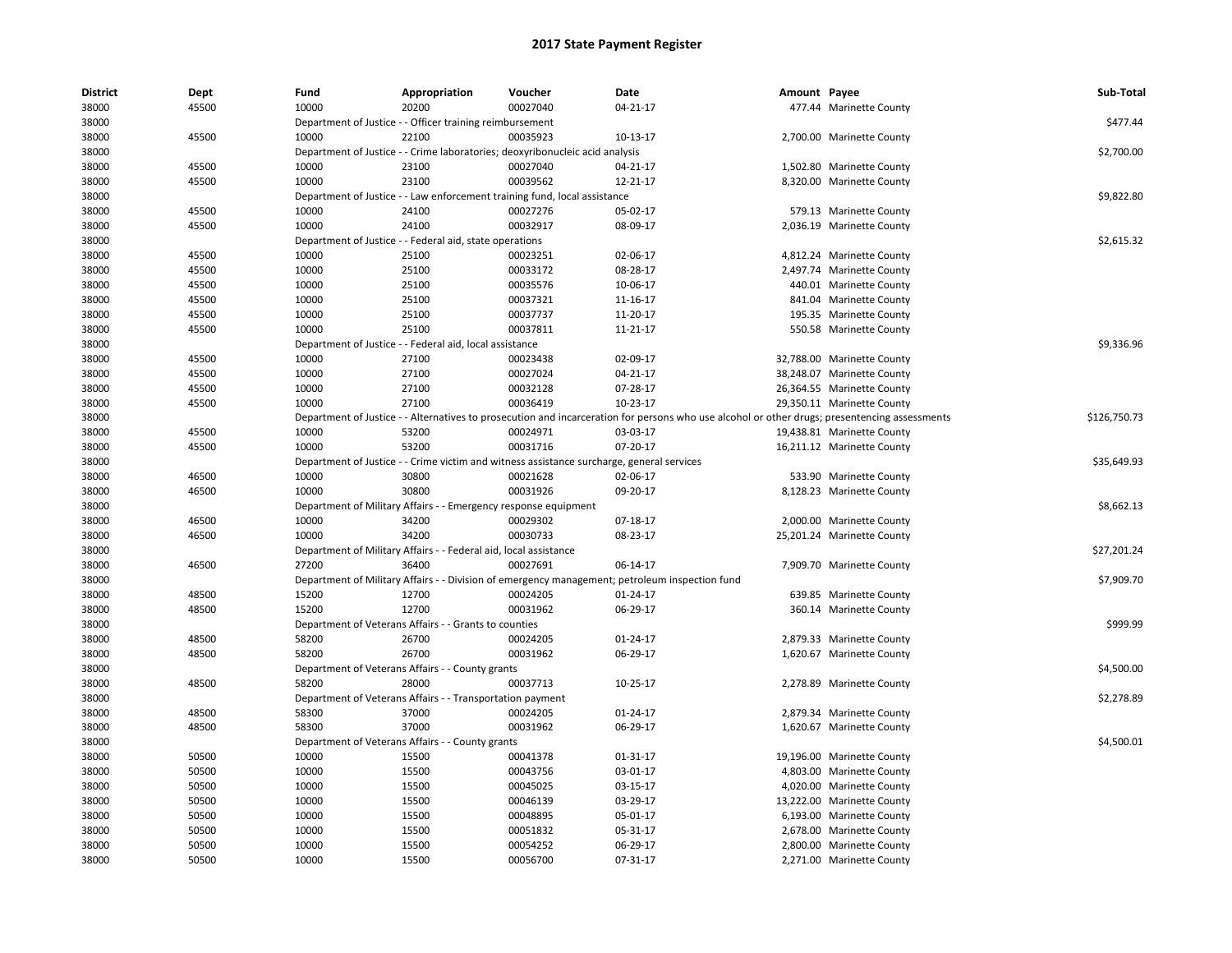| <b>District</b> | Dept  | Fund                                  | Appropriation                                                                    | Voucher                         | Date           | Amount Payee |                               | Sub-Total       |
|-----------------|-------|---------------------------------------|----------------------------------------------------------------------------------|---------------------------------|----------------|--------------|-------------------------------|-----------------|
| 38000           | 50500 | 10000                                 | 15500                                                                            | 00058914                        | 08-29-17       |              | 3,083.00 Marinette County     |                 |
| 38000           | 50500 | 10000                                 | 15500                                                                            | 00061478                        | 09-29-17       |              | 2,179.00 Marinette County     |                 |
| 38000           | 50500 | 10000                                 | 15500                                                                            | 00066435                        | 11-29-17       |              | 13,751.00 Marinette County    |                 |
| 38000           | 50500 | 10000                                 | 15500                                                                            | 00068696                        | 12-29-17       |              | 13,634.00 Marinette County    |                 |
| 38000           |       | Department of Administration -        |                                                                                  | - Federal aid; local assistance |                |              |                               | \$87,830.00     |
| 38000           | 50500 | 23500                                 | 37100                                                                            | 00041378                        | 01-31-17       |              | 12,291.00 Marinette County    |                 |
| 38000           | 50500 | 23500                                 | 37100                                                                            | 00043756                        | 03-01-17       |              | 5,565.00 Marinette County     |                 |
| 38000           | 50500 | 23500                                 | 37100                                                                            | 00046139                        | 03-29-17       |              | 8,669.00 Marinette County     |                 |
| 38000           | 50500 | 23500                                 | 37100                                                                            | 00048895                        | 05-01-17       |              | 5,675.00 Marinette County     |                 |
| 38000           | 50500 | 23500                                 | 37100                                                                            | 00051832                        | 05-31-17       |              | 4,251.00 Marinette County     |                 |
| 38000           | 50500 | 23500                                 | 37100                                                                            | 00054252                        | 06-29-17       |              | 1,126.00 Marinette County     |                 |
| 38000           | 50500 | 23500                                 | 37100                                                                            | 00060307                        | 09-15-17       |              | 6,313.00 Marinette County     |                 |
| 38000           | 50500 | 23500                                 | 37100                                                                            | 00061478                        | 09-29-17       |              | 2,492.00 Marinette County     |                 |
| 38000           | 50500 | 23500                                 | 37100                                                                            | 00062828                        | 10-17-17       |              | 2,444.00 Marinette County     |                 |
| 38000           | 50500 | 23500                                 | 37100                                                                            | 00066435                        | 11-29-17       |              | 9,737.00 Marinette County     |                 |
| 38000           | 50500 | 23500                                 | 37100                                                                            | 00068696                        | 12-29-17       |              | 9,200.00 Marinette County     |                 |
| 38000           |       |                                       | Department of Administration - - Low-income assistance grants                    |                                 |                |              |                               | \$67,763.00     |
| 38000           | 50500 | 26900                                 | 16600                                                                            | 00039397                        | 01-19-17       |              | 25,000.00 Marinette County    |                 |
| 38000           | 50500 | 26900                                 | 16600                                                                            | 00041100                        | 02-07-17       |              | 1,000.00 Marinette County     |                 |
| 38000           | 50500 | 26900                                 | 16600                                                                            | 00042969                        | $02 - 21 - 17$ |              | 21,824.00 Marinette County    |                 |
| 38000           | 50500 | 26900                                 | 16600                                                                            | 00047060                        | 04-17-17       |              | 25,000.00 Marinette County    |                 |
| 38000           |       | Department of Administration - - Land |                                                                                  |                                 |                |              |                               | \$72,824.00     |
| 38000           | 51000 | 10000                                 | 12000                                                                            | 00000274                        | 01-13-17       |              | 9,963.77 Marinette County     |                 |
| 38000           |       | Elections Commission - - Recount fees |                                                                                  |                                 |                |              |                               | \$9,963.77      |
| 38000           | 83500 | 10000                                 | 10500                                                                            | 00021220                        | 07-24-17       |              | 148,882.14 Marinette County   |                 |
| 38000           | 83500 | 10000                                 | 10500                                                                            | 00024241                        | 11-20-17       |              | 843,665.47 Marinette County   |                 |
| 38000           |       |                                       | Shared Revenue and Tax Relief - - County and municipal aid account               |                                 |                |              |                               | \$992,547.61    |
| 38000           | 83500 | 10000                                 | 10900                                                                            | 00017352                        | 07-24-17       |              | 25,363.00 Marinette County    |                 |
| 38000           |       |                                       | Shared Revenue and Tax Relief - - State aid; tax exempt property                 |                                 |                |              |                               | \$25,363.00     |
| 38000           | 83500 | 10000                                 | 11000                                                                            | 00021220                        | 07-24-17       |              | 96,949.72 Marinette County    |                 |
| 38000           | 83500 | 10000                                 | 11000                                                                            | 00024241                        | 11-20-17       |              | 550,945.48 Marinette County   |                 |
| 38000           |       |                                       | Shared Revenue and Tax Relief - - Public utility distribution account            |                                 |                |              |                               | \$647,895.20    |
| 38000           | 83500 | 10000                                 | 30200                                                                            | 00020118                        | 07-24-17       |              | 1,798,894.47 Marinette County |                 |
| 38000           | 83500 | 10000                                 | 30200                                                                            | 00022163                        | 07-24-17       |              | 5,844,791.10 Marinette County |                 |
| 38000           |       |                                       | Shared Revenue and Tax Relief - - School levy tax credit and first dollar credit |                                 |                |              |                               | \$7,643,685.57  |
| 38000           | 83500 | 52100                                 | 36300                                                                            | 00016168                        | 03-27-17       |              | 1,364,998.11 Marinette County |                 |
| 38000           |       |                                       | Shared Revenue and Tax Relief - - Lottery and gaming credit                      |                                 |                |              |                               | \$1,364,998.11  |
| 38000 Total     |       |                                       |                                                                                  |                                 |                |              |                               | \$17,468,251.18 |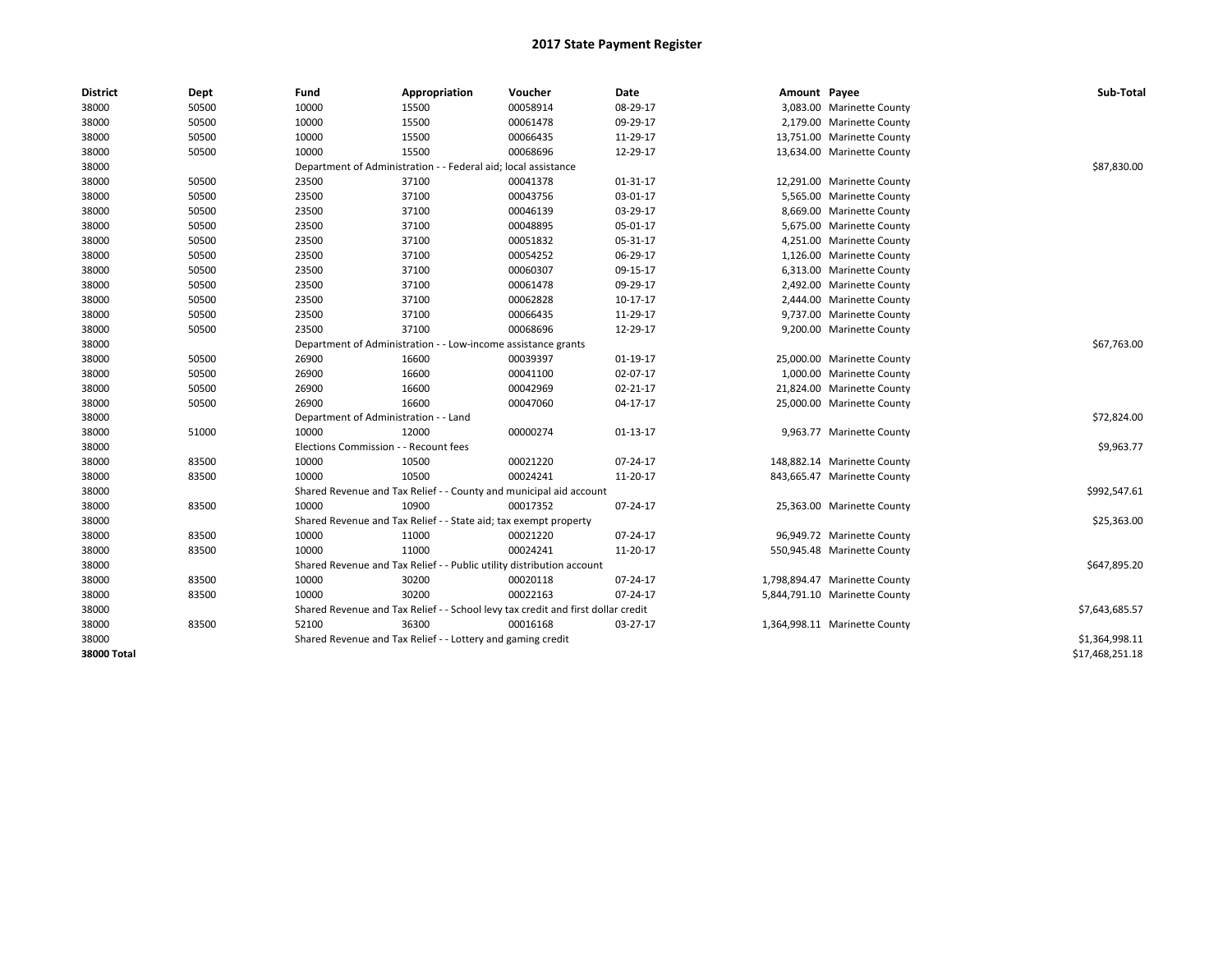| Dept  | Fund                                                                                            | Appropriation                                                                          | Voucher                                                                                | Date                                                                                                                                                                              |                                                                                                                                                                                                                                                                                                                                                                                                                                                                                                                                                                                                                                                                                                                                                                                                                                                                                                              |                                                                                                              | Sub-Total                                                                                                                                                                                                                                                                                                                                                                                                                                                                                                                                                                                                                                                                                           |  |  |  |
|-------|-------------------------------------------------------------------------------------------------|----------------------------------------------------------------------------------------|----------------------------------------------------------------------------------------|-----------------------------------------------------------------------------------------------------------------------------------------------------------------------------------|--------------------------------------------------------------------------------------------------------------------------------------------------------------------------------------------------------------------------------------------------------------------------------------------------------------------------------------------------------------------------------------------------------------------------------------------------------------------------------------------------------------------------------------------------------------------------------------------------------------------------------------------------------------------------------------------------------------------------------------------------------------------------------------------------------------------------------------------------------------------------------------------------------------|--------------------------------------------------------------------------------------------------------------|-----------------------------------------------------------------------------------------------------------------------------------------------------------------------------------------------------------------------------------------------------------------------------------------------------------------------------------------------------------------------------------------------------------------------------------------------------------------------------------------------------------------------------------------------------------------------------------------------------------------------------------------------------------------------------------------------------|--|--|--|
| 16500 | 10000                                                                                           | 22500                                                                                  | 00011402                                                                               | 06-26-17                                                                                                                                                                          |                                                                                                                                                                                                                                                                                                                                                                                                                                                                                                                                                                                                                                                                                                                                                                                                                                                                                                              |                                                                                                              |                                                                                                                                                                                                                                                                                                                                                                                                                                                                                                                                                                                                                                                                                                     |  |  |  |
|       |                                                                                                 |                                                                                        |                                                                                        |                                                                                                                                                                                   |                                                                                                                                                                                                                                                                                                                                                                                                                                                                                                                                                                                                                                                                                                                                                                                                                                                                                                              |                                                                                                              | \$2,701.42                                                                                                                                                                                                                                                                                                                                                                                                                                                                                                                                                                                                                                                                                          |  |  |  |
| 37000 | 10000                                                                                           | 50300                                                                                  | 00125755                                                                               | 02-06-17                                                                                                                                                                          |                                                                                                                                                                                                                                                                                                                                                                                                                                                                                                                                                                                                                                                                                                                                                                                                                                                                                                              |                                                                                                              |                                                                                                                                                                                                                                                                                                                                                                                                                                                                                                                                                                                                                                                                                                     |  |  |  |
| 37000 | 10000                                                                                           | 50300                                                                                  | 00125756                                                                               | 02-06-17                                                                                                                                                                          |                                                                                                                                                                                                                                                                                                                                                                                                                                                                                                                                                                                                                                                                                                                                                                                                                                                                                                              |                                                                                                              |                                                                                                                                                                                                                                                                                                                                                                                                                                                                                                                                                                                                                                                                                                     |  |  |  |
| 37000 | 10000                                                                                           | 50300                                                                                  | 00125757                                                                               | 02-06-17                                                                                                                                                                          |                                                                                                                                                                                                                                                                                                                                                                                                                                                                                                                                                                                                                                                                                                                                                                                                                                                                                                              |                                                                                                              |                                                                                                                                                                                                                                                                                                                                                                                                                                                                                                                                                                                                                                                                                                     |  |  |  |
| 37000 | 10000                                                                                           | 50300                                                                                  | 00125758                                                                               | 02-06-17                                                                                                                                                                          |                                                                                                                                                                                                                                                                                                                                                                                                                                                                                                                                                                                                                                                                                                                                                                                                                                                                                                              |                                                                                                              |                                                                                                                                                                                                                                                                                                                                                                                                                                                                                                                                                                                                                                                                                                     |  |  |  |
| 37000 | 10000                                                                                           | 50300                                                                                  | 00142482                                                                               | 04-21-17                                                                                                                                                                          |                                                                                                                                                                                                                                                                                                                                                                                                                                                                                                                                                                                                                                                                                                                                                                                                                                                                                                              |                                                                                                              |                                                                                                                                                                                                                                                                                                                                                                                                                                                                                                                                                                                                                                                                                                     |  |  |  |
| 37000 | 10000                                                                                           | 50300                                                                                  | 00142483                                                                               | 04-21-17                                                                                                                                                                          |                                                                                                                                                                                                                                                                                                                                                                                                                                                                                                                                                                                                                                                                                                                                                                                                                                                                                                              |                                                                                                              |                                                                                                                                                                                                                                                                                                                                                                                                                                                                                                                                                                                                                                                                                                     |  |  |  |
| 37000 | 10000                                                                                           | 50300                                                                                  | 00142485                                                                               | $04 - 21 - 17$                                                                                                                                                                    |                                                                                                                                                                                                                                                                                                                                                                                                                                                                                                                                                                                                                                                                                                                                                                                                                                                                                                              |                                                                                                              |                                                                                                                                                                                                                                                                                                                                                                                                                                                                                                                                                                                                                                                                                                     |  |  |  |
|       |                                                                                                 |                                                                                        |                                                                                        |                                                                                                                                                                                   |                                                                                                                                                                                                                                                                                                                                                                                                                                                                                                                                                                                                                                                                                                                                                                                                                                                                                                              |                                                                                                              | \$49,368.21                                                                                                                                                                                                                                                                                                                                                                                                                                                                                                                                                                                                                                                                                         |  |  |  |
| 37000 | 21200                                                                                           | 16600                                                                                  | 00157664                                                                               | 06-19-17                                                                                                                                                                          |                                                                                                                                                                                                                                                                                                                                                                                                                                                                                                                                                                                                                                                                                                                                                                                                                                                                                                              |                                                                                                              |                                                                                                                                                                                                                                                                                                                                                                                                                                                                                                                                                                                                                                                                                                     |  |  |  |
|       |                                                                                                 |                                                                                        |                                                                                        |                                                                                                                                                                                   |                                                                                                                                                                                                                                                                                                                                                                                                                                                                                                                                                                                                                                                                                                                                                                                                                                                                                                              |                                                                                                              | \$3,152.30                                                                                                                                                                                                                                                                                                                                                                                                                                                                                                                                                                                                                                                                                          |  |  |  |
| 37000 | 21200                                                                                           | 57100                                                                                  | 00157664                                                                               | 06-19-17                                                                                                                                                                          |                                                                                                                                                                                                                                                                                                                                                                                                                                                                                                                                                                                                                                                                                                                                                                                                                                                                                                              |                                                                                                              |                                                                                                                                                                                                                                                                                                                                                                                                                                                                                                                                                                                                                                                                                                     |  |  |  |
|       |                                                                                                 |                                                                                        |                                                                                        |                                                                                                                                                                                   |                                                                                                                                                                                                                                                                                                                                                                                                                                                                                                                                                                                                                                                                                                                                                                                                                                                                                                              |                                                                                                              | \$4,580.95                                                                                                                                                                                                                                                                                                                                                                                                                                                                                                                                                                                                                                                                                          |  |  |  |
| 37000 | 21200                                                                                           | 57900                                                                                  | 00142480                                                                               | 04-21-17                                                                                                                                                                          |                                                                                                                                                                                                                                                                                                                                                                                                                                                                                                                                                                                                                                                                                                                                                                                                                                                                                                              |                                                                                                              |                                                                                                                                                                                                                                                                                                                                                                                                                                                                                                                                                                                                                                                                                                     |  |  |  |
|       |                                                                                                 |                                                                                        |                                                                                        |                                                                                                                                                                                   |                                                                                                                                                                                                                                                                                                                                                                                                                                                                                                                                                                                                                                                                                                                                                                                                                                                                                                              |                                                                                                              |                                                                                                                                                                                                                                                                                                                                                                                                                                                                                                                                                                                                                                                                                                     |  |  |  |
| 37000 | 21200                                                                                           | 57900                                                                                  | 00142484                                                                               | 04-21-17                                                                                                                                                                          |                                                                                                                                                                                                                                                                                                                                                                                                                                                                                                                                                                                                                                                                                                                                                                                                                                                                                                              |                                                                                                              |                                                                                                                                                                                                                                                                                                                                                                                                                                                                                                                                                                                                                                                                                                     |  |  |  |
|       |                                                                                                 |                                                                                        |                                                                                        |                                                                                                                                                                                   |                                                                                                                                                                                                                                                                                                                                                                                                                                                                                                                                                                                                                                                                                                                                                                                                                                                                                                              |                                                                                                              |                                                                                                                                                                                                                                                                                                                                                                                                                                                                                                                                                                                                                                                                                                     |  |  |  |
| 37000 | 21200                                                                                           | 58300                                                                                  | 00137065                                                                               | 03-31-17                                                                                                                                                                          |                                                                                                                                                                                                                                                                                                                                                                                                                                                                                                                                                                                                                                                                                                                                                                                                                                                                                                              |                                                                                                              | \$1,317.18                                                                                                                                                                                                                                                                                                                                                                                                                                                                                                                                                                                                                                                                                          |  |  |  |
|       |                                                                                                 |                                                                                        |                                                                                        |                                                                                                                                                                                   |                                                                                                                                                                                                                                                                                                                                                                                                                                                                                                                                                                                                                                                                                                                                                                                                                                                                                                              |                                                                                                              | \$890.15                                                                                                                                                                                                                                                                                                                                                                                                                                                                                                                                                                                                                                                                                            |  |  |  |
|       | 21200                                                                                           | 58900                                                                                  | 00157664                                                                               | 06-19-17                                                                                                                                                                          |                                                                                                                                                                                                                                                                                                                                                                                                                                                                                                                                                                                                                                                                                                                                                                                                                                                                                                              |                                                                                                              |                                                                                                                                                                                                                                                                                                                                                                                                                                                                                                                                                                                                                                                                                                     |  |  |  |
|       |                                                                                                 |                                                                                        |                                                                                        |                                                                                                                                                                                   |                                                                                                                                                                                                                                                                                                                                                                                                                                                                                                                                                                                                                                                                                                                                                                                                                                                                                                              |                                                                                                              | \$14,500.56                                                                                                                                                                                                                                                                                                                                                                                                                                                                                                                                                                                                                                                                                         |  |  |  |
| 37000 | 27400                                                                                           | 67000                                                                                  | 00154186                                                                               | 06-01-17                                                                                                                                                                          |                                                                                                                                                                                                                                                                                                                                                                                                                                                                                                                                                                                                                                                                                                                                                                                                                                                                                                              |                                                                                                              |                                                                                                                                                                                                                                                                                                                                                                                                                                                                                                                                                                                                                                                                                                     |  |  |  |
|       |                                                                                                 |                                                                                        |                                                                                        |                                                                                                                                                                                   |                                                                                                                                                                                                                                                                                                                                                                                                                                                                                                                                                                                                                                                                                                                                                                                                                                                                                                              |                                                                                                              | \$3,280.45                                                                                                                                                                                                                                                                                                                                                                                                                                                                                                                                                                                                                                                                                          |  |  |  |
|       |                                                                                                 |                                                                                        |                                                                                        |                                                                                                                                                                                   |                                                                                                                                                                                                                                                                                                                                                                                                                                                                                                                                                                                                                                                                                                                                                                                                                                                                                                              |                                                                                                              |                                                                                                                                                                                                                                                                                                                                                                                                                                                                                                                                                                                                                                                                                                     |  |  |  |
|       |                                                                                                 |                                                                                        |                                                                                        |                                                                                                                                                                                   |                                                                                                                                                                                                                                                                                                                                                                                                                                                                                                                                                                                                                                                                                                                                                                                                                                                                                                              |                                                                                                              |                                                                                                                                                                                                                                                                                                                                                                                                                                                                                                                                                                                                                                                                                                     |  |  |  |
|       |                                                                                                 |                                                                                        |                                                                                        |                                                                                                                                                                                   |                                                                                                                                                                                                                                                                                                                                                                                                                                                                                                                                                                                                                                                                                                                                                                                                                                                                                                              |                                                                                                              |                                                                                                                                                                                                                                                                                                                                                                                                                                                                                                                                                                                                                                                                                                     |  |  |  |
|       |                                                                                                 |                                                                                        |                                                                                        |                                                                                                                                                                                   |                                                                                                                                                                                                                                                                                                                                                                                                                                                                                                                                                                                                                                                                                                                                                                                                                                                                                                              |                                                                                                              |                                                                                                                                                                                                                                                                                                                                                                                                                                                                                                                                                                                                                                                                                                     |  |  |  |
|       |                                                                                                 |                                                                                        |                                                                                        |                                                                                                                                                                                   |                                                                                                                                                                                                                                                                                                                                                                                                                                                                                                                                                                                                                                                                                                                                                                                                                                                                                                              |                                                                                                              | \$185,496.48                                                                                                                                                                                                                                                                                                                                                                                                                                                                                                                                                                                                                                                                                        |  |  |  |
|       |                                                                                                 |                                                                                        |                                                                                        |                                                                                                                                                                                   |                                                                                                                                                                                                                                                                                                                                                                                                                                                                                                                                                                                                                                                                                                                                                                                                                                                                                                              |                                                                                                              |                                                                                                                                                                                                                                                                                                                                                                                                                                                                                                                                                                                                                                                                                                     |  |  |  |
|       |                                                                                                 |                                                                                        |                                                                                        |                                                                                                                                                                                   |                                                                                                                                                                                                                                                                                                                                                                                                                                                                                                                                                                                                                                                                                                                                                                                                                                                                                                              |                                                                                                              |                                                                                                                                                                                                                                                                                                                                                                                                                                                                                                                                                                                                                                                                                                     |  |  |  |
|       |                                                                                                 |                                                                                        |                                                                                        |                                                                                                                                                                                   |                                                                                                                                                                                                                                                                                                                                                                                                                                                                                                                                                                                                                                                                                                                                                                                                                                                                                                              |                                                                                                              | \$31,412.25                                                                                                                                                                                                                                                                                                                                                                                                                                                                                                                                                                                                                                                                                         |  |  |  |
|       |                                                                                                 |                                                                                        |                                                                                        |                                                                                                                                                                                   |                                                                                                                                                                                                                                                                                                                                                                                                                                                                                                                                                                                                                                                                                                                                                                                                                                                                                                              |                                                                                                              |                                                                                                                                                                                                                                                                                                                                                                                                                                                                                                                                                                                                                                                                                                     |  |  |  |
|       |                                                                                                 |                                                                                        |                                                                                        |                                                                                                                                                                                   |                                                                                                                                                                                                                                                                                                                                                                                                                                                                                                                                                                                                                                                                                                                                                                                                                                                                                                              |                                                                                                              | \$27.00                                                                                                                                                                                                                                                                                                                                                                                                                                                                                                                                                                                                                                                                                             |  |  |  |
|       |                                                                                                 |                                                                                        |                                                                                        |                                                                                                                                                                                   |                                                                                                                                                                                                                                                                                                                                                                                                                                                                                                                                                                                                                                                                                                                                                                                                                                                                                                              |                                                                                                              |                                                                                                                                                                                                                                                                                                                                                                                                                                                                                                                                                                                                                                                                                                     |  |  |  |
|       |                                                                                                 |                                                                                        |                                                                                        |                                                                                                                                                                                   |                                                                                                                                                                                                                                                                                                                                                                                                                                                                                                                                                                                                                                                                                                                                                                                                                                                                                                              |                                                                                                              |                                                                                                                                                                                                                                                                                                                                                                                                                                                                                                                                                                                                                                                                                                     |  |  |  |
|       |                                                                                                 |                                                                                        |                                                                                        |                                                                                                                                                                                   |                                                                                                                                                                                                                                                                                                                                                                                                                                                                                                                                                                                                                                                                                                                                                                                                                                                                                                              |                                                                                                              | \$23,373.51                                                                                                                                                                                                                                                                                                                                                                                                                                                                                                                                                                                                                                                                                         |  |  |  |
|       |                                                                                                 |                                                                                        |                                                                                        |                                                                                                                                                                                   |                                                                                                                                                                                                                                                                                                                                                                                                                                                                                                                                                                                                                                                                                                                                                                                                                                                                                                              |                                                                                                              | \$320,100.46                                                                                                                                                                                                                                                                                                                                                                                                                                                                                                                                                                                                                                                                                        |  |  |  |
|       | 37000<br>37000<br>39500<br>39500<br>39500<br>39500<br>83500<br>83500<br>83500<br>83500<br>83500 | 21200<br>21100<br>21100<br>21100<br>21100<br>10000<br>10000<br>10000<br>10000<br>10000 | 57900<br>19100<br>19100<br>19100<br>19100<br>10500<br>10500<br>10900<br>11000<br>11000 | Dept of Safety & Prof Services - - Fire dues distribution<br>00142481<br>00066431<br>00097554<br>00134980<br>00170246<br>00021195<br>00024216<br>00018298<br>00021195<br>00024216 | Dept of Natural Resources - - Aids in lieu of taxes - general fund<br>Dept of Natural Resources - - General program operations - state funds; forestry<br>04-21-17<br>Dept of Natural Resources - - Aids in lieu of taxes - sum sufficient<br>Dept of Natural Resources - - Recreation and resource aids, federal funds<br>Dept of Natural Resources - - Resource aids - distribution of closed acreage fees.<br>Dept of Natural Resources - - Financial assistance for responsible units<br>01-03-17<br>04-03-17<br>07-03-17<br>10-02-17<br>WI Dept of Transportation - - Transportation aids to municipalities, state funds<br>07-24-17<br>11-20-17<br>Shared Revenue and Tax Relief - - County and municipal aid account<br>07-24-17<br>Shared Revenue and Tax Relief - - State aid; tax exempt property<br>07-24-17<br>11-20-17<br>Shared Revenue and Tax Relief - - Public utility distribution account | Dept of Natural Resources - - Resource aids -- county forests, forest croplands and managed forest land aids | Amount Payee<br>2,701.42 Town Of Amberg<br>5,658.05 Town Of Amberg<br>33,951.95 Town Of Amberg<br>1,064.59 Town Of Amberg<br>7,159.84 Town Of Amberg<br>8.74 Town Of Amberg<br>39.25 Town Of Amberg<br>1,485.79 Town Of Amberg<br>3,152.30 Town Of Amberg<br>4,580.95 Town Of Amberg<br>425.95 Town Of Amberg<br>890.43 Town Of Amberg<br>0.80 Town Of Amberg<br>890.15 Town Of Amberg<br>14,500.56 Town Of Amberg<br>3,280.45 Town Of Amberg<br>46,374.12 Town Of Amberg<br>46,374.12 Town Of Amberg<br>46,374.12 Town Of Amberg<br>46,374.12 Town Of Amberg<br>4,711.84 Town Of Amberg<br>26,700.41 Town Of Amberg<br>27.00 Town Of Amberg<br>3,759.45 Town Of Amberg<br>19,614.06 Town Of Amberg |  |  |  |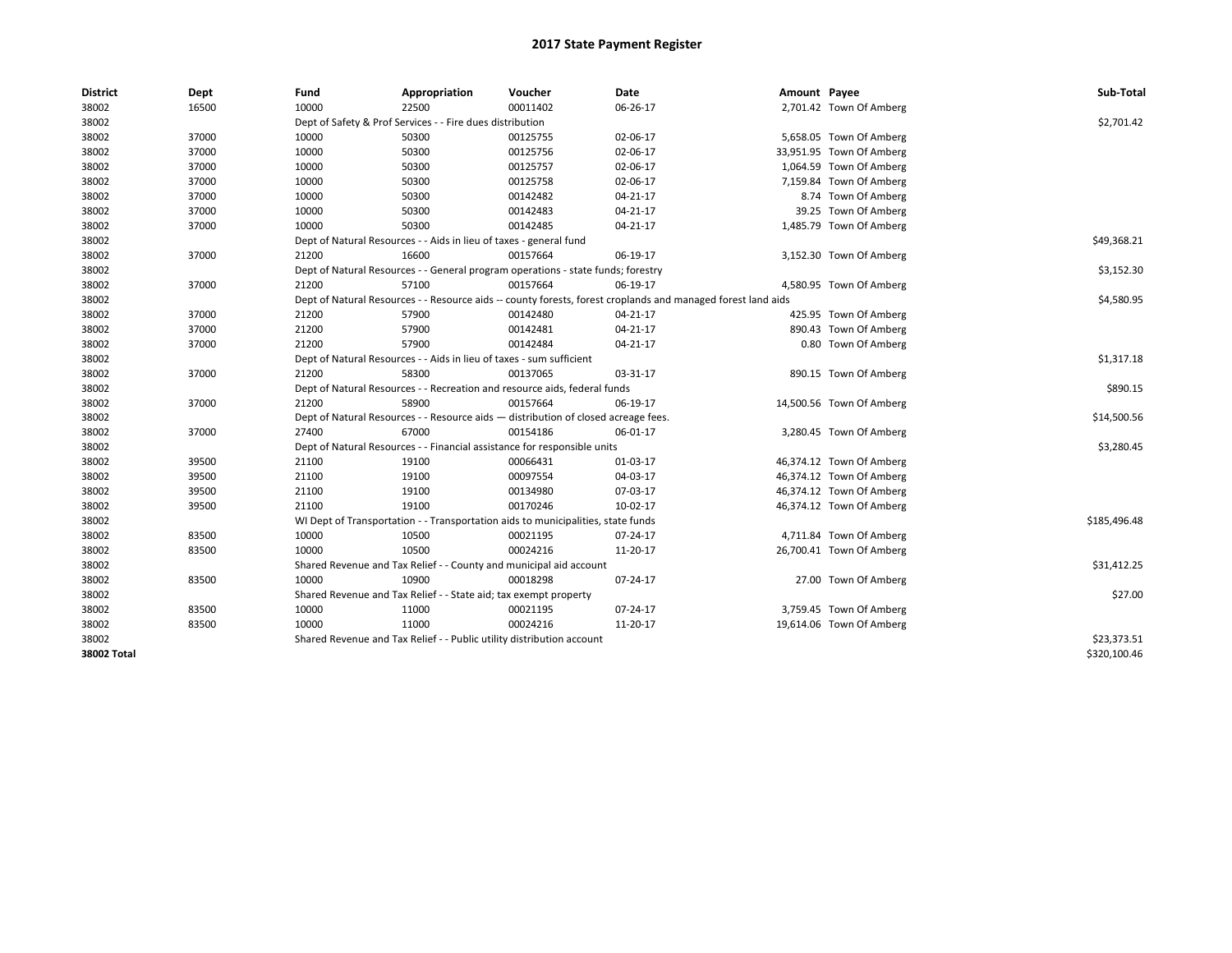| <b>District</b> | Dept  | Fund  | Appropriation                                                                      | Voucher  | Date                                                                                                         | Amount Payee |                              | Sub-Total    |
|-----------------|-------|-------|------------------------------------------------------------------------------------|----------|--------------------------------------------------------------------------------------------------------------|--------------|------------------------------|--------------|
| 38004           | 16500 | 10000 | 22500                                                                              | 00011403 | 06-26-17                                                                                                     |              | 3,622.46 Town Of Athelstane  |              |
| 38004           |       |       | Dept of Safety & Prof Services - - Fire dues distribution                          |          |                                                                                                              |              |                              | \$3,622.46   |
| 38004           | 37000 | 10000 | 50300                                                                              | 00125764 | 02-06-17                                                                                                     |              | 1.369.17 Town Of Athelstane  |              |
| 38004           | 37000 | 10000 | 50300                                                                              | 00125765 | 02-06-17                                                                                                     |              | 12.034.50 Town Of Athelstane |              |
| 38004           | 37000 | 10000 | 50300                                                                              | 00142512 | 04-21-17                                                                                                     |              | 187.40 Town Of Athelstane    |              |
| 38004           | 37000 | 10000 | 50300                                                                              | 00142515 | 04-21-17                                                                                                     |              | 137.39 Town Of Athelstane    |              |
| 38004           | 37000 | 10000 | 50300                                                                              | 00142516 | 04-21-17                                                                                                     |              | 11.70 Town Of Athelstane     |              |
| 38004           |       |       | Dept of Natural Resources - - Aids in lieu of taxes - general fund                 |          |                                                                                                              |              |                              | \$13,740.16  |
| 38004           | 37000 | 21200 | 16600                                                                              | 00157665 | 06-19-17                                                                                                     |              | 2,655.29 Town Of Athelstane  |              |
| 38004           |       |       | Dept of Natural Resources - - General program operations - state funds; forestry   |          |                                                                                                              |              |                              | \$2,655.29   |
| 38004           | 37000 | 21200 | 57100                                                                              | 00157665 | 06-19-17                                                                                                     |              | 13.346.33 Town Of Athelstane |              |
| 38004           |       |       |                                                                                    |          | Dept of Natural Resources - - Resource aids -- county forests, forest croplands and managed forest land aids |              |                              | \$13,346.33  |
| 38004           | 37000 | 21200 | 57900                                                                              | 00142513 | 04-21-17                                                                                                     |              | 49.35 Town Of Athelstane     |              |
| 38004           | 37000 | 21200 | 57900                                                                              | 00142514 | 04-21-17                                                                                                     |              | 826.24 Town Of Athelstane    |              |
| 38004           |       |       | Dept of Natural Resources - - Aids in lieu of taxes - sum sufficient               |          |                                                                                                              |              |                              | \$875.59     |
| 38004           | 37000 | 21200 | 58900                                                                              | 00157665 | 06-19-17                                                                                                     |              | 12,214.31 Town Of Athelstane |              |
| 38004           |       |       | Dept of Natural Resources - - Resource aids - distribution of closed acreage fees. |          |                                                                                                              |              |                              | \$12,214.31  |
| 38004           | 39500 | 21100 | 19100                                                                              | 00066432 | 01-03-17                                                                                                     |              | 54,697.68 Town Of Athelstane |              |
| 38004           | 39500 | 21100 | 19100                                                                              | 00097555 | 04-03-17                                                                                                     |              | 54,697.68 Town Of Athelstane |              |
| 38004           | 39500 | 21100 | 19100                                                                              | 00134981 | 07-03-17                                                                                                     |              | 54.697.68 Town Of Athelstane |              |
| 38004           | 39500 | 21100 | 19100                                                                              | 00170247 | 10-02-17                                                                                                     |              | 54,697.68 Town Of Athelstane |              |
| 38004           |       |       | WI Dept of Transportation - - Transportation aids to municipalities, state funds   |          |                                                                                                              |              |                              | \$218,790.72 |
| 38004           | 83500 | 10000 | 10500                                                                              | 00021196 | 07-24-17                                                                                                     |              | 2,020.96 Town Of Athelstane  |              |
| 38004           | 83500 | 10000 | 10500                                                                              | 00024217 | 11-20-17                                                                                                     |              | 11,452.14 Town Of Athelstane |              |
| 38004           |       |       | Shared Revenue and Tax Relief - - County and municipal aid account                 |          |                                                                                                              |              |                              | \$13,473.10  |
| 38004           | 83500 | 10000 | 10900                                                                              | 00018299 | 07-24-17                                                                                                     |              | 2.00 Town Of Athelstane      |              |
| 38004           |       |       | Shared Revenue and Tax Relief - - State aid; tax exempt property                   |          |                                                                                                              |              |                              | \$2.00       |
| 38004 Total     |       |       |                                                                                    |          |                                                                                                              |              |                              | \$278.719.96 |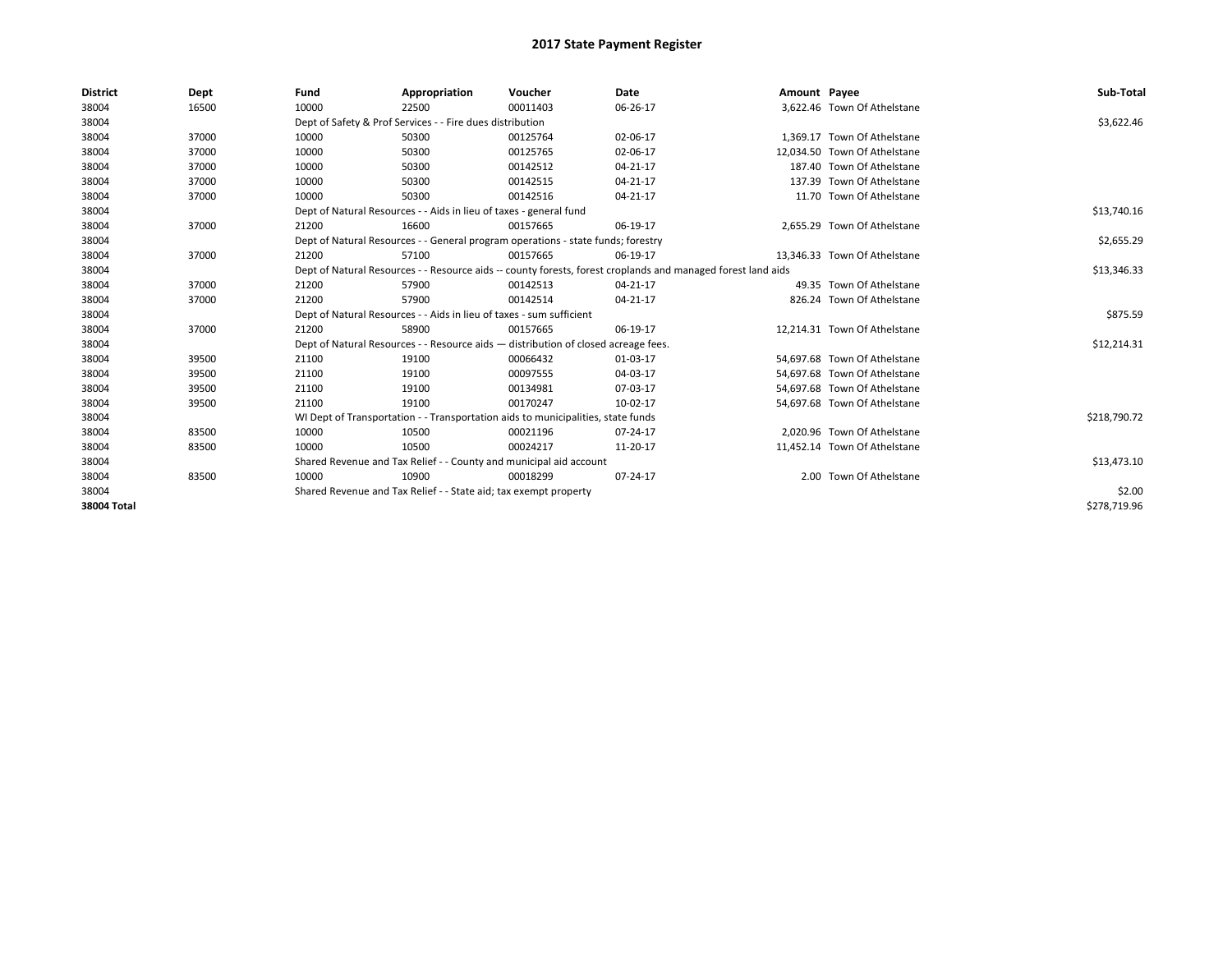| <b>District</b> | Dept  | Fund  | Appropriation                                                                      | Voucher  | Date                                                                                                         | Amount Payee |                          | Sub-Total    |
|-----------------|-------|-------|------------------------------------------------------------------------------------|----------|--------------------------------------------------------------------------------------------------------------|--------------|--------------------------|--------------|
| 38006           | 16500 | 10000 | 22500                                                                              | 00011404 | 06-26-17                                                                                                     |              | 4,712.90 Town Of Beaver  |              |
| 38006           |       |       | Dept of Safety & Prof Services - - Fire dues distribution                          |          |                                                                                                              |              |                          | \$4,712.90   |
| 38006           | 37000 | 10000 | 50300                                                                              | 00125738 | 02-06-17                                                                                                     |              | 6,868.33 Town Of Beaver  |              |
| 38006           | 37000 | 10000 | 50300                                                                              | 00142442 | 04-21-17                                                                                                     |              | 291.52 Town Of Beaver    |              |
| 38006           |       |       | Dept of Natural Resources - - Aids in lieu of taxes - general fund                 |          |                                                                                                              |              |                          | \$7,159.85   |
| 38006           | 37000 | 21200 | 16600                                                                              | 00157666 | 06-19-17                                                                                                     |              | 904.00 Town Of Beaver    |              |
| 38006           |       |       | Dept of Natural Resources - - General program operations - state funds; forestry   |          |                                                                                                              |              |                          | \$904.00     |
| 38006           | 37000 | 21200 | 57100                                                                              | 00157666 | 06-19-17                                                                                                     |              | 446.04 Town Of Beaver    |              |
| 38006           |       |       |                                                                                    |          | Dept of Natural Resources - - Resource aids -- county forests, forest croplands and managed forest land aids |              |                          | \$446.04     |
| 38006           | 37000 | 21200 | 57900                                                                              | 00142443 | $04 - 21 - 17$                                                                                               |              | 660.79 Town Of Beaver    |              |
| 38006           |       |       | Dept of Natural Resources - - Aids in lieu of taxes - sum sufficient               |          |                                                                                                              |              |                          | \$660.79     |
| 38006           | 37000 | 21200 | 58900                                                                              | 00157666 | 06-19-17                                                                                                     |              | 4,158.39 Town Of Beaver  |              |
| 38006           |       |       | Dept of Natural Resources - - Resource aids - distribution of closed acreage fees. |          | \$4,158.39                                                                                                   |              |                          |              |
| 38006           | 37000 | 27400 | 67000                                                                              | 00154562 | 06-01-17                                                                                                     |              | 6,239.15 Town Of Beaver  |              |
| 38006           |       |       | Dept of Natural Resources - - Financial assistance for responsible units           |          |                                                                                                              |              |                          | \$6,239.15   |
| 38006           | 39500 | 21100 | 19100                                                                              | 00066433 | 01-03-17                                                                                                     |              | 44,001.46 Town Of Beaver |              |
| 38006           | 39500 | 21100 | 19100                                                                              | 00097556 | 04-03-17                                                                                                     |              | 44,001.46 Town Of Beaver |              |
| 38006           | 39500 | 21100 | 19100                                                                              | 00134982 | 07-03-17                                                                                                     |              | 44,001.46 Town Of Beaver |              |
| 38006           | 39500 | 21100 | 19100                                                                              | 00170248 | 10-02-17                                                                                                     |              | 44,001.48 Town Of Beaver |              |
| 38006           |       |       | WI Dept of Transportation - - Transportation aids to municipalities, state funds   |          |                                                                                                              |              |                          | \$176,005.86 |
| 38006           | 83500 | 10000 | 10500                                                                              | 00021197 | 07-24-17                                                                                                     |              | 4,467.25 Town Of Beaver  |              |
| 38006           | 83500 | 10000 | 10500                                                                              | 00024218 | 11-20-17                                                                                                     |              | 25,314.40 Town Of Beaver |              |
| 38006           |       |       | Shared Revenue and Tax Relief - - County and municipal aid account                 |          |                                                                                                              |              |                          | \$29,781.65  |
| 38006           | 83500 | 10000 | 10900                                                                              | 00018300 | 07-24-17                                                                                                     |              | 118.00 Town Of Beaver    |              |
| 38006           |       |       | Shared Revenue and Tax Relief - - State aid; tax exempt property                   |          |                                                                                                              |              |                          | \$118.00     |
| 38006           | 83500 | 10000 | 11000                                                                              | 00021197 | 07-24-17                                                                                                     |              | 1,482.94 Town Of Beaver  |              |
| 38006           | 83500 | 10000 | 11000                                                                              | 00024218 | 11-20-17                                                                                                     |              | 8,454.06 Town Of Beaver  |              |
| 38006           |       |       | Shared Revenue and Tax Relief - - Public utility distribution account              |          |                                                                                                              |              |                          | \$9,937.00   |
| 38006 Total     |       |       |                                                                                    |          |                                                                                                              |              |                          | \$240,123.63 |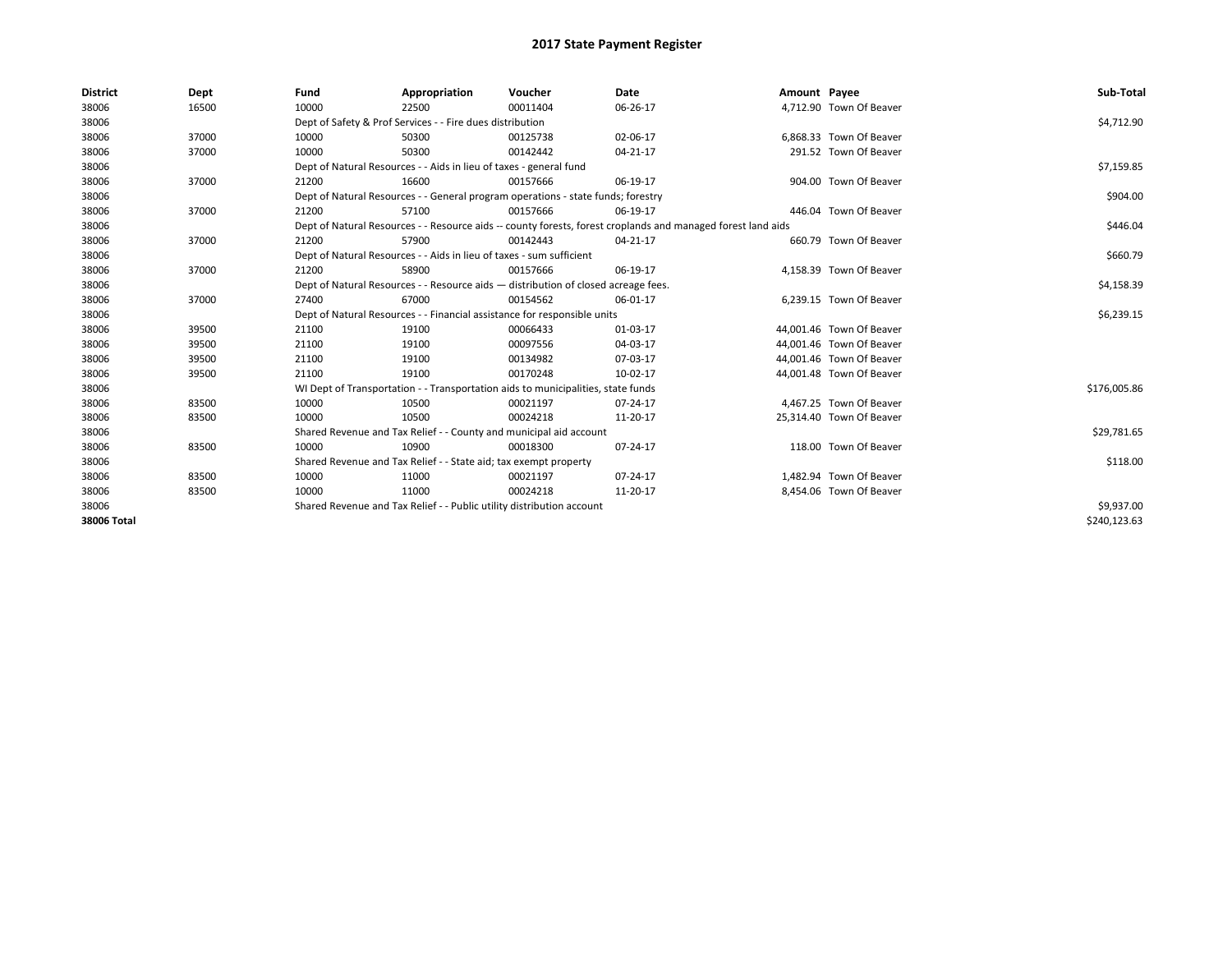| <b>District</b>    | Dept  | Fund  | Appropriation                                                                                                | Voucher  | Date           | Amount Payee |                           | Sub-Total    |
|--------------------|-------|-------|--------------------------------------------------------------------------------------------------------------|----------|----------------|--------------|---------------------------|--------------|
| 38008              | 16500 | 10000 | 22500                                                                                                        | 00011405 | 06-27-17       |              | 2,923.36 Town Of Beecher  |              |
| 38008              |       |       | Dept of Safety & Prof Services - - Fire dues distribution                                                    |          |                |              |                           | \$2,923.36   |
| 38008              | 37000 | 10000 | 50300                                                                                                        | 00126105 | 02-06-17       |              | 3.628.94 Town Of Beecher  |              |
| 38008              | 37000 | 10000 | 50300                                                                                                        | 00126106 | 02-06-17       |              | 22.038.52 Town Of Beecher |              |
| 38008              | 37000 | 10000 | 50300                                                                                                        | 00126107 | 02-06-17       |              | 6.003.95 Town Of Beecher  |              |
| 38008              | 37000 | 10000 | 50300                                                                                                        | 00126108 | 02-06-17       |              | 16,848.12 Town Of Beecher |              |
| 38008              | 37000 | 10000 | 50300                                                                                                        | 00143389 | 04-21-17       |              | 233.68 Town Of Beecher    |              |
| 38008              |       |       | Dept of Natural Resources - - Aids in lieu of taxes - general fund                                           |          |                |              |                           | \$48,753.21  |
| 38008              | 37000 | 21200 | 16600                                                                                                        | 00157667 | 06-20-17       |              | 2,461.33 Town Of Beecher  |              |
| 38008              |       |       | Dept of Natural Resources - - General program operations - state funds; forestry                             |          |                |              |                           | \$2,461.33   |
| 38008              | 37000 | 21200 | 57100                                                                                                        | 00157667 | 06-20-17       |              | 3,638.77 Town Of Beecher  |              |
| 38008              |       |       | Dept of Natural Resources - - Resource aids -- county forests, forest croplands and managed forest land aids |          |                |              |                           | \$3,638.77   |
| 38008              | 37000 | 21200 | 57900                                                                                                        | 00143390 | 04-21-17       |              | 558.79 Town Of Beecher    |              |
| 38008              | 37000 | 21200 | 57900                                                                                                        | 00143391 | 04-21-17       |              | 122.31 Town Of Beecher    |              |
| 38008              |       |       | Dept of Natural Resources - - Aids in lieu of taxes - sum sufficient                                         |          |                |              |                           | \$681.10     |
| 38008              | 37000 | 21200 | 58900                                                                                                        | 00157667 | 06-20-17       |              | 11,322.11 Town Of Beecher |              |
| 38008              |       |       | Dept of Natural Resources - - Resource aids - distribution of closed acreage fees.                           |          |                |              |                           | \$11,322.11  |
| 38008              | 37000 | 27400 | 67000                                                                                                        | 00154115 | 06-01-17       |              | 2,455.58 Town Of Beecher  |              |
| 38008              |       |       | Dept of Natural Resources - - Financial assistance for responsible units                                     |          |                |              |                           | \$2,455.58   |
| 38008              | 39500 | 21100 | 19100                                                                                                        | 00066434 | 01-03-17       |              | 31,741.83 Town Of Beecher |              |
| 38008              | 39500 | 21100 | 19100                                                                                                        | 00097557 | 04-03-17       |              | 31,741.83 Town Of Beecher |              |
| 38008              | 39500 | 21100 | 19100                                                                                                        | 00134983 | 07-03-17       |              | 31,741.83 Town Of Beecher |              |
| 38008              | 39500 | 21100 | 19100                                                                                                        | 00170249 | 10-02-17       |              | 31,741.83 Town Of Beecher |              |
| 38008              |       |       | WI Dept of Transportation - - Transportation aids to municipalities, state funds                             |          |                |              |                           | \$126,967.32 |
| 38008              | 83500 | 10000 | 10500                                                                                                        | 00021198 | $07 - 24 - 17$ |              | 1,956.27 Town Of Beecher  |              |
| 38008              | 83500 | 10000 | 10500                                                                                                        | 00024219 | 11-20-17       |              | 11,085.54 Town Of Beecher |              |
| 38008              |       |       | Shared Revenue and Tax Relief - - County and municipal aid account                                           |          |                |              |                           | \$13,041.81  |
| 38008              | 83500 | 10000 | 10900                                                                                                        | 00018301 | 07-24-17       |              | 6.00 Town Of Beecher      |              |
| 38008              |       |       | Shared Revenue and Tax Relief - - State aid; tax exempt property                                             |          |                |              |                           | \$6.00       |
| 38008              | 83500 | 10000 | 11000                                                                                                        | 00021198 | 07-24-17       |              | 4.48 Town Of Beecher      |              |
| 38008              | 83500 | 10000 | 11000                                                                                                        | 00024219 | 11-20-17       |              | 26.64 Town Of Beecher     |              |
| 38008              |       |       | Shared Revenue and Tax Relief - - Public utility distribution account                                        |          |                |              |                           | \$31.12      |
| 38008              | 83500 | 10000 | 50100                                                                                                        | 00015319 | $01-31-17$     |              | 58.56 Town Of Beecher     |              |
| 38008              |       |       | Shared Revenue and Tax Relief - - Payments for municipal services                                            |          |                |              |                           | \$58.56      |
| <b>38008 Total</b> |       |       |                                                                                                              |          |                |              |                           | \$212,340.27 |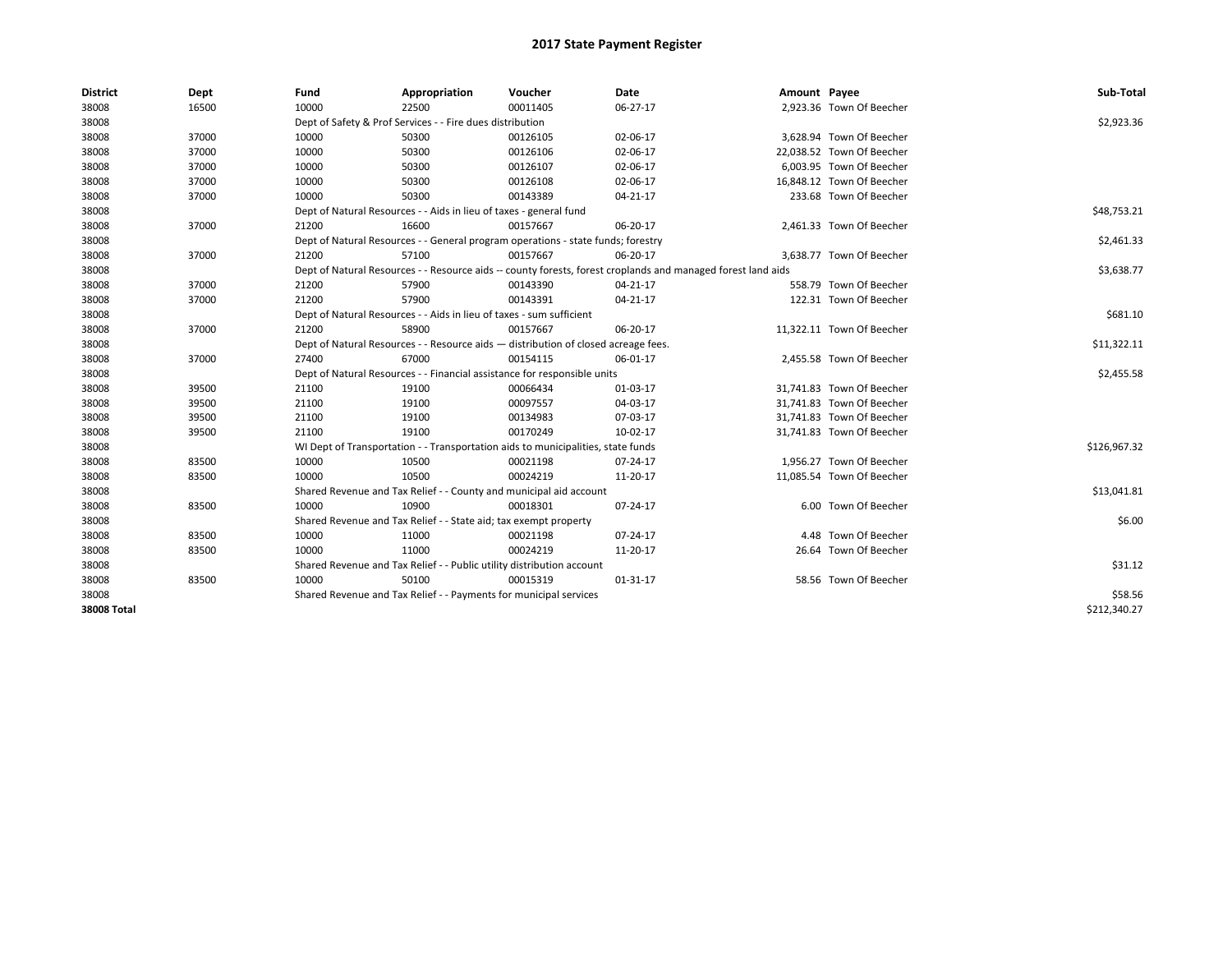| <b>District</b> | Dept  | Fund  | Appropriation                                                                           | Voucher  | Date                                                                                                         | Amount Payee |                          | Sub-Total    |
|-----------------|-------|-------|-----------------------------------------------------------------------------------------|----------|--------------------------------------------------------------------------------------------------------------|--------------|--------------------------|--------------|
| 38010           | 16500 | 10000 | 22500                                                                                   | 00011406 | 06-26-17                                                                                                     |              | 2,145.28 Town Of Dunbar  |              |
| 38010           |       |       | Dept of Safety & Prof Services - - Fire dues distribution                               |          |                                                                                                              |              |                          | \$2,145.28   |
| 38010           | 37000 | 10000 | 50300                                                                                   | 00126278 | 02-06-17                                                                                                     |              | 837.48 Town Of Dunbar    |              |
| 38010           | 37000 | 10000 | 50300                                                                                   | 00126279 | 02-06-17                                                                                                     |              | 67,208.88 Town Of Dunbar |              |
| 38010           | 37000 | 10000 | 50300                                                                                   | 00126280 | 02-06-17                                                                                                     |              | 2,301.45 Town Of Dunbar  |              |
| 38010           | 37000 | 10000 | 50300                                                                                   | 00143935 | $04 - 21 - 17$                                                                                               |              | 130.59 Town Of Dunbar    |              |
| 38010           | 37000 | 10000 | 50300                                                                                   | 00143936 | 04-21-17                                                                                                     |              | 242.28 Town Of Dunbar    |              |
| 38010           |       |       | Dept of Natural Resources - - Aids in lieu of taxes - general fund                      |          |                                                                                                              |              |                          | \$70,720.68  |
| 38010           | 37000 | 21200 | 16600                                                                                   | 00157668 | 06-19-17                                                                                                     |              | 1,902.38 Town Of Dunbar  |              |
| 38010           |       |       | Dept of Natural Resources - - General program operations - state funds; forestry        |          |                                                                                                              |              |                          | \$1,902.38   |
| 38010           | 37000 | 21200 | 57100                                                                                   | 00157668 | 06-19-17                                                                                                     |              | 14,204.17 Town Of Dunbar |              |
| 38010           |       |       |                                                                                         |          | Dept of Natural Resources - - Resource aids -- county forests, forest croplands and managed forest land aids |              |                          | \$14,204.17  |
| 38010           | 37000 | 21200 | 57900                                                                                   | 00143934 | $04 - 21 - 17$                                                                                               |              | 570.70 Town Of Dunbar    |              |
| 38010           |       |       | Dept of Natural Resources - - Aids in lieu of taxes - sum sufficient                    |          |                                                                                                              |              |                          | \$570.70     |
| 38010           | 37000 | 21200 | 58900                                                                                   | 00157668 | 06-19-17                                                                                                     |              | 8,750.95 Town Of Dunbar  |              |
| 38010           |       |       | Dept of Natural Resources - - Resource aids - distribution of closed acreage fees.      |          |                                                                                                              |              |                          | \$8,750.95   |
| 38010           | 37000 | 27400 | 67000                                                                                   | 00154437 | 06-01-17                                                                                                     |              | 3,782.80 Town Of Dunbar  |              |
| 38010           |       |       | Dept of Natural Resources - - Financial assistance for responsible units                |          |                                                                                                              |              |                          | \$3,782.80   |
| 38010           | 39500 | 21100 | 19100                                                                                   | 00066435 | 01-03-17                                                                                                     |              | 47,172.34 Town Of Dunbar |              |
| 38010           | 39500 | 21100 | 19100                                                                                   | 00097558 | 04-03-17                                                                                                     |              | 47.172.34 Town Of Dunbar |              |
| 38010           | 39500 | 21100 | 19100                                                                                   | 00134984 | 07-03-17                                                                                                     |              | 47.172.34 Town Of Dunbar |              |
| 38010           | 39500 | 21100 | 19100                                                                                   | 00170250 | 10-02-17                                                                                                     |              | 47,172.36 Town Of Dunbar |              |
| 38010           |       |       | WI Dept of Transportation - - Transportation aids to municipalities, state funds        |          |                                                                                                              |              |                          | \$188,689.38 |
| 38010           | 46500 | 27200 | 36500                                                                                   | 00035407 | 12-12-17                                                                                                     |              | 30.017.63 Town Of Dunbar |              |
| 38010           |       |       | Department of Military Affairs - - State disaster assistance; petroleum inspection fund |          |                                                                                                              |              |                          | \$30,017.63  |
| 38010           | 83500 | 10000 | 10500                                                                                   | 00021199 | 07-24-17                                                                                                     |              | 3,400.11 Town Of Dunbar  |              |
| 38010           | 83500 | 10000 | 10500                                                                                   | 00024220 | 11-20-17                                                                                                     |              | 19,267.28 Town Of Dunbar |              |
| 38010           |       |       | Shared Revenue and Tax Relief - - County and municipal aid account                      |          |                                                                                                              |              |                          | \$22,667.39  |
| 38010           | 83500 | 10000 | 10900                                                                                   | 00018302 | 07-24-17                                                                                                     |              | 2.00 Town Of Dunbar      |              |
| 38010           |       |       | Shared Revenue and Tax Relief - - State aid; tax exempt property                        |          |                                                                                                              |              |                          | \$2.00       |
| 38010 Total     |       |       |                                                                                         |          |                                                                                                              |              |                          | \$343,453.36 |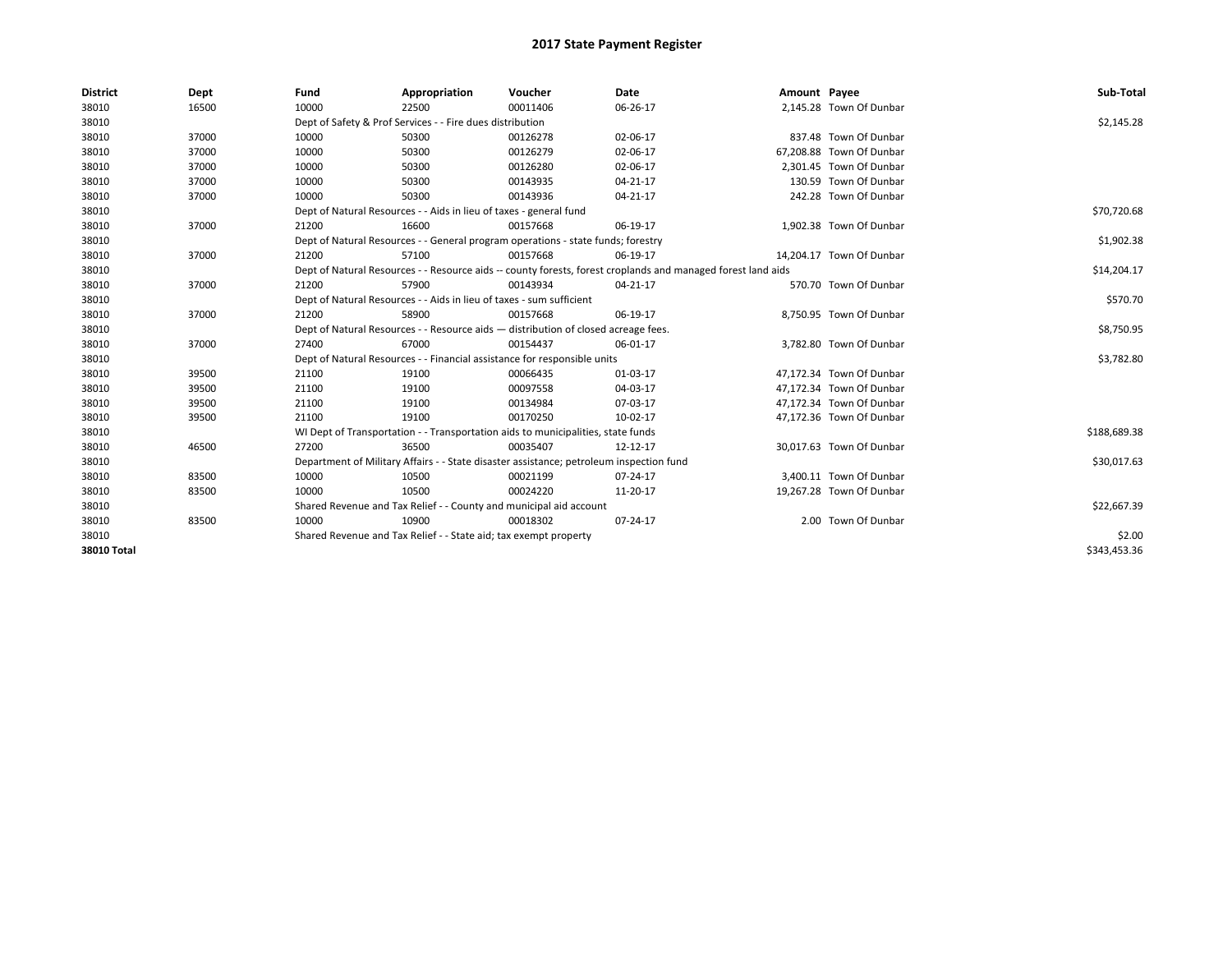| <b>District</b>    | Dept  | Fund  | Appropriation                                                                      | Voucher  | Date                                                                                                         | Amount Payee |                           | Sub-Total    |
|--------------------|-------|-------|------------------------------------------------------------------------------------|----------|--------------------------------------------------------------------------------------------------------------|--------------|---------------------------|--------------|
| 38012              | 16500 | 10000 | 22500                                                                              | 00011407 | 06-26-17                                                                                                     |              | 2,456.40 Town Of Goodman  |              |
| 38012              |       |       | Dept of Safety & Prof Services - - Fire dues distribution                          |          |                                                                                                              |              |                           | \$2,456.40   |
| 38012              | 37000 | 10000 | 50300                                                                              | 00126141 | 02-06-17                                                                                                     |              | 1,145.23 Town Of Goodman  |              |
| 38012              | 37000 | 10000 | 50300                                                                              | 00143522 | $04 - 21 - 17$                                                                                               |              | 678.61 Town Of Goodman    |              |
| 38012              |       |       | Dept of Natural Resources - - Aids in lieu of taxes - general fund                 |          |                                                                                                              |              |                           | \$1,823.84   |
| 38012              | 37000 | 21200 | 16600                                                                              | 00157669 | 06-19-17                                                                                                     |              | 5,279.17 Town Of Goodman  |              |
| 38012              |       |       | Dept of Natural Resources - - General program operations - state funds; forestry   |          |                                                                                                              |              |                           | \$5,279.17   |
| 38012              | 37000 | 21200 | 57100                                                                              | 00157669 | 06-19-17                                                                                                     |              | 13,975.47 Town Of Goodman |              |
| 38012              |       |       |                                                                                    |          | Dept of Natural Resources - - Resource aids -- county forests, forest croplands and managed forest land aids |              |                           | \$13,975.47  |
| 38012              | 37000 | 21200 | 57900                                                                              | 00143521 | 04-21-17                                                                                                     |              | 3.37 Town Of Goodman      |              |
| 38012              |       |       | Dept of Natural Resources - - Aids in lieu of taxes - sum sufficient               |          |                                                                                                              |              |                           | \$3.37       |
| 38012              | 37000 | 21200 | 58900                                                                              | 00157669 | 06-19-17                                                                                                     |              | 24,284.18 Town Of Goodman |              |
| 38012              |       |       | Dept of Natural Resources - - Resource aids - distribution of closed acreage fees. |          |                                                                                                              |              |                           | \$24,284.18  |
| 38012              | 37000 | 27400 | 67000                                                                              | 00154725 | 06-01-17                                                                                                     |              | 973.04 Town Of Goodman    |              |
| 38012              |       |       | Dept of Natural Resources - - Financial assistance for responsible units           |          |                                                                                                              |              |                           | \$973.04     |
| 38012              | 39500 | 21100 | 19100                                                                              | 00066436 | 01-03-17                                                                                                     |              | 27,800.25 Town Of Goodman |              |
| 38012              | 39500 | 21100 | 19100                                                                              | 00097559 | 04-03-17                                                                                                     |              | 27,800.25 Town Of Goodman |              |
| 38012              | 39500 | 21100 | 19100                                                                              | 00134985 | 07-03-17                                                                                                     |              | 27,800.25 Town Of Goodman |              |
| 38012              | 39500 | 21100 | 19100                                                                              | 00170251 | 10-02-17                                                                                                     |              | 27,800.25 Town Of Goodman |              |
| 38012              |       |       | WI Dept of Transportation - - Transportation aids to municipalities, state funds   |          |                                                                                                              |              |                           | \$111,201.00 |
| 38012              | 83500 | 10000 | 10500                                                                              | 00021200 | 07-24-17                                                                                                     |              | 4,679.09 Town Of Goodman  |              |
| 38012              | 83500 | 10000 | 10500                                                                              | 00024221 | 11-20-17                                                                                                     |              | 26,514.86 Town Of Goodman |              |
| 38012              |       |       | Shared Revenue and Tax Relief - - County and municipal aid account                 |          |                                                                                                              |              |                           | \$31,193.95  |
| 38012              | 83500 | 10000 | 10900                                                                              | 00018303 | 07-24-17                                                                                                     |              | 63.00 Town Of Goodman     |              |
| 38012              |       |       | Shared Revenue and Tax Relief - - State aid; tax exempt property                   |          |                                                                                                              |              |                           | \$63.00      |
| 38012              | 83500 | 10000 | 11000                                                                              | 00021200 | 07-24-17                                                                                                     |              | 131.63 Town Of Goodman    |              |
| 38012              | 83500 | 10000 | 11000                                                                              | 00024221 | 11-20-17                                                                                                     |              | 662.98 Town Of Goodman    |              |
| 38012              |       |       | Shared Revenue and Tax Relief - - Public utility distribution account              |          |                                                                                                              |              |                           | \$794.61     |
| <b>38012 Total</b> |       |       |                                                                                    |          |                                                                                                              |              |                           | \$192,048.03 |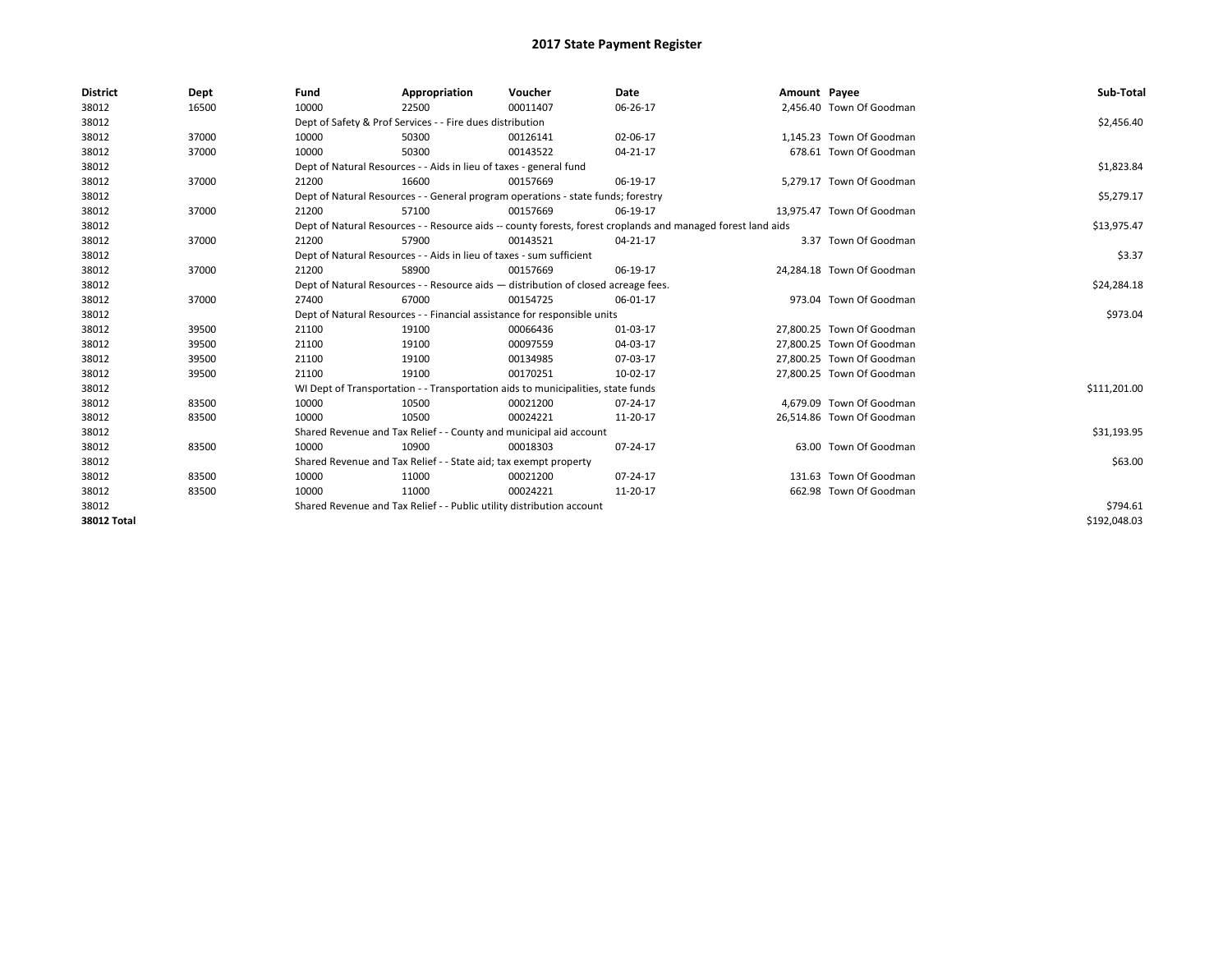| <b>District</b> | Dept  | Fund  | Appropriation                                                                      | Voucher  | Date                                                                                                         | Amount Payee |                          | Sub-Total    |
|-----------------|-------|-------|------------------------------------------------------------------------------------|----------|--------------------------------------------------------------------------------------------------------------|--------------|--------------------------|--------------|
| 38014           | 16500 | 10000 | 22500                                                                              | 00011408 | 06-26-17                                                                                                     |              | 4,920.93 Town Of Grover  |              |
| 38014           |       |       | Dept of Safety & Prof Services - - Fire dues distribution                          |          |                                                                                                              |              |                          | \$4,920.93   |
| 38014           | 37000 | 21200 | 16600                                                                              | 00157670 | 06-19-17                                                                                                     |              | 404.15 Town Of Grover    |              |
| 38014           |       |       | Dept of Natural Resources - - General program operations - state funds; forestry   |          |                                                                                                              |              |                          | \$404.15     |
| 38014           | 37000 | 21200 | 57100                                                                              | 00157670 | 06-19-17                                                                                                     |              | 874.65 Town Of Grover    |              |
| 38014           |       |       |                                                                                    |          | Dept of Natural Resources - - Resource aids -- county forests, forest croplands and managed forest land aids |              |                          | \$874.65     |
| 38014           | 37000 | 21200 | 58900                                                                              | 00157670 | 06-19-17                                                                                                     |              | 1.859.11 Town Of Grover  |              |
| 38014           |       |       | Dept of Natural Resources - - Resource aids - distribution of closed acreage fees. |          |                                                                                                              |              |                          | \$1,859.11   |
| 38014           | 37000 | 27400 | 67000                                                                              | 00154189 | 06-01-17                                                                                                     |              | 9,133.68 Town Of Grover  |              |
| 38014           |       |       | Dept of Natural Resources - - Financial assistance for responsible units           |          |                                                                                                              |              |                          | \$9,133.68   |
| 38014           | 39500 | 21100 | 19100                                                                              | 00066437 | 01-03-17                                                                                                     |              | 49.902.82 Town Of Grover |              |
| 38014           | 39500 | 21100 | 19100                                                                              | 00097560 | 04-03-17                                                                                                     |              | 49,902.82 Town Of Grover |              |
| 38014           | 39500 | 21100 | 19100                                                                              | 00134986 | 07-03-17                                                                                                     |              | 49.902.82 Town Of Grover |              |
| 38014           | 39500 | 21100 | 19100                                                                              | 00170252 | 10-02-17                                                                                                     |              | 49,902.84 Town Of Grover |              |
| 38014           |       |       | WI Dept of Transportation - - Transportation aids to municipalities, state funds   |          |                                                                                                              |              |                          | \$199,611.30 |
| 38014           | 83500 | 10000 | 10500                                                                              | 00021201 | 07-24-17                                                                                                     |              | 10.397.74 Town Of Grover |              |
| 38014           | 83500 | 10000 | 10500                                                                              | 00024222 | 11-20-17                                                                                                     |              | 58,920.53 Town Of Grover |              |
| 38014           |       |       | Shared Revenue and Tax Relief - - County and municipal aid account                 |          |                                                                                                              |              |                          | \$69,318.27  |
| 38014           | 83500 | 10000 | 10900                                                                              | 00018304 | 07-24-17                                                                                                     |              | 127.00 Town Of Grover    |              |
| 38014           |       |       | Shared Revenue and Tax Relief - - State aid; tax exempt property                   |          |                                                                                                              |              |                          | \$127.00     |
| 38014           | 83500 | 10000 | 11000                                                                              | 00021201 | 07-24-17                                                                                                     |              | 17.57 Town Of Grover     |              |
| 38014           | 83500 | 10000 | 11000                                                                              | 00024222 | 11-20-17                                                                                                     |              | 101.01 Town Of Grover    |              |
| 38014           |       |       | Shared Revenue and Tax Relief - - Public utility distribution account              |          |                                                                                                              |              |                          | \$118.58     |
| 38014 Total     |       |       |                                                                                    |          |                                                                                                              |              |                          | \$286,367.67 |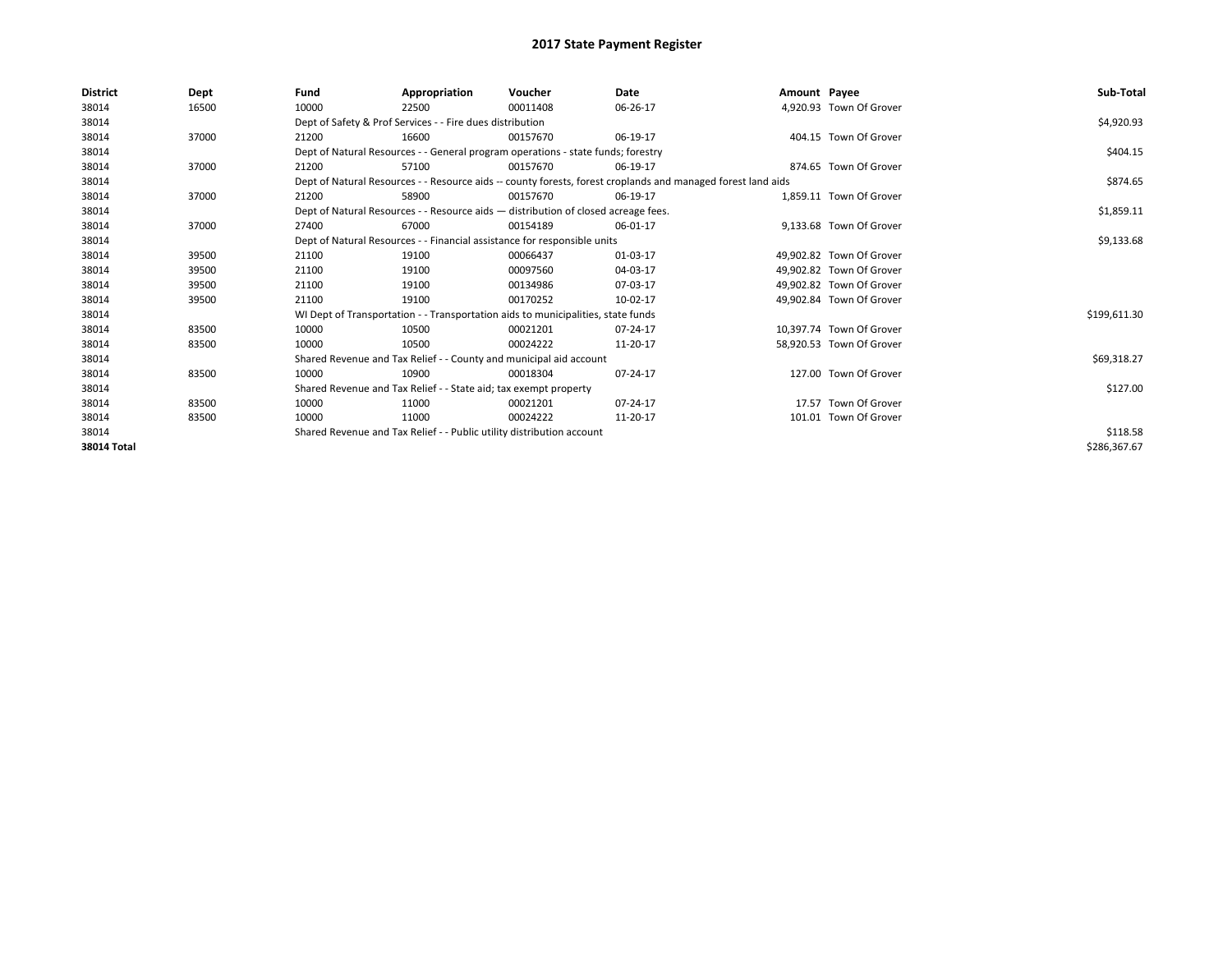| <b>District</b> | Dept  | Fund  | Appropriation                                                                      | Voucher  | Date                                                                                                         | Amount Payee |                         | Sub-Total    |
|-----------------|-------|-------|------------------------------------------------------------------------------------|----------|--------------------------------------------------------------------------------------------------------------|--------------|-------------------------|--------------|
| 38016           | 16500 | 10000 | 22500                                                                              | 00011409 | 06-26-17                                                                                                     |              | 4,945.41 Town Of Lake   |              |
| 38016           |       |       | Dept of Safety & Prof Services - - Fire dues distribution                          |          |                                                                                                              |              |                         | \$4,945.41   |
| 38016           | 37000 | 21200 | 16600                                                                              | 00157671 | 06-19-17                                                                                                     |              | 2,198.66 Town Of Lake   |              |
| 38016           |       |       | Dept of Natural Resources - - General program operations - state funds; forestry   |          |                                                                                                              |              |                         | \$2,198.66   |
| 38016           | 37000 | 21200 | 57100                                                                              | 00157671 | 06-19-17                                                                                                     |              | 1,636.79 Town Of Lake   |              |
| 38016           |       |       |                                                                                    |          | Dept of Natural Resources - - Resource aids -- county forests, forest croplands and managed forest land aids |              |                         | \$1,636.79   |
| 38016           | 37000 | 21200 | 57900                                                                              | 00144140 | 04-21-17                                                                                                     |              | 1,144.34 Town Of Lake   |              |
| 38016           |       |       | Dept of Natural Resources - - Aids in lieu of taxes - sum sufficient               |          |                                                                                                              |              |                         | \$1,144.34   |
| 38016           | 37000 | 21200 | 58300                                                                              | 00136632 | 03-29-17                                                                                                     |              | 1,897.36 Town Of Lake   |              |
| 38016           |       |       | Dept of Natural Resources - - Recreation and resource aids, federal funds          |          |                                                                                                              |              |                         | \$1,897.36   |
| 38016           | 37000 | 21200 | 58900                                                                              | 00157671 | 06-19-17                                                                                                     |              | 10,113.84 Town Of Lake  |              |
| 38016           |       |       | Dept of Natural Resources - - Resource aids - distribution of closed acreage fees. |          |                                                                                                              |              |                         | \$10,113.84  |
| 38016           | 39500 | 21100 | 19100                                                                              | 00066438 | 01-03-17                                                                                                     |              | 34,175.04 Town Of Lake  |              |
| 38016           | 39500 | 21100 | 19100                                                                              | 00097561 | 04-03-17                                                                                                     |              | 34.175.04 Town Of Lake  |              |
| 38016           | 39500 | 21100 | 19100                                                                              | 00134987 | 07-03-17                                                                                                     |              | 34,175.04 Town Of Lake  |              |
| 38016           | 39500 | 21100 | 19100                                                                              | 00170253 | 10-02-17                                                                                                     |              | 34,175.04 Town Of Lake  |              |
| 38016           |       |       | WI Dept of Transportation - - Transportation aids to municipalities, state funds   |          |                                                                                                              |              |                         | \$136,700.16 |
| 38016           | 39500 | 21100 | 27800                                                                              | 00194429 | 11-21-17                                                                                                     |              | 26.837.57 Town Of Lake  |              |
| 38016           |       |       | WI Dept of Transportation - - Local roads improvement program, state funds         |          |                                                                                                              |              |                         | \$26,837.57  |
| 38016           | 39500 | 21100 | 27000                                                                              | 00197928 | 12-04-17                                                                                                     |              | 146,505.67 Town Of Lake |              |
| 38016           |       |       |                                                                                    |          | WI Dept of Transportation - - Local roads improvement program. discretionary grants, state funds             |              |                         | \$146,505.67 |
| 38016           | 83500 | 10000 | 10500                                                                              | 00021202 | 07-24-17                                                                                                     |              | 3,951.25 Town Of Lake   |              |
| 38016           | 83500 | 10000 | 10500                                                                              | 00024223 | 11-20-17                                                                                                     |              | 22,390.40 Town Of Lake  |              |
| 38016           |       |       | Shared Revenue and Tax Relief - - County and municipal aid account                 |          |                                                                                                              |              |                         | \$26,341.65  |
| 38016           | 83500 | 10000 | 10900                                                                              | 00018305 | 07-24-17                                                                                                     |              | 27.00 Town Of Lake      |              |
| 38016           |       |       | Shared Revenue and Tax Relief - - State aid; tax exempt property                   |          |                                                                                                              |              |                         | \$27.00      |
| 38016 Total     |       |       |                                                                                    |          |                                                                                                              |              |                         | \$358,348.45 |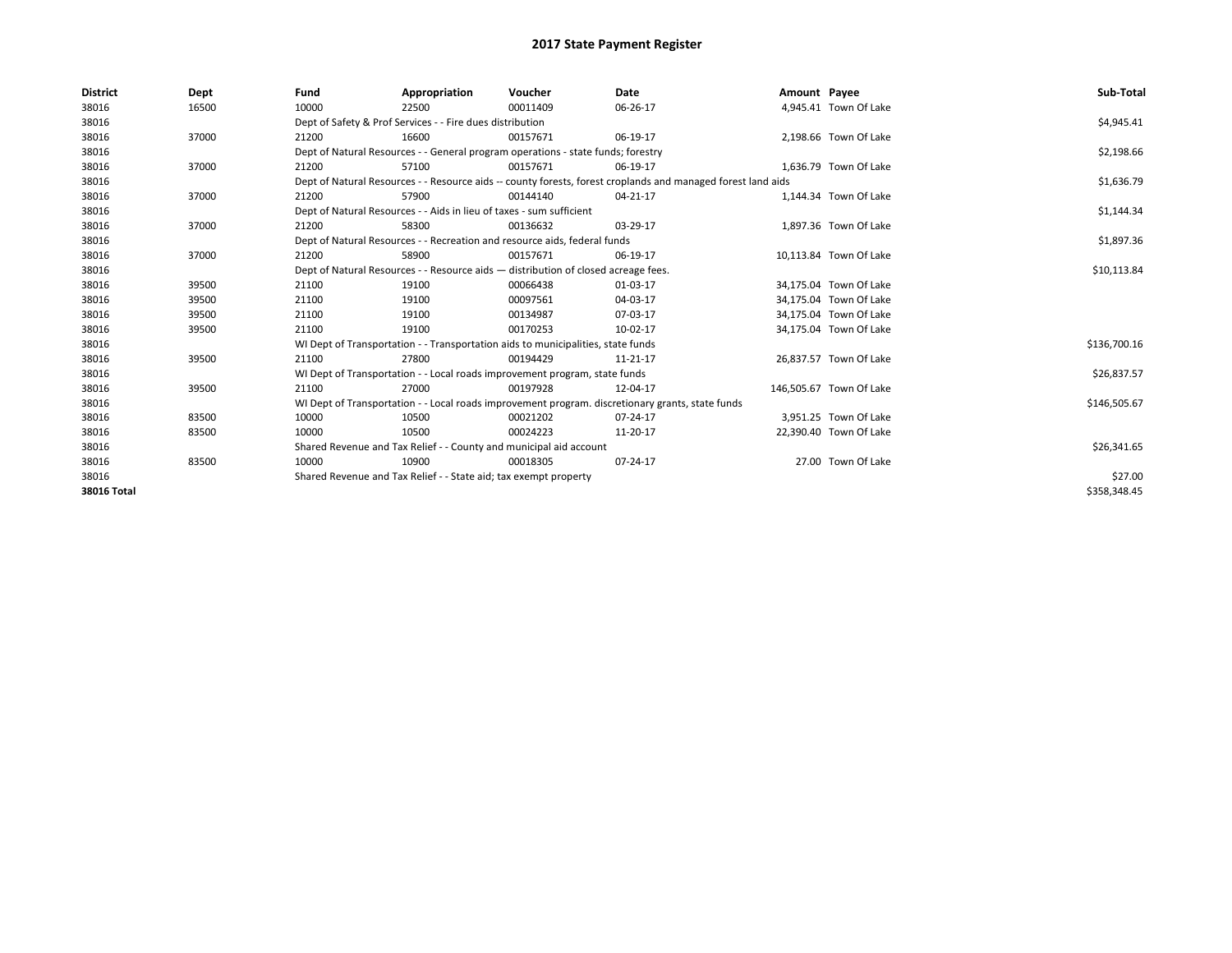| <b>District</b> | Dept  | Fund  | Appropriation                                                                                                | Voucher  | Date                                                                                             | Amount Payee |                                | Sub-Total    |  |
|-----------------|-------|-------|--------------------------------------------------------------------------------------------------------------|----------|--------------------------------------------------------------------------------------------------|--------------|--------------------------------|--------------|--|
| 38018           | 16500 | 10000 | 22500                                                                                                        | 00011410 | 06-26-17                                                                                         |              | 3,565.63 Town Of Middle Inlet  |              |  |
| 38018           |       |       | Dept of Safety & Prof Services - - Fire dues distribution                                                    |          |                                                                                                  |              |                                | \$3,565.63   |  |
| 38018           | 37000 | 21200 | 16600                                                                                                        | 00157672 | 06-19-17                                                                                         |              | 2,465.78 Town Of Middle Inlet  |              |  |
| 38018           |       |       | Dept of Natural Resources - - General program operations - state funds; forestry                             |          |                                                                                                  |              |                                | \$2,465.78   |  |
| 38018           | 37000 | 21200 | 57100                                                                                                        | 00157672 | 06-19-17                                                                                         |              | 2,451.54 Town Of Middle Inlet  |              |  |
| 38018           |       |       | Dept of Natural Resources - - Resource aids -- county forests, forest croplands and managed forest land aids |          |                                                                                                  |              |                                |              |  |
| 38018           | 37000 | 21200 | 58900                                                                                                        | 00157672 | 06-19-17                                                                                         |              | 11,342.57 Town Of Middle Inlet |              |  |
| 38018           |       |       | Dept of Natural Resources - - Resource aids - distribution of closed acreage fees.                           |          |                                                                                                  |              |                                | \$11,342.57  |  |
| 38018           | 39500 | 21100 | 19100                                                                                                        | 00066439 | 01-03-17                                                                                         |              | 33,492.42 Town Of Middle Inlet |              |  |
| 38018           | 39500 | 21100 | 19100                                                                                                        | 00097562 | 04-03-17                                                                                         |              | 33,492.42 Town Of Middle Inlet |              |  |
| 38018           | 39500 | 21100 | 19100                                                                                                        | 00134988 | 07-03-17                                                                                         |              | 33,492.42 Town Of Middle Inlet |              |  |
| 38018           | 39500 | 21100 | 19100                                                                                                        | 00170254 | 10-02-17                                                                                         |              | 33,492.42 Town Of Middle Inlet |              |  |
| 38018           |       |       | WI Dept of Transportation - - Transportation aids to municipalities, state funds                             |          |                                                                                                  |              |                                | \$133,969.68 |  |
| 38018           | 39500 | 21100 | 27000                                                                                                        | 00149696 | 08-01-17                                                                                         |              | 99,709.38 Town Of Middle Inlet |              |  |
| 38018           |       |       |                                                                                                              |          | WI Dept of Transportation - - Local roads improvement program. discretionary grants, state funds |              |                                | \$99,709.38  |  |
| 38018           | 83500 | 10000 | 10500                                                                                                        | 00021203 | 07-24-17                                                                                         |              | 1.550.85 Town Of Middle Inlet  |              |  |
| 38018           | 83500 | 10000 | 10500                                                                                                        | 00024224 | 11-20-17                                                                                         |              | 8,788.16 Town Of Middle Inlet  |              |  |
| 38018           |       |       | Shared Revenue and Tax Relief - - County and municipal aid account                                           |          |                                                                                                  |              |                                | \$10,339.01  |  |
| 38018           | 83500 | 10000 | 10900                                                                                                        | 00018306 | 07-24-17                                                                                         |              | 9.00 Town Of Middle Inlet      |              |  |
| 38018           |       |       | Shared Revenue and Tax Relief - - State aid; tax exempt property                                             |          |                                                                                                  |              |                                | \$9.00       |  |
| 38018 Total     |       |       |                                                                                                              |          |                                                                                                  |              |                                | \$263,852.59 |  |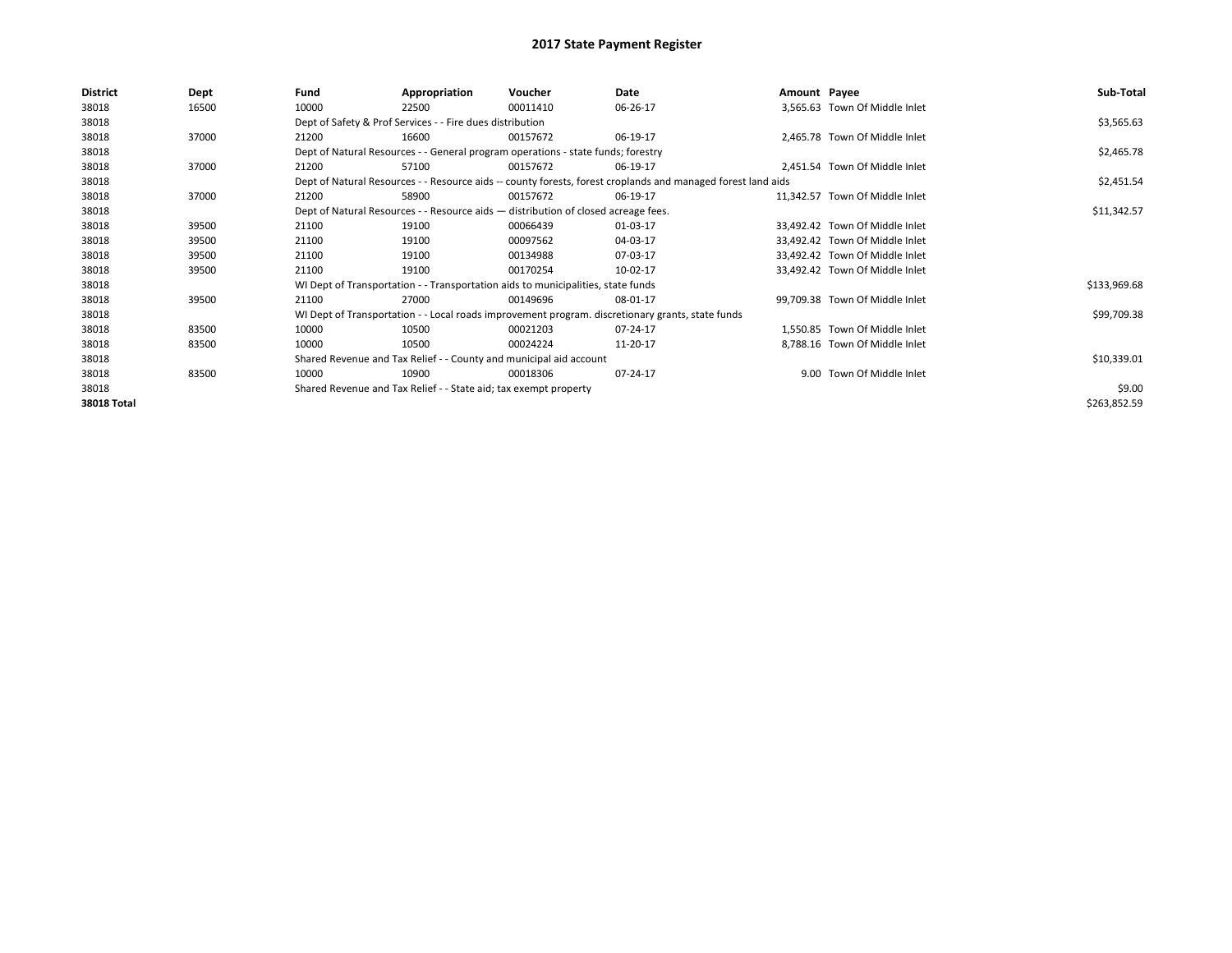| <b>District</b> | Dept  | Fund  | Appropriation                                                                                                | Voucher  | Date     | Amount Payee |                           | Sub-Total    |
|-----------------|-------|-------|--------------------------------------------------------------------------------------------------------------|----------|----------|--------------|---------------------------|--------------|
| 38020           | 16500 | 10000 | 22500                                                                                                        | 00011411 | 06-26-17 |              | 2,575.97 Town Of Niagara  |              |
| 38020           |       |       | Dept of Safety & Prof Services - - Fire dues distribution                                                    |          |          |              |                           | \$2,575.97   |
| 38020           | 37000 | 10000 | 50300                                                                                                        | 00126179 | 02-06-17 |              | 42,643.62 Town Of Niagara |              |
| 38020           |       |       | Dept of Natural Resources - - Aids in lieu of taxes - general fund                                           |          |          |              |                           | \$42,643.62  |
| 38020           | 37000 | 21200 | 16600                                                                                                        | 00157673 | 06-19-17 |              | 881.06 Town Of Niagara    |              |
| 38020           |       |       | Dept of Natural Resources - - General program operations - state funds; forestry                             |          | \$881.06 |              |                           |              |
| 38020           | 37000 | 21200 | 57100                                                                                                        | 00157673 | 06-19-17 |              | 6,828.23 Town Of Niagara  |              |
| 38020           |       |       | Dept of Natural Resources - - Resource aids -- county forests, forest croplands and managed forest land aids |          |          |              |                           | \$6,828.23   |
| 38020           | 37000 | 21200 | 58900                                                                                                        | 00157673 | 06-19-17 |              | 4,052.86 Town Of Niagara  |              |
| 38020           |       |       | Dept of Natural Resources - - Resource aids - distribution of closed acreage fees.                           |          |          |              |                           | \$4,052.86   |
| 38020           | 37000 | 27400 | 67000                                                                                                        | 00154047 | 06-01-17 |              | 1,350.00 Town Of Niagara  |              |
| 38020           |       |       | Dept of Natural Resources - - Financial assistance for responsible units                                     |          |          |              |                           | \$1,350.00   |
| 38020           | 39500 | 21100 | 19100                                                                                                        | 00066440 | 01-03-17 |              | 34,692.51 Town Of Niagara |              |
| 38020           | 39500 | 21100 | 19100                                                                                                        | 00097563 | 04-03-17 |              | 34,692.51 Town Of Niagara |              |
| 38020           | 39500 | 21100 | 19100                                                                                                        | 00134989 | 07-03-17 |              | 34,692.51 Town Of Niagara |              |
| 38020           | 39500 | 21100 | 19100                                                                                                        | 00170255 | 10-02-17 |              | 34,692.51 Town Of Niagara |              |
| 38020           |       |       | WI Dept of Transportation - - Transportation aids to municipalities, state funds                             |          |          |              |                           | \$138,770.04 |
| 38020           | 83500 | 10000 | 10500                                                                                                        | 00021204 | 07-24-17 |              | 4,389.74 Town Of Niagara  |              |
| 38020           | 83500 | 10000 | 10500                                                                                                        | 00024225 | 11-20-17 |              | 24,875.18 Town Of Niagara |              |
| 38020           |       |       | Shared Revenue and Tax Relief - - County and municipal aid account                                           |          |          |              |                           | \$29,264.92  |
| 38020           | 83500 | 10000 | 10900                                                                                                        | 00018307 | 07-24-17 |              | 3.00 Town Of Niagara      |              |
| 38020           |       |       | Shared Revenue and Tax Relief - - State aid; tax exempt property                                             |          |          |              |                           | \$3.00       |
| 38020           | 83500 | 10000 | 11000                                                                                                        | 00021204 | 07-24-17 |              | 165.32 Town Of Niagara    |              |
| 38020           | 83500 | 10000 | 11000                                                                                                        | 00024225 | 11-20-17 |              | 982.74 Town Of Niagara    |              |
| 38020           |       |       | Shared Revenue and Tax Relief - - Public utility distribution account                                        |          |          |              |                           | \$1,148.06   |
| 38020 Total     |       |       |                                                                                                              |          |          |              |                           | \$227,517.76 |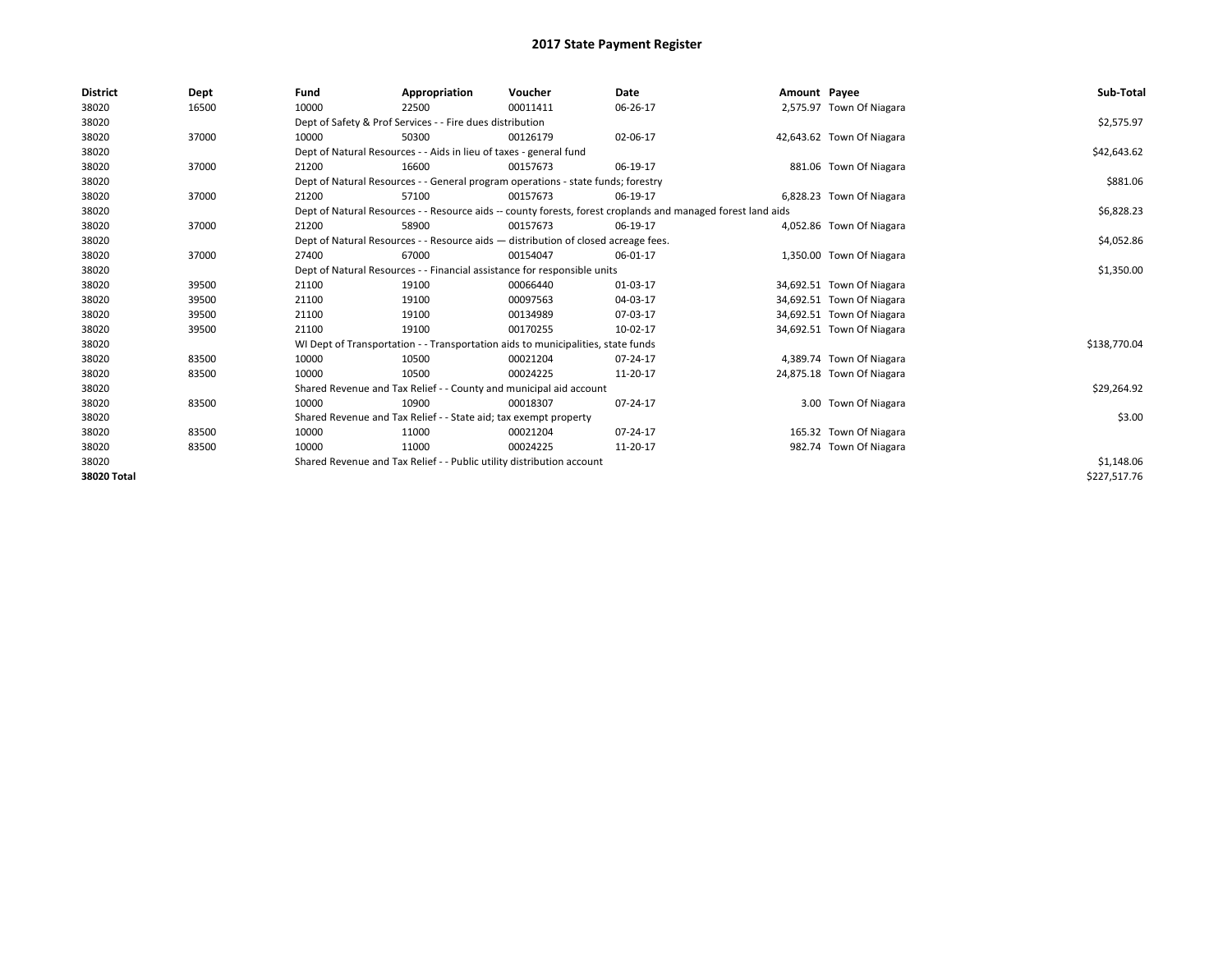| <b>District</b> | Dept  | Fund                                                              | Appropriation                                                                      | Voucher  | Date                                                                                                         | Amount Payee |                           | Sub-Total    |
|-----------------|-------|-------------------------------------------------------------------|------------------------------------------------------------------------------------|----------|--------------------------------------------------------------------------------------------------------------|--------------|---------------------------|--------------|
| 38022           | 16500 | 10000                                                             | 22500                                                                              | 00011412 | 06-26-17                                                                                                     |              | 2.847.76 Town Of Pembine  |              |
| 38022           |       |                                                                   | Dept of Safety & Prof Services - - Fire dues distribution                          |          |                                                                                                              |              |                           | \$2,847.76   |
| 38022           | 37000 | 10000                                                             | 50300                                                                              | 00126187 | 02-06-17                                                                                                     |              | 448.89 Town Of Pembine    |              |
| 38022           | 37000 | 10000                                                             | 50300                                                                              | 00126188 | 02-06-17                                                                                                     |              | 4.830.71 Town Of Pembine  |              |
| 38022           | 37000 | 10000                                                             | 50300                                                                              | 00126189 | 02-06-17                                                                                                     |              | 48,461.74 Town Of Pembine |              |
| 38022           |       |                                                                   | Dept of Natural Resources - - Aids in lieu of taxes - general fund                 |          |                                                                                                              |              |                           | \$53,741.34  |
| 38022           | 37000 | 21200                                                             | 16600                                                                              | 00157674 | 06-19-17                                                                                                     |              | 2.103.01 Town Of Pembine  |              |
| 38022           |       |                                                                   | Dept of Natural Resources - - General program operations - state funds; forestry   |          |                                                                                                              |              |                           | \$2,103.01   |
| 38022           | 37000 | 21200                                                             | 57100                                                                              | 00157674 | 06-19-17                                                                                                     |              | 6.428.30 Town Of Pembine  |              |
| 38022           |       |                                                                   |                                                                                    |          | Dept of Natural Resources - - Resource aids -- county forests, forest croplands and managed forest land aids |              |                           | \$6,428.30   |
| 38022           | 37000 | 21200                                                             | 58900                                                                              | 00157674 | 06-19-17                                                                                                     |              | 9,673.84 Town Of Pembine  |              |
| 38022           |       |                                                                   | Dept of Natural Resources - - Resource aids - distribution of closed acreage fees. |          |                                                                                                              |              |                           | \$9,673.84   |
| 38022           | 37000 | 27400                                                             | 67000                                                                              | 00154187 | 06-01-17                                                                                                     |              | 4,305.75 Town Of Pembine  |              |
| 38022           |       |                                                                   | Dept of Natural Resources - - Financial assistance for responsible units           |          |                                                                                                              |              |                           | \$4,305.75   |
| 38022           | 39500 | 21100                                                             | 19100                                                                              | 00066441 | 01-03-17                                                                                                     |              | 42,250.45 Town Of Pembine |              |
| 38022           | 39500 | 21100                                                             | 19100                                                                              | 00097564 | 04-03-17                                                                                                     |              | 42.250.45 Town Of Pembine |              |
| 38022           | 39500 | 21100                                                             | 19100                                                                              | 00134990 | 07-03-17                                                                                                     |              | 42,250.45 Town Of Pembine |              |
| 38022           | 39500 | 21100                                                             | 19100                                                                              | 00170256 | 10-02-17                                                                                                     |              | 42,250.47 Town Of Pembine |              |
| 38022           |       |                                                                   | WI Dept of Transportation - - Transportation aids to municipalities, state funds   |          |                                                                                                              |              |                           | \$169,001.82 |
| 38022           | 83500 | 10000                                                             | 10500                                                                              | 00021205 | 07-24-17                                                                                                     |              | 3.067.64 Town Of Pembine  |              |
| 38022           | 83500 | 10000                                                             | 10500                                                                              | 00024226 | 11-20-17                                                                                                     |              | 17,383.32 Town Of Pembine |              |
| 38022           |       |                                                                   | Shared Revenue and Tax Relief - - County and municipal aid account                 |          |                                                                                                              |              |                           | \$20,450.96  |
| 38022           | 83500 | 10000                                                             | 10900                                                                              | 00018308 | 07-24-17                                                                                                     |              | 121.00 Town Of Pembine    |              |
| 38022           |       |                                                                   | Shared Revenue and Tax Relief - - State aid; tax exempt property                   |          |                                                                                                              |              |                           | \$121.00     |
| 38022           | 83500 | 10000                                                             | 50100                                                                              | 00015320 | 01-31-17                                                                                                     |              | 315.82 Town Of Pembine    |              |
| 38022           |       | Shared Revenue and Tax Relief - - Payments for municipal services |                                                                                    | \$315.82 |                                                                                                              |              |                           |              |
| 38022 Total     |       |                                                                   |                                                                                    |          |                                                                                                              |              |                           | \$268,989.60 |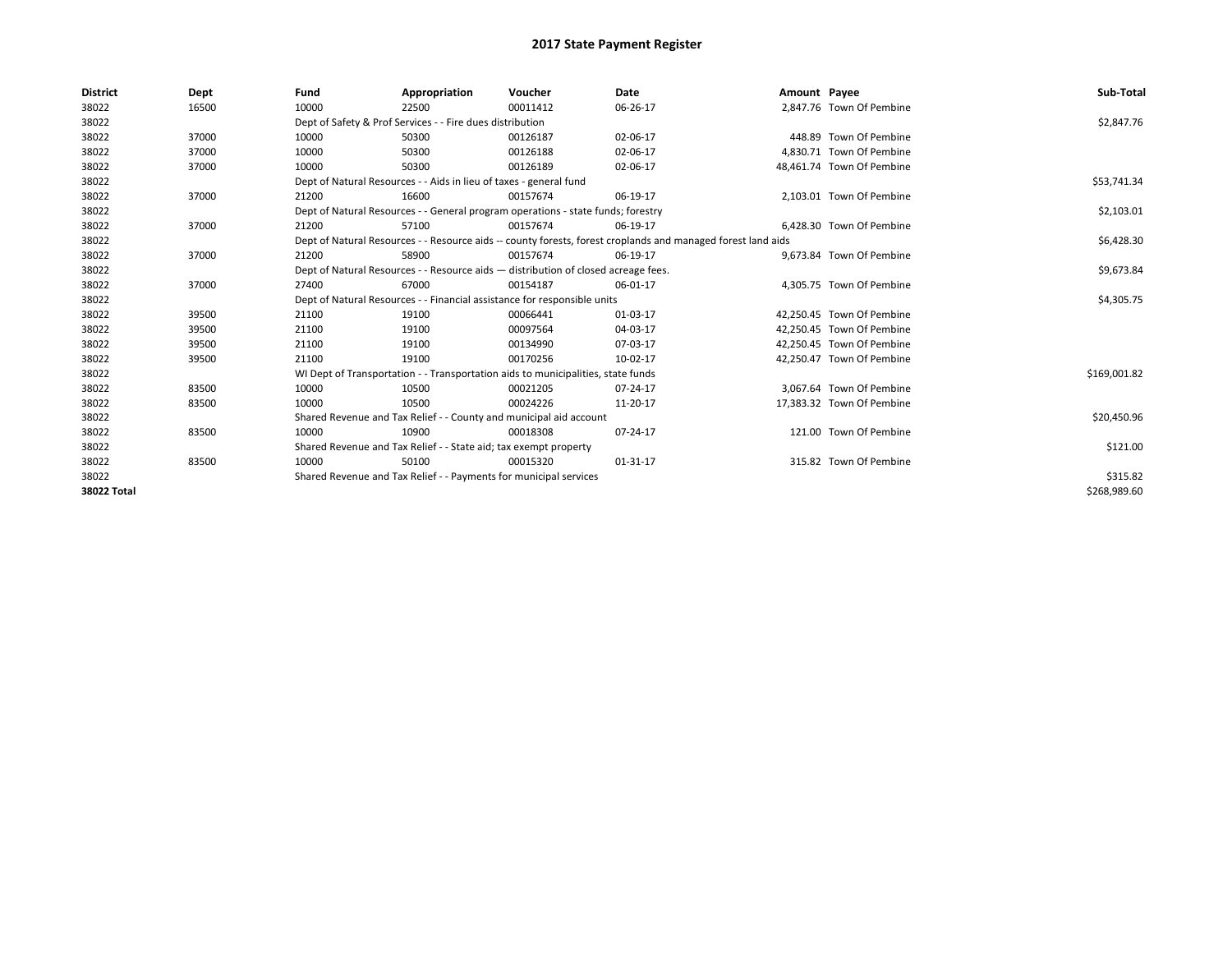| <b>District</b> | Dept  | Fund  | Appropriation                                                                      | Voucher  | Date                                                                                                         | Amount Payee |                              | Sub-Total    |
|-----------------|-------|-------|------------------------------------------------------------------------------------|----------|--------------------------------------------------------------------------------------------------------------|--------------|------------------------------|--------------|
| 38024           | 16500 | 10000 | 22500                                                                              | 00011413 | 06-26-17                                                                                                     |              | 13,313.89 Peshtigo, Town of  |              |
| 38024           |       |       | Dept of Safety & Prof Services - - Fire dues distribution                          |          |                                                                                                              |              |                              | \$13,313.89  |
| 38024           | 37000 | 10000 | 50300                                                                              | 00126035 | 02-06-17                                                                                                     |              | 5,735.84 Peshtigo, Town of   |              |
| 38024           | 37000 | 10000 | 50300                                                                              | 00126036 | 02-06-17                                                                                                     |              | 16.54 Peshtigo, Town of      |              |
| 38024           | 37000 | 10000 | 50300                                                                              | 00126037 | 02-06-17                                                                                                     |              | 14,991.81 Peshtigo, Town of  |              |
| 38024           | 37000 | 10000 | 50300                                                                              | 00126038 | 02-06-17                                                                                                     |              | 29,186.02 Peshtigo, Town of  |              |
| 38024           | 37000 | 10000 | 50300                                                                              | 00143214 | 04-21-17                                                                                                     |              | 95.47 Peshtigo, Town of      |              |
| 38024           | 37000 | 10000 | 50300                                                                              | 00143216 | 04-21-17                                                                                                     |              | 73.51 Peshtigo, Town of      |              |
| 38024           | 37000 | 10000 | 50300                                                                              | 00143217 | 04-21-17                                                                                                     |              | 497.39 Peshtigo, Town of     |              |
| 38024           |       |       | Dept of Natural Resources - - Aids in lieu of taxes - general fund                 |          |                                                                                                              |              |                              | \$50,596.58  |
| 38024           | 37000 | 21200 | 16600                                                                              | 00157675 | 06-19-17                                                                                                     |              | 846.23 Peshtigo, Town of     |              |
| 38024           |       |       | Dept of Natural Resources - - General program operations - state funds; forestry   |          |                                                                                                              |              |                              | \$846.23     |
| 38024           | 37000 | 21200 | 57100                                                                              | 00157675 | 06-19-17                                                                                                     |              | 504.74 Peshtigo, Town of     |              |
| 38024           |       |       |                                                                                    |          | Dept of Natural Resources - - Resource aids -- county forests, forest croplands and managed forest land aids |              |                              | \$504.74     |
| 38024           | 37000 | 21200 | 57900                                                                              | 00143213 | 04-21-17                                                                                                     |              | 21.99 Peshtigo, Town of      |              |
| 38024           | 37000 | 21200 | 57900                                                                              | 00143215 | 04-21-17                                                                                                     |              | 3,169.81 Peshtigo, Town of   |              |
| 38024           |       |       | Dept of Natural Resources - - Aids in lieu of taxes - sum sufficient               |          |                                                                                                              |              |                              | \$3,191.80   |
| 38024           | 37000 | 21200 | 58900                                                                              | 00157675 | 06-19-17                                                                                                     |              | 3,892.66 Peshtigo, Town of   |              |
| 38024           |       |       | Dept of Natural Resources - - Resource aids - distribution of closed acreage fees. |          |                                                                                                              |              |                              | \$3,892.66   |
| 38024           | 37000 | 27400 | 67000                                                                              | 00154726 | 06-01-17                                                                                                     |              | 8,346.91 Peshtigo, Town of   |              |
| 38024           |       |       | Dept of Natural Resources - - Financial assistance for responsible units           |          |                                                                                                              |              |                              | \$8,346.91   |
| 38024           | 39500 | 21100 | 19100                                                                              | 00066442 | 01-03-17                                                                                                     |              | 48,086.17 Peshtigo, Town of  |              |
| 38024           | 39500 | 21100 | 19100                                                                              | 00097565 | 04-03-17                                                                                                     |              | 48,086.17 Peshtigo, Town of  |              |
| 38024           | 39500 | 21100 | 19100                                                                              | 00134991 | 07-03-17                                                                                                     |              | 48,086.17 Peshtigo, Town of  |              |
| 38024           | 39500 | 21100 | 19100                                                                              | 00170257 | 10-02-17                                                                                                     |              | 48,086.19 Peshtigo, Town of  |              |
| 38024           |       |       | WI Dept of Transportation - - Transportation aids to municipalities, state funds   |          |                                                                                                              |              |                              | \$192,344.70 |
| 38024           | 83500 | 10000 | 10500                                                                              | 00021206 | 07-24-17                                                                                                     |              | 12,861.15 Peshtigo, Town of  |              |
| 38024           | 83500 | 10000 | 10500                                                                              | 00024227 | 11-20-17                                                                                                     |              | 72,879.85 Peshtigo, Town of  |              |
| 38024           |       |       | Shared Revenue and Tax Relief - - County and municipal aid account                 |          |                                                                                                              |              |                              | \$85,741.00  |
| 38024           | 83500 | 10000 | 10900                                                                              | 00018309 | 07-24-17                                                                                                     |              | 127.00 Peshtigo, Town of     |              |
| 38024           |       |       | Shared Revenue and Tax Relief - - State aid; tax exempt property                   |          |                                                                                                              |              |                              | \$127.00     |
| 38024           | 83500 | 10000 | 11000                                                                              | 00021206 | 07-24-17                                                                                                     |              | 37,180.99 Peshtigo, Town of  |              |
| 38024           | 83500 | 10000 | 11000                                                                              | 00024227 | 11-20-17                                                                                                     |              | 214,252.87 Peshtigo, Town of |              |
| 38024           |       |       | Shared Revenue and Tax Relief - - Public utility distribution account              |          |                                                                                                              |              |                              | \$251,433.86 |
| 38024 Total     |       |       |                                                                                    |          |                                                                                                              |              |                              | \$610,339.37 |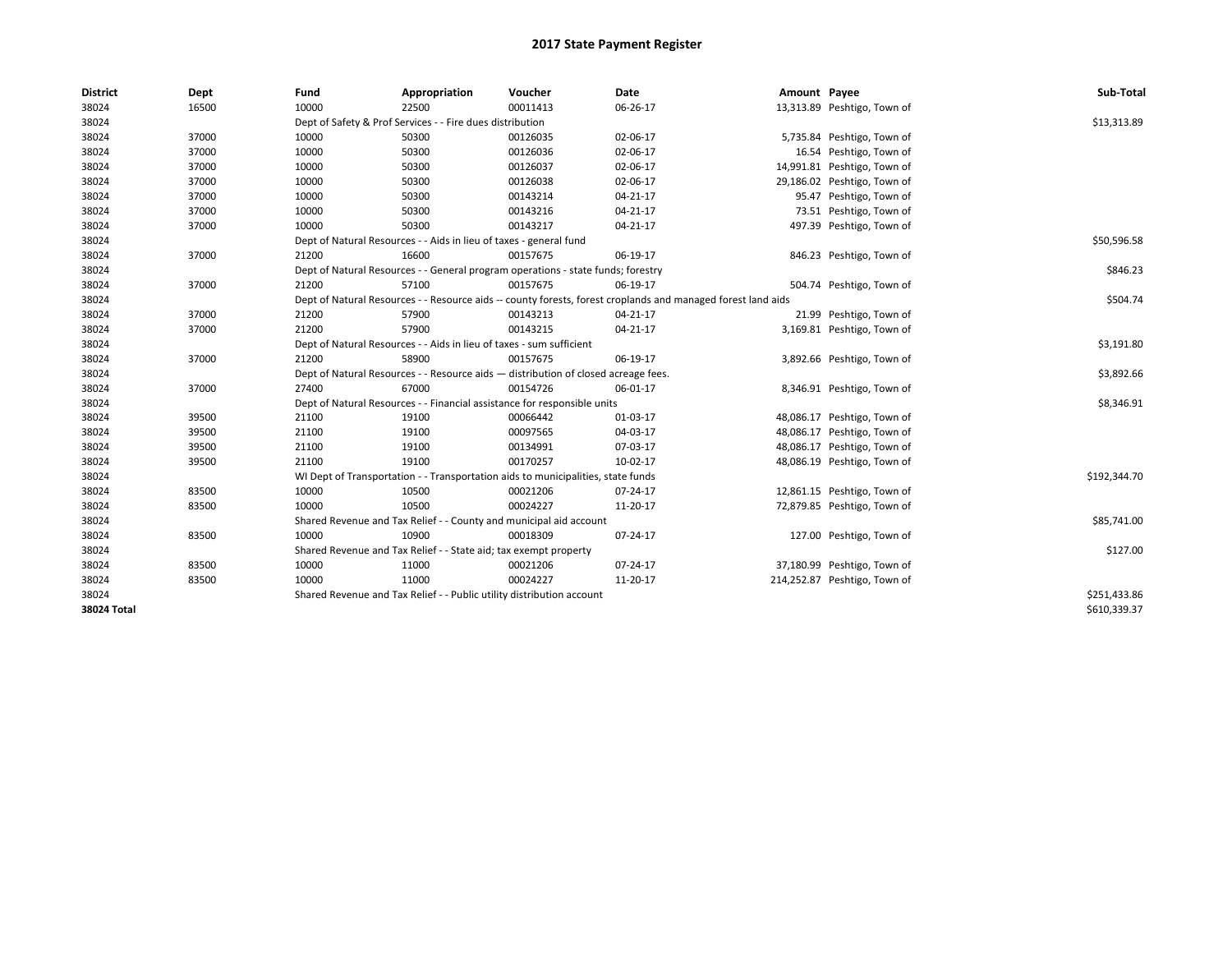| <b>District</b> | Dept  | Fund                                                               | Appropriation                                                                      | Voucher     | Date                                                                                                         | Amount Payee |                               | Sub-Total    |
|-----------------|-------|--------------------------------------------------------------------|------------------------------------------------------------------------------------|-------------|--------------------------------------------------------------------------------------------------------------|--------------|-------------------------------|--------------|
| 38026           | 16500 | 10000                                                              | 22500                                                                              | 00011414    | 06-26-17                                                                                                     |              | 6,135.50 Town Of Porterfield  |              |
| 38026           |       |                                                                    | Dept of Safety & Prof Services - - Fire dues distribution                          |             |                                                                                                              |              |                               | \$6,135.50   |
| 38026           | 37000 | 10000                                                              | 50300                                                                              | 00125832    | 02-06-17                                                                                                     |              | 44.623.97 Town Of Porterfield |              |
| 38026           | 37000 | 10000                                                              | 50300                                                                              | 00142696    | 04-21-17                                                                                                     |              | 14.57 Town Of Porterfield     |              |
| 38026           |       | Dept of Natural Resources - - Aids in lieu of taxes - general fund |                                                                                    | \$44,638.54 |                                                                                                              |              |                               |              |
| 38026           | 37000 | 21200                                                              | 16600                                                                              | 00157676    | 06-19-17                                                                                                     |              | 1,363.45 Town Of Porterfield  |              |
| 38026           |       |                                                                    | Dept of Natural Resources - - General program operations - state funds; forestry   |             |                                                                                                              |              |                               | \$1,363.45   |
| 38026           | 37000 | 21200                                                              | 57100                                                                              | 00157676    | 06-19-17                                                                                                     |              | 651.38 Town Of Porterfield    |              |
| 38026           |       |                                                                    |                                                                                    |             | Dept of Natural Resources - - Resource aids -- county forests, forest croplands and managed forest land aids |              |                               | \$651.38     |
| 38026           | 37000 | 21200                                                              | 58900                                                                              | 00157676    | 06-19-17                                                                                                     |              | 6,271.88 Town Of Porterfield  |              |
| 38026           |       |                                                                    | Dept of Natural Resources - - Resource aids - distribution of closed acreage fees. |             |                                                                                                              |              |                               | \$6,271.88   |
| 38026           | 37000 | 27400                                                              | 67000                                                                              | 00154539    | 06-01-17                                                                                                     |              | 6,978.44 Town Of Porterfield  |              |
| 38026           |       |                                                                    | Dept of Natural Resources - - Financial assistance for responsible units           |             |                                                                                                              |              |                               | \$6,978.44   |
| 38026           | 37000 | 27400                                                              | 67300                                                                              | 00154539    | 06-01-17                                                                                                     |              | 513.47 Town Of Porterfield    |              |
| 38026           |       |                                                                    | Dept of Natural Resources - - Recycling consolidation grants                       |             |                                                                                                              |              |                               | \$513.47     |
| 38026           | 39500 | 21100                                                              | 19100                                                                              | 00066443    | 01-03-17                                                                                                     |              | 39,239.64 Town Of Porterfield |              |
| 38026           | 39500 | 21100                                                              | 19100                                                                              | 00097566    | 04-03-17                                                                                                     |              | 39,239.64 Town Of Porterfield |              |
| 38026           | 39500 | 21100                                                              | 19100                                                                              | 00134992    | 07-03-17                                                                                                     |              | 39,239.64 Town Of Porterfield |              |
| 38026           | 39500 | 21100                                                              | 19100                                                                              | 00170258    | 10-02-17                                                                                                     |              | 39,239.64 Town Of Porterfield |              |
| 38026           |       |                                                                    | WI Dept of Transportation - - Transportation aids to municipalities, state funds   |             |                                                                                                              |              |                               | \$156,958.56 |
| 38026           | 83500 | 10000                                                              | 10500                                                                              | 00021207    | $07 - 24 - 17$                                                                                               |              | 5.780.34 Town Of Porterfield  |              |
| 38026           | 83500 | 10000                                                              | 10500                                                                              | 00024228    | 11-20-17                                                                                                     |              | 32,755.26 Town Of Porterfield |              |
| 38026           |       |                                                                    | Shared Revenue and Tax Relief - - County and municipal aid account                 |             |                                                                                                              |              |                               | \$38,535.60  |
| 38026           | 83500 | 10000                                                              | 10900                                                                              | 00018310    | 07-24-17                                                                                                     |              | 51.00 Town Of Porterfield     |              |
| 38026           |       |                                                                    | Shared Revenue and Tax Relief - - State aid; tax exempt property                   |             |                                                                                                              |              |                               | \$51.00      |
| 38026           | 83500 | 10000                                                              | 11000                                                                              | 00021207    | 07-24-17                                                                                                     |              | 228.49 Town Of Porterfield    |              |
| 38026           | 83500 | 10000                                                              | 11000                                                                              | 00024228    | 11-20-17                                                                                                     |              | 385.09 Town Of Porterfield    |              |
| 38026           |       |                                                                    | Shared Revenue and Tax Relief - - Public utility distribution account              |             |                                                                                                              |              |                               | \$613.58     |
| 38026           | 83500 | 52100                                                              | 36300                                                                              | 00015908    | 03-27-17                                                                                                     |              | 235.49 Town Of Porterfield    |              |
| 38026           |       |                                                                    | Shared Revenue and Tax Relief - - Lottery and gaming credit                        |             |                                                                                                              |              |                               | \$235.49     |
| 38026 Total     |       |                                                                    |                                                                                    |             |                                                                                                              |              |                               | \$262,946.89 |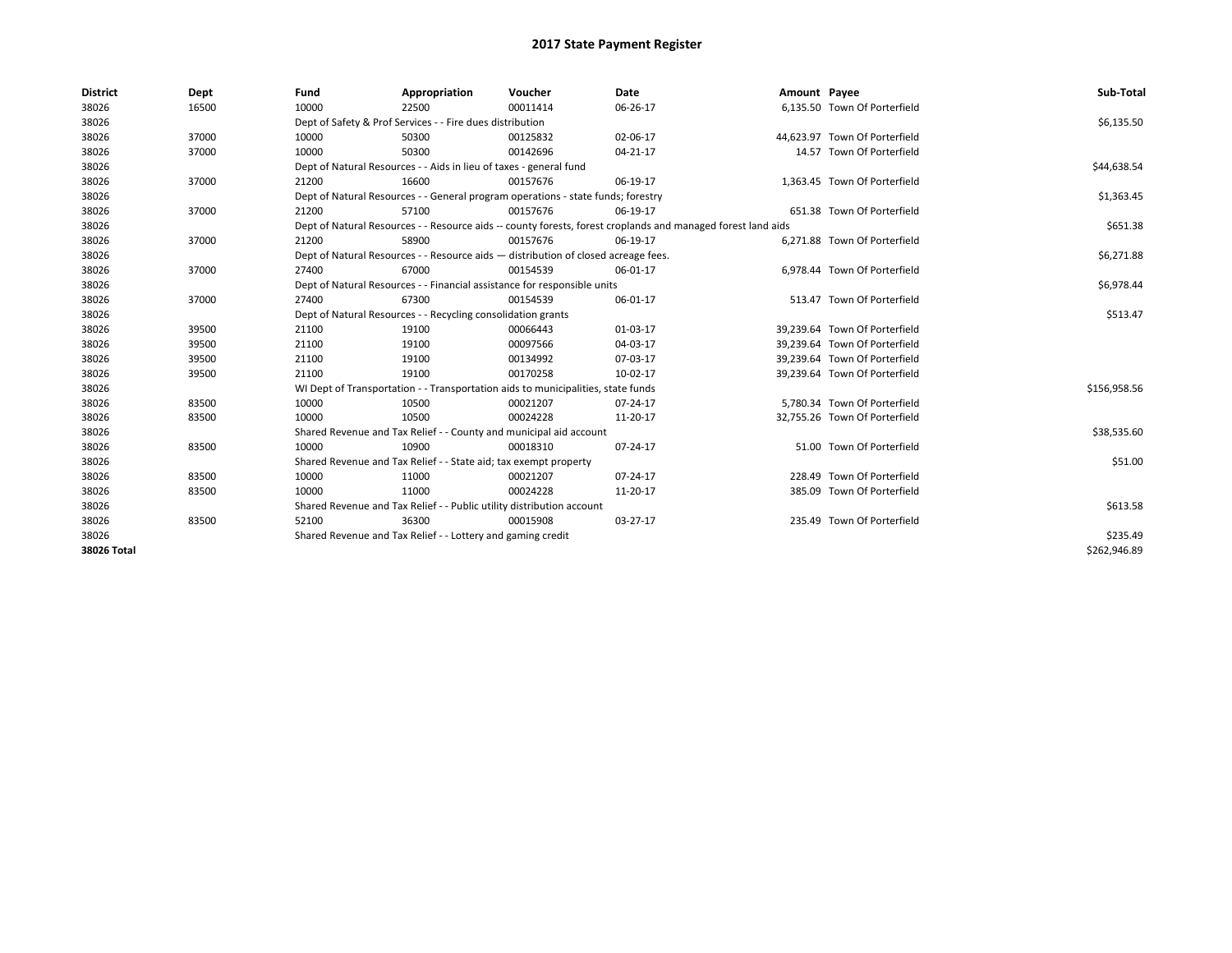| <b>District</b> | Dept  | Fund                                                                                                         | Appropriation                                                                      | Voucher  | Date     | Amount Payee |                         | Sub-Total    |
|-----------------|-------|--------------------------------------------------------------------------------------------------------------|------------------------------------------------------------------------------------|----------|----------|--------------|-------------------------|--------------|
| 38028           | 16500 | 10000                                                                                                        | 22500                                                                              | 00011415 | 06-26-17 |              | 3,787.44 Town Of Pound  |              |
| 38028           |       |                                                                                                              | Dept of Safety & Prof Services - - Fire dues distribution                          |          |          |              |                         | \$3,787.44   |
| 38028           | 37000 | 10000                                                                                                        | 50300                                                                              | 00144157 | 04-21-17 |              | 62.12 Town Of Pound     |              |
| 38028           |       |                                                                                                              | Dept of Natural Resources - - Aids in lieu of taxes - general fund                 |          |          |              |                         | \$62.12      |
| 38028           | 37000 | 21200                                                                                                        | 16600                                                                              | 00157677 | 06-19-17 |              | 526.84 Town Of Pound    |              |
| 38028           |       |                                                                                                              | Dept of Natural Resources - - General program operations - state funds; forestry   |          |          |              |                         | \$526.84     |
| 38028           | 37000 | 21200                                                                                                        | 57100                                                                              | 00157677 | 06-19-17 |              | 241.12 Town Of Pound    |              |
| 38028           |       | Dept of Natural Resources - - Resource aids -- county forests, forest croplands and managed forest land aids |                                                                                    | \$241.12 |          |              |                         |              |
| 38028           | 37000 | 21200                                                                                                        | 57900                                                                              | 00144158 | 04-21-17 |              | 30.92 Town Of Pound     |              |
| 38028           |       |                                                                                                              | Dept of Natural Resources - - Aids in lieu of taxes - sum sufficient               |          |          |              |                         | \$30.92      |
| 38028           | 37000 | 21200                                                                                                        | 58900                                                                              | 00157677 | 06-19-17 |              | 2,423.45 Town Of Pound  |              |
| 38028           |       |                                                                                                              | Dept of Natural Resources - - Resource aids - distribution of closed acreage fees. |          |          |              |                         | \$2,423.45   |
| 38028           | 37000 | 27400                                                                                                        | 67000                                                                              | 00154800 | 06-01-17 |              | 3,086.29 Town Of Pound  |              |
| 38028           |       |                                                                                                              | Dept of Natural Resources - - Financial assistance for responsible units           |          |          |              |                         | \$3,086.29   |
| 38028           | 39500 | 21100                                                                                                        | 19100                                                                              | 00066444 | 01-03-17 |              | 37,593.64 Town Of Pound |              |
| 38028           | 39500 | 21100                                                                                                        | 19100                                                                              | 00097567 | 04-03-17 |              | 37.593.64 Town Of Pound |              |
| 38028           | 39500 | 21100                                                                                                        | 19100                                                                              | 00134993 | 07-03-17 |              | 37,593.64 Town Of Pound |              |
| 38028           | 39500 | 21100                                                                                                        | 19100                                                                              | 00170259 | 10-02-17 |              | 37,593.66 Town Of Pound |              |
| 38028           |       |                                                                                                              | WI Dept of Transportation - - Transportation aids to municipalities, state funds   |          |          |              |                         | \$150,374.58 |
| 38028           | 83500 | 10000                                                                                                        | 10500                                                                              | 00021208 | 07-24-17 |              | 9.831.84 Town Of Pound  |              |
| 38028           | 83500 | 10000                                                                                                        | 10500                                                                              | 00024229 | 11-20-17 |              | 55,713.77 Town Of Pound |              |
| 38028           |       |                                                                                                              | Shared Revenue and Tax Relief - - County and municipal aid account                 |          |          |              |                         | \$65,545.61  |
| 38028           | 83500 | 10000                                                                                                        | 10900                                                                              | 00018311 | 07-24-17 |              | 7.00 Town Of Pound      |              |
| 38028           |       |                                                                                                              | Shared Revenue and Tax Relief - - State aid; tax exempt property                   |          |          |              |                         | \$7.00       |
| 38028           | 83500 | 10000                                                                                                        | 11000                                                                              | 00021208 | 07-24-17 |              | 122.54 Town Of Pound    |              |
| 38028           | 83500 | 10000                                                                                                        | 11000                                                                              | 00024229 | 11-20-17 |              | 686.41 Town Of Pound    |              |
| 38028           |       |                                                                                                              | Shared Revenue and Tax Relief - - Public utility distribution account              |          |          |              |                         | \$808.95     |
| 38028 Total     |       |                                                                                                              |                                                                                    |          |          |              |                         | \$226,894.32 |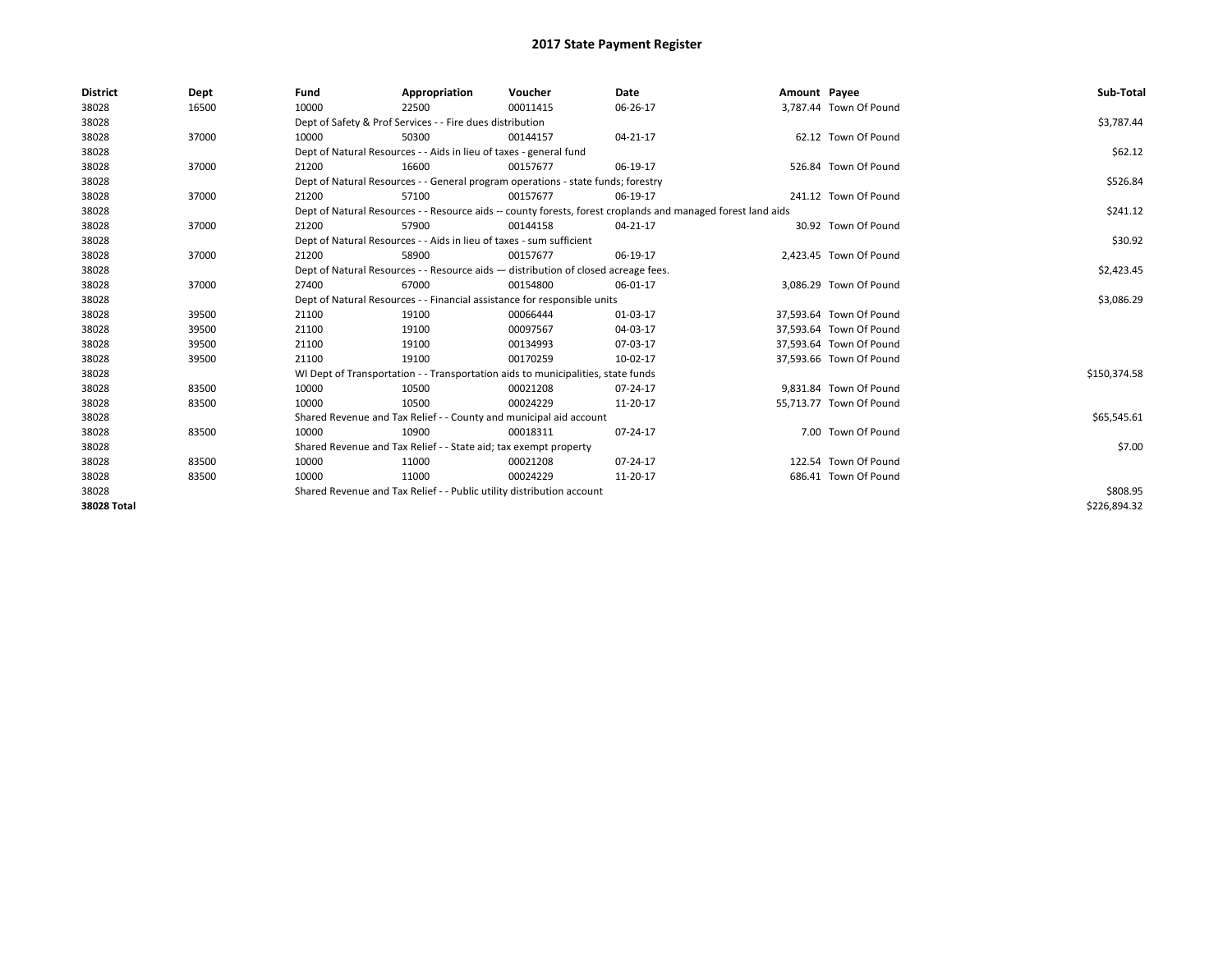| <b>District</b> | Dept  | Fund  | Appropriation                                                                                                | Voucher  | <b>Date</b> | Amount Payee |                                | Sub-Total    |  |  |  |
|-----------------|-------|-------|--------------------------------------------------------------------------------------------------------------|----------|-------------|--------------|--------------------------------|--------------|--|--|--|
| 38030           | 16500 | 10000 | 22500                                                                                                        | 00011416 | 06-26-17    |              | 3,792.35 Town of Silver Cliff  |              |  |  |  |
| 38030           |       |       | Dept of Safety & Prof Services - - Fire dues distribution                                                    |          |             |              |                                | \$3,792.35   |  |  |  |
| 38030           | 37000 | 10000 | 50300                                                                                                        | 00126307 | 02-06-17    |              | 21,708.59 Town of Silver Cliff |              |  |  |  |
| 38030           |       |       | Dept of Natural Resources - - Aids in lieu of taxes - general fund                                           |          |             |              |                                | \$21,708.59  |  |  |  |
| 38030           | 37000 | 21200 | 16600                                                                                                        | 00157678 | 06-19-17    |              | 3,381.71 Town of Silver Cliff  |              |  |  |  |
| 38030           |       |       | Dept of Natural Resources - - General program operations - state funds; forestry                             |          |             |              |                                | \$3,381.71   |  |  |  |
| 38030           | 37000 | 21200 | 57100                                                                                                        | 00157678 | 06-19-17    |              | 13,382.54 Town of Silver Cliff |              |  |  |  |
| 38030           |       |       | Dept of Natural Resources - - Resource aids -- county forests, forest croplands and managed forest land aids |          |             |              |                                | \$13,382.54  |  |  |  |
| 38030           | 37000 | 21200 | 57900                                                                                                        | 00143994 | 04-21-17    |              | 35.20 Town of Silver Cliff     |              |  |  |  |
| 38030           | 37000 | 21200 | 57900                                                                                                        | 00143995 | 04-21-17    |              | 10.84 Town of Silver Cliff     |              |  |  |  |
| 38030           |       |       | Dept of Natural Resources - - Aids in lieu of taxes - sum sufficient                                         |          |             |              |                                | \$46.04      |  |  |  |
| 38030           | 37000 | 21200 | 58900                                                                                                        | 00157678 | 06-19-17    |              | 15,555.88 Town of Silver Cliff |              |  |  |  |
| 38030           |       |       | Dept of Natural Resources - - Resource aids - distribution of closed acreage fees.                           |          |             |              |                                |              |  |  |  |
| 38030           | 39500 | 21100 | 17400                                                                                                        | 00171264 | 09-28-17    |              | 1,490.74 Town of Silver Cliff  |              |  |  |  |
| 38030           |       |       | WI Dept of Transportation - - Disaster damage aids, state funds                                              |          |             |              |                                | \$1,490.74   |  |  |  |
| 38030           | 39500 | 21100 | 19100                                                                                                        | 00066445 | 01-03-17    |              | 44.893.27 Town of Silver Cliff |              |  |  |  |
| 38030           | 39500 | 21100 | 19100                                                                                                        | 00097568 | 04-03-17    |              | 44,893.27 Town of Silver Cliff |              |  |  |  |
| 38030           | 39500 | 21100 | 19100                                                                                                        | 00134994 | 07-03-17    |              | 44.893.27 Town of Silver Cliff |              |  |  |  |
| 38030           | 39500 | 21100 | 19100                                                                                                        | 00170260 | 10-02-17    |              | 44,893.29 Town of Silver Cliff |              |  |  |  |
| 38030           |       |       | WI Dept of Transportation - - Transportation aids to municipalities, state funds                             |          |             |              |                                | \$179,573.10 |  |  |  |
| 38030           | 83500 | 10000 | 10500                                                                                                        | 00021209 | 07-24-17    |              | 1.364.60 Town of Silver Cliff  |              |  |  |  |
| 38030           | 83500 | 10000 | 10500                                                                                                        | 00024230 | 11-20-17    |              | 7,732.76 Town of Silver Cliff  |              |  |  |  |
| 38030           |       |       | Shared Revenue and Tax Relief - - County and municipal aid account                                           |          |             |              |                                | \$9,097.36   |  |  |  |
| 38030           | 83500 | 10000 | 10900                                                                                                        | 00018312 | 07-24-17    |              | 4.00 Town of Silver Cliff      |              |  |  |  |
| 38030           |       |       | Shared Revenue and Tax Relief - - State aid; tax exempt property                                             |          |             |              |                                | \$4.00       |  |  |  |
| 38030           | 83500 | 10000 | 11000                                                                                                        | 00021209 | 07-24-17    |              | 55.68 Town of Silver Cliff     |              |  |  |  |
| 38030           | 83500 | 10000 | 11000                                                                                                        | 00024230 | 11-20-17    |              | 323.93 Town of Silver Cliff    |              |  |  |  |
| 38030           |       |       | Shared Revenue and Tax Relief - - Public utility distribution account                                        |          |             |              |                                |              |  |  |  |
| 38030 Total     |       |       |                                                                                                              |          |             |              |                                | \$248,411.92 |  |  |  |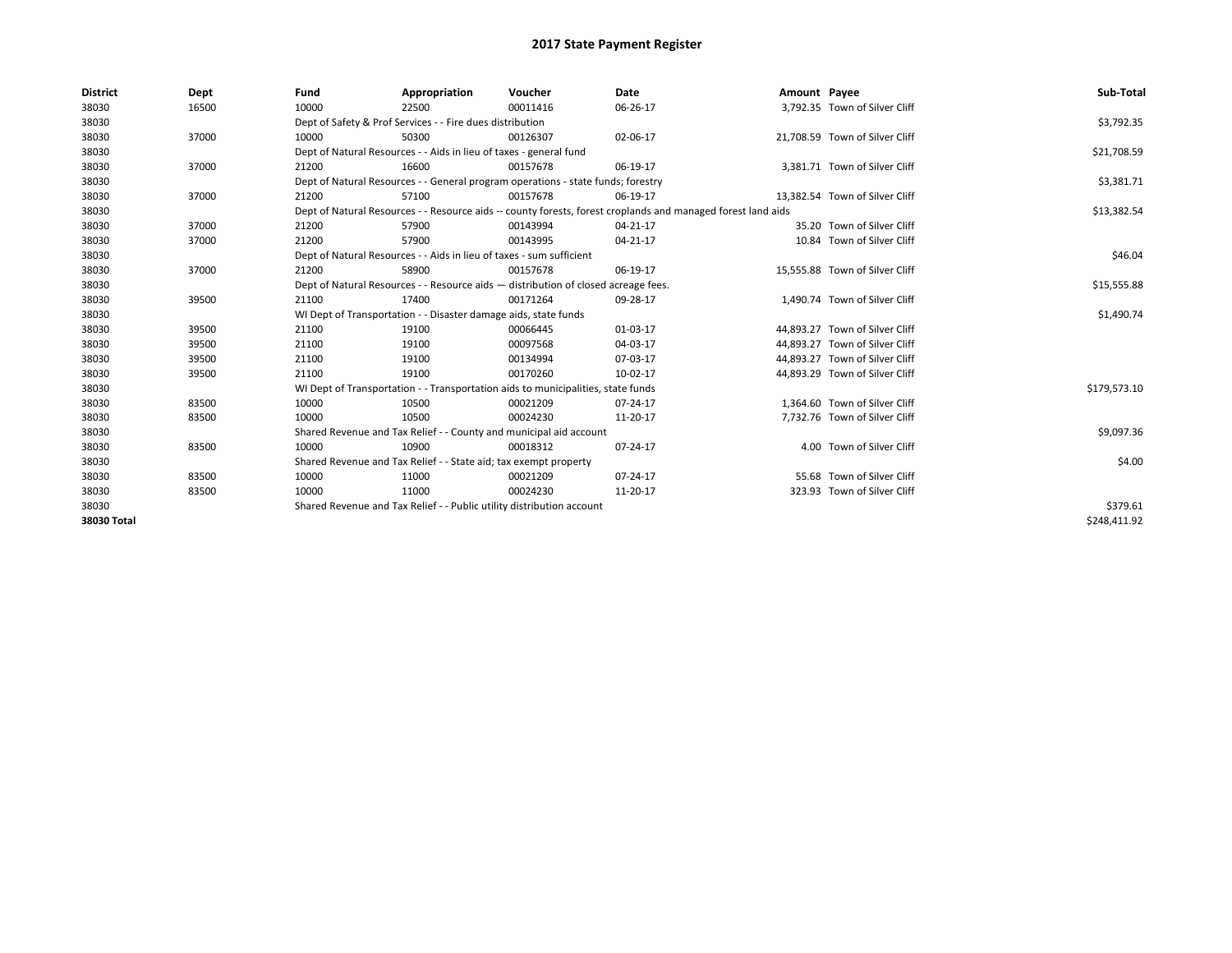| <b>District</b> | Dept  | Fund  | Appropriation                                                                      | Voucher  | Date                                                                                                         | Amount Payee |                               | Sub-Total      |
|-----------------|-------|-------|------------------------------------------------------------------------------------|----------|--------------------------------------------------------------------------------------------------------------|--------------|-------------------------------|----------------|
| 38032           | 16500 | 10000 | 22500                                                                              | 00011417 | 06-26-17                                                                                                     |              | 18,210.04 Town Of Stephenson  |                |
| 38032           |       |       | Dept of Safety & Prof Services - - Fire dues distribution                          |          |                                                                                                              |              |                               | \$18,210.04    |
| 38032           | 37000 | 10000 | 50300                                                                              | 00126220 | 02-06-17                                                                                                     |              | 370,574.72 Town Of Stephenson |                |
| 38032           | 37000 | 10000 | 50300                                                                              | 00126221 | 02-06-17                                                                                                     |              | 89,226.58 Town Of Stephenson  |                |
| 38032           |       |       | Dept of Natural Resources - - Aids in lieu of taxes - general fund                 |          |                                                                                                              |              |                               | \$459,801.30   |
| 38032           | 37000 | 21200 | 16600                                                                              | 00157679 | 06-19-17                                                                                                     |              | 4,741.50 Town Of Stephenson   |                |
| 38032           |       |       | Dept of Natural Resources - - General program operations - state funds; forestry   |          |                                                                                                              |              |                               | \$4,741.50     |
| 38032           | 37000 | 21200 | 57100                                                                              | 00157679 | 06-19-17                                                                                                     |              | 7,416.74 Town Of Stephenson   |                |
| 38032           |       |       |                                                                                    |          | Dept of Natural Resources - - Resource aids -- county forests, forest croplands and managed forest land aids |              |                               | \$7,416.74     |
| 38032           | 37000 | 21200 | 57900                                                                              | 00143757 | $04 - 21 - 17$                                                                                               |              | 158.40 Town Of Stephenson     |                |
| 38032           |       |       | Dept of Natural Resources - - Aids in lieu of taxes - sum sufficient               |          |                                                                                                              |              |                               | \$158.40       |
| 38032           | 37000 | 21200 | 58900                                                                              | 00157679 | 06-19-17                                                                                                     |              | 21,810.90 Town Of Stephenson  |                |
| 38032           |       |       | Dept of Natural Resources - - Resource aids - distribution of closed acreage fees. |          |                                                                                                              |              |                               | \$21,810.90    |
| 38032           | 39500 | 21100 | 19100                                                                              | 00066446 | 01-03-17                                                                                                     |              | 116,827.11 Town Of Stephenson |                |
| 38032           | 39500 | 21100 | 19100                                                                              | 00097569 | 04-03-17                                                                                                     |              | 116,827.11 Town Of Stephenson |                |
| 38032           | 39500 | 21100 | 19100                                                                              | 00134995 | 07-03-17                                                                                                     |              | 116,827.11 Town Of Stephenson |                |
| 38032           | 39500 | 21100 | 19100                                                                              | 00170261 | 10-02-17                                                                                                     |              | 116,827.11 Town Of Stephenson |                |
| 38032           |       |       | WI Dept of Transportation - - Transportation aids to municipalities, state funds   |          |                                                                                                              |              |                               | \$467,308.44   |
| 38032           | 45500 | 10000 | 23100                                                                              | 00021592 | 01-03-17                                                                                                     |              | 160.00 Town Of Stephenson     |                |
| 38032           | 45500 | 10000 | 23100                                                                              | 00034920 | 09-27-17                                                                                                     |              | 160.00 Town Of Stephenson     |                |
| 38032           |       |       | Department of Justice - - Law enforcement training fund, local assistance          |          |                                                                                                              |              |                               | \$320.00       |
| 38032           | 83500 | 10000 | 10500                                                                              | 00021210 | 07-24-17                                                                                                     |              | 5,771.77 Town Of Stephenson   |                |
| 38032           | 83500 | 10000 | 10500                                                                              | 00024231 | 11-20-17                                                                                                     |              | 32,706.67 Town Of Stephenson  |                |
| 38032           |       |       | Shared Revenue and Tax Relief - - County and municipal aid account                 |          |                                                                                                              |              |                               | \$38,478.44    |
| 38032           | 83500 | 10000 | 10900                                                                              | 00018313 | 07-24-17                                                                                                     |              | 27.00 Town Of Stephenson      |                |
| 38032           |       |       | Shared Revenue and Tax Relief - - State aid; tax exempt property                   |          |                                                                                                              |              |                               | \$27.00        |
| 38032           | 83500 | 10000 | 11000                                                                              | 00021210 | 07-24-17                                                                                                     |              | 3,316.17 Town Of Stephenson   |                |
| 38032           | 83500 | 10000 | 11000                                                                              | 00024231 | 11-20-17                                                                                                     |              | 18,327.92 Town Of Stephenson  |                |
| 38032           |       |       | Shared Revenue and Tax Relief - - Public utility distribution account              |          |                                                                                                              |              |                               | \$21,644.09    |
| 38032           | 83500 | 10000 | 50100                                                                              | 00015321 | 01-31-17                                                                                                     |              | 372.36 Town Of Stephenson     |                |
| 38032           |       |       | Shared Revenue and Tax Relief - - Payments for municipal services                  |          |                                                                                                              |              |                               | \$372.36       |
| 38032           | 83500 | 52100 | 36300                                                                              | 00015909 | 03-27-17                                                                                                     |              | 651.24 Town Of Stephenson     |                |
| 38032           |       |       | Shared Revenue and Tax Relief - - Lottery and gaming credit                        |          |                                                                                                              |              |                               | \$651.24       |
| 38032 Total     |       |       |                                                                                    |          |                                                                                                              |              |                               | \$1,040,940.45 |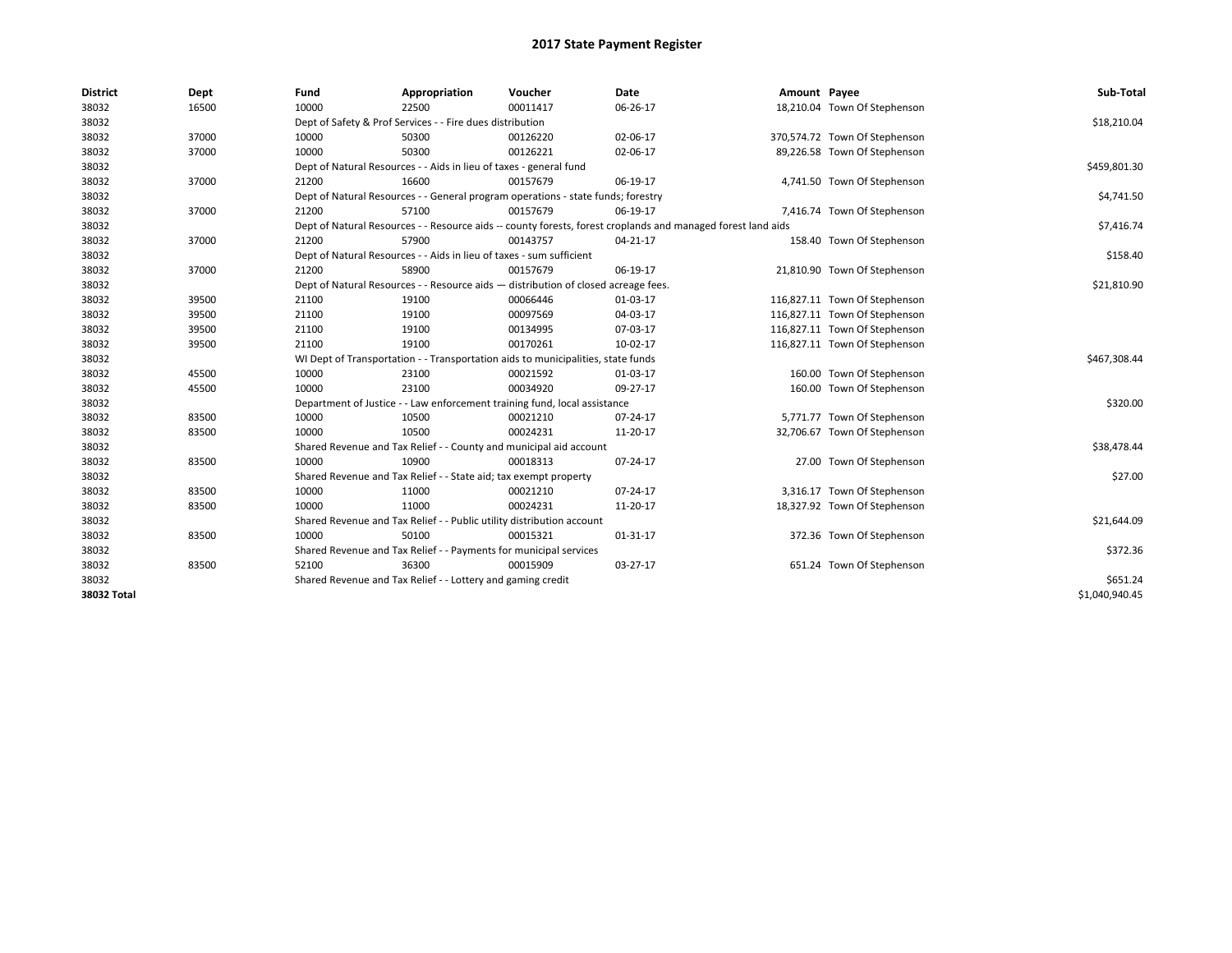| <b>District</b> | Dept  | Fund  | Appropriation                                                                                                | Voucher  | Date       | Amount Payee |                          | Sub-Total    |  |  |
|-----------------|-------|-------|--------------------------------------------------------------------------------------------------------------|----------|------------|--------------|--------------------------|--------------|--|--|
| 38034           | 16500 | 10000 | 22500                                                                                                        | 00011418 | 06-26-17   |              | 2,319.97 Town Of Wagner  |              |  |  |
| 38034           |       |       | Dept of Safety & Prof Services - - Fire dues distribution                                                    |          |            |              |                          | \$2,319.97   |  |  |
| 38034           | 37000 | 21200 | 16600                                                                                                        | 00157680 | 06-19-17   |              | 3,444.11 Town Of Wagner  |              |  |  |
| 38034           |       |       | Dept of Natural Resources - - General program operations - state funds; forestry                             |          |            |              |                          | \$3,444.11   |  |  |
| 38034           | 37000 | 21200 | 57100                                                                                                        | 00157680 | 06-19-17   |              | 1,666.36 Town Of Wagner  |              |  |  |
| 38034           |       |       | Dept of Natural Resources - - Resource aids -- county forests, forest croplands and managed forest land aids |          | \$1,666.36 |              |                          |              |  |  |
| 38034           | 37000 | 21200 | 58900                                                                                                        | 00157680 | 06-19-17   |              | 15,842.91 Town Of Wagner |              |  |  |
| 38034           |       |       | Dept of Natural Resources - - Resource aids - distribution of closed acreage fees.                           |          |            |              |                          | \$15,842.91  |  |  |
| 38034           | 37000 | 27400 | 67000                                                                                                        | 00154149 | 06-01-17   |              | 1,355.76 Town Of Wagner  |              |  |  |
| 38034           |       |       | Dept of Natural Resources - - Financial assistance for responsible units                                     |          |            |              |                          | \$1,355.76   |  |  |
| 38034           | 37000 | 27400 | 67300                                                                                                        | 00154149 | 06-01-17   |              | 177.91 Town Of Wagner    |              |  |  |
| 38034           |       |       | Dept of Natural Resources - - Recycling consolidation grants                                                 |          |            |              |                          | \$177.91     |  |  |
| 38034           | 39500 | 21100 | 19100                                                                                                        | 00066447 | 01-03-17   |              | 31,048.20 Town Of Wagner |              |  |  |
| 38034           | 39500 | 21100 | 19100                                                                                                        | 00097570 | 04-03-17   |              | 31,048.20 Town Of Wagner |              |  |  |
| 38034           | 39500 | 21100 | 19100                                                                                                        | 00134996 | 07-03-17   |              | 31,048.20 Town Of Wagner |              |  |  |
| 38034           | 39500 | 21100 | 19100                                                                                                        | 00170262 | 10-02-17   |              | 31,048.20 Town Of Wagner |              |  |  |
| 38034           |       |       | WI Dept of Transportation - - Transportation aids to municipalities, state funds                             |          |            |              |                          | \$124,192.80 |  |  |
| 38034           | 39500 | 21100 | 27800                                                                                                        | 00191886 | 11-14-17   |              | 27,287.31 Town Of Wagner |              |  |  |
| 38034           |       |       | WI Dept of Transportation - - Local roads improvement program, state funds                                   |          |            |              |                          | \$27,287.31  |  |  |
| 38034           | 83500 | 10000 | 10500                                                                                                        | 00021211 | 07-24-17   |              | 1,830.70 Town Of Wagner  |              |  |  |
| 38034           | 83500 | 10000 | 10500                                                                                                        | 00024232 | 11-20-17   |              | 10,373.97 Town Of Wagner |              |  |  |
| 38034           |       |       | Shared Revenue and Tax Relief - - County and municipal aid account                                           |          |            |              |                          | \$12,204.67  |  |  |
| 38034           | 83500 | 10000 | 10900                                                                                                        | 00018314 | 07-24-17   |              | 3.00 Town Of Wagner      |              |  |  |
| 38034           |       |       | Shared Revenue and Tax Relief - - State aid; tax exempt property                                             |          |            |              |                          | \$3.00       |  |  |
| 38034           | 83500 | 10000 | 11000                                                                                                        | 00021211 | 07-24-17   |              | 28.90 Town Of Wagner     |              |  |  |
| 38034           | 83500 | 10000 | 11000                                                                                                        | 00024232 | 11-20-17   |              | 140.49 Town Of Wagner    |              |  |  |
| 38034           |       |       | Shared Revenue and Tax Relief - - Public utility distribution account                                        |          |            |              |                          |              |  |  |
| 38034 Total     |       |       |                                                                                                              |          |            |              |                          | \$188.664.19 |  |  |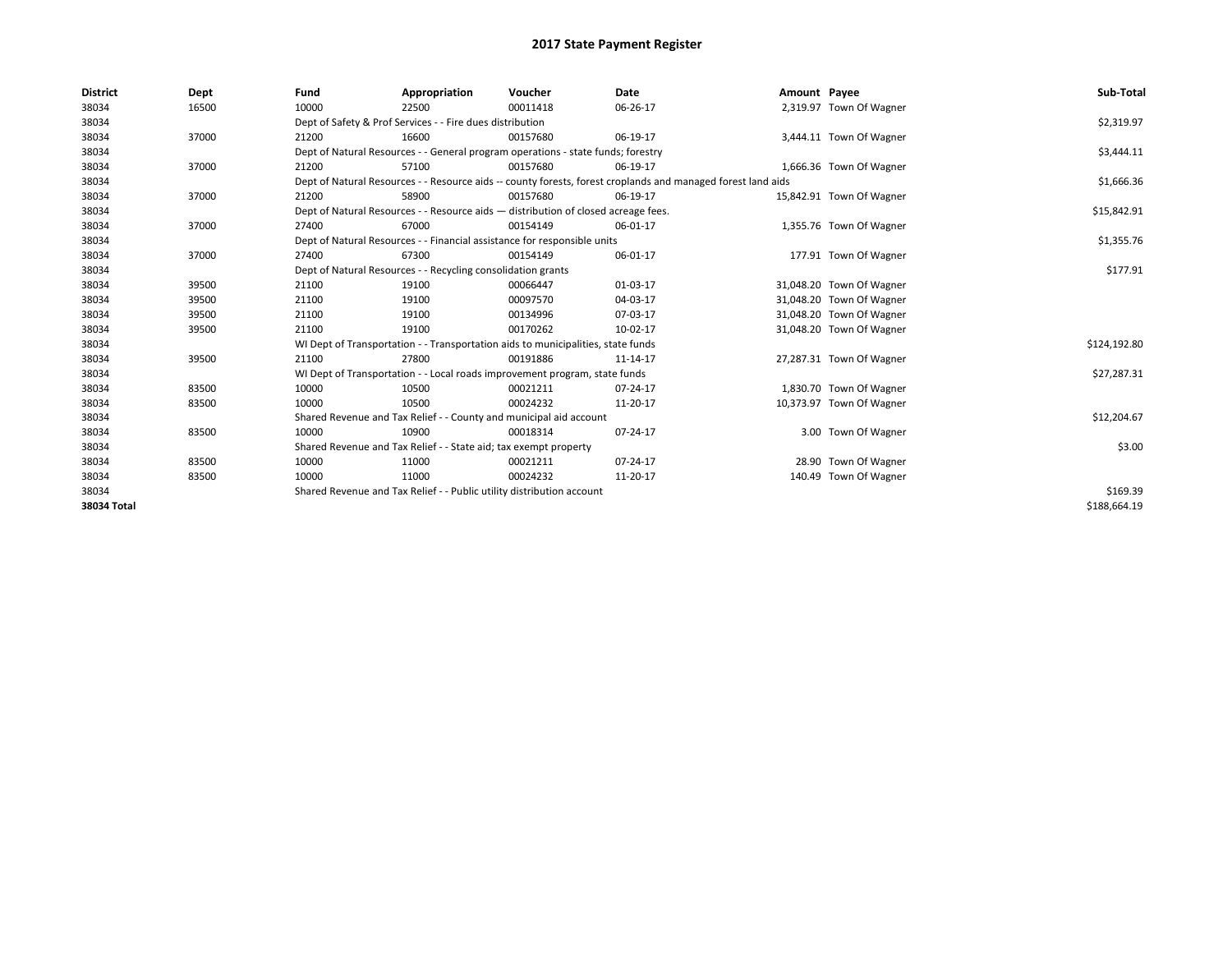| <b>District</b> | Dept  | Fund  | Appropriation                                                                      | Voucher  | Date                                                                                                         | Amount Payee |                             | Sub-Total    |
|-----------------|-------|-------|------------------------------------------------------------------------------------|----------|--------------------------------------------------------------------------------------------------------------|--------------|-----------------------------|--------------|
| 38036           | 16500 | 10000 | 22500                                                                              | 00011419 | 06-26-17                                                                                                     |              | 5,104.45 Town Of Wausaukee  |              |
| 38036           |       |       | Dept of Safety & Prof Services - - Fire dues distribution                          |          |                                                                                                              |              |                             | \$5,104.45   |
| 38036           | 37000 | 10000 | 50300                                                                              | 00125791 | 02-06-17                                                                                                     |              | 26.40 Town Of Wausaukee     |              |
| 38036           | 37000 | 10000 | 50300                                                                              | 00125792 | 02-06-17                                                                                                     |              | 800.99 Town Of Wausaukee    |              |
| 38036           | 37000 | 10000 | 50300                                                                              | 00125793 | 02-06-17                                                                                                     |              | 9.083.23 Town Of Wausaukee  |              |
| 38036           | 37000 | 10000 | 50300                                                                              | 00142613 | 04-21-17                                                                                                     |              | 243.95 Town Of Wausaukee    |              |
| 38036           | 37000 | 10000 | 50300                                                                              | 00142615 | 04-21-17                                                                                                     |              | 4.74 Town Of Wausaukee      |              |
| 38036           |       |       | Dept of Natural Resources - - Aids in lieu of taxes - general fund                 |          |                                                                                                              |              |                             | \$10,159.31  |
| 38036           | 37000 | 21200 | 16600                                                                              | 00157681 | 06-19-17                                                                                                     |              | 4,123.58 Town Of Wausaukee  |              |
| 38036           |       |       | Dept of Natural Resources - - General program operations - state funds; forestry   |          |                                                                                                              |              |                             | \$4,123.58   |
| 38036           | 37000 | 21200 | 57100                                                                              | 00157681 | 06-19-17                                                                                                     |              | 2,214.25 Town Of Wausaukee  |              |
| 38036           |       |       |                                                                                    |          | Dept of Natural Resources - - Resource aids -- county forests, forest croplands and managed forest land aids |              |                             | \$2,214.25   |
| 38036           | 37000 | 21200 | 57900                                                                              | 00142614 | 04-21-17                                                                                                     |              | 36.26 Town Of Wausaukee     |              |
| 38036           |       |       | Dept of Natural Resources - - Aids in lieu of taxes - sum sufficient               |          |                                                                                                              |              |                             | \$36.26      |
| 38036           | 37000 | 21200 | 58900                                                                              | 00157681 | 06-19-17                                                                                                     |              | 18.968.48 Town Of Wausaukee |              |
| 38036           |       |       | Dept of Natural Resources - - Resource aids - distribution of closed acreage fees. |          |                                                                                                              |              |                             | \$18,968.48  |
| 38036           | 39500 | 21100 | 19100                                                                              | 00066448 | 01-03-17                                                                                                     |              | 54.378.39 Town Of Wausaukee |              |
| 38036           | 39500 | 21100 | 19100                                                                              | 00097571 | 04-03-17                                                                                                     |              | 54.378.39 Town Of Wausaukee |              |
| 38036           | 39500 | 21100 | 19100                                                                              | 00134997 | 07-03-17                                                                                                     |              | 54,378.39 Town Of Wausaukee |              |
| 38036           | 39500 | 21100 | 19100                                                                              | 00170263 | 10-02-17                                                                                                     |              | 54,378.39 Town Of Wausaukee |              |
| 38036           |       |       | WI Dept of Transportation - - Transportation aids to municipalities, state funds   |          |                                                                                                              |              |                             | \$217,513.56 |
| 38036           | 83500 | 10000 | 10500                                                                              | 00021212 | 07-24-17                                                                                                     |              | 3.667.47 Town Of Wausaukee  |              |
| 38036           | 83500 | 10000 | 10500                                                                              | 00024233 | 11-20-17                                                                                                     |              | 20,782.34 Town Of Wausaukee |              |
| 38036           |       |       | Shared Revenue and Tax Relief - - County and municipal aid account                 |          |                                                                                                              |              |                             | \$24,449.81  |
| 38036           | 83500 | 10000 | 10900                                                                              | 00018315 | 07-24-17                                                                                                     |              | 9.00 Town Of Wausaukee      |              |
| 38036           |       |       | Shared Revenue and Tax Relief - - State aid; tax exempt property                   |          |                                                                                                              |              |                             | \$9.00       |
| 38036 Total     |       |       |                                                                                    |          |                                                                                                              |              |                             | \$282,578.70 |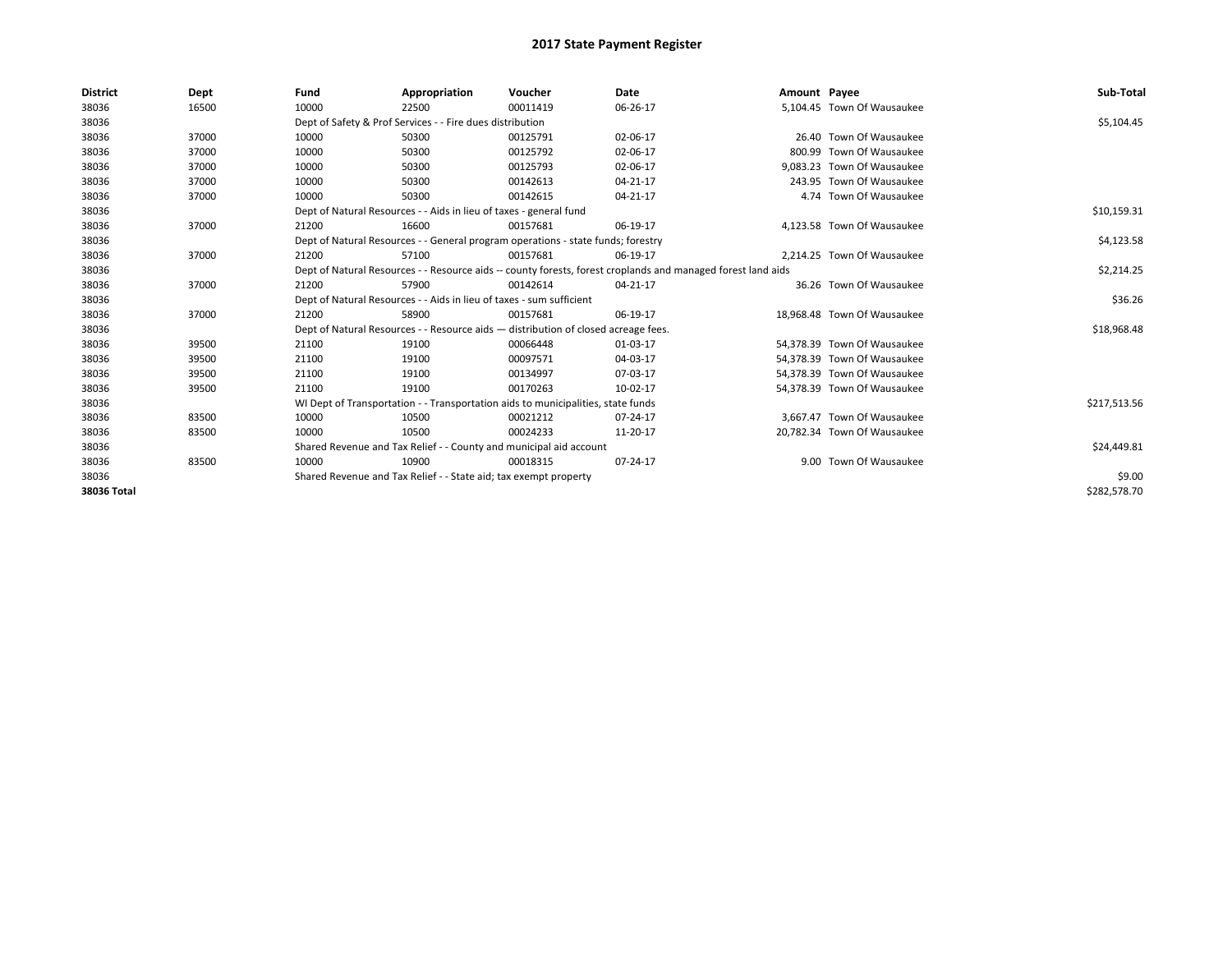| <b>District</b>    | Dept  | Fund  | Appropriation                                                                    | Voucher  | Date     | Amount Payee |                               | Sub-Total    |
|--------------------|-------|-------|----------------------------------------------------------------------------------|----------|----------|--------------|-------------------------------|--------------|
| 38111              | 16500 | 10000 | 22500                                                                            | 00011420 | 06-26-17 |              | 1,779.49 Village Of Coleman   |              |
| 38111              |       |       | Dept of Safety & Prof Services - - Fire dues distribution                        |          |          |              |                               | \$1,779.49   |
| 38111              | 37000 | 27400 | 67000                                                                            | 00154012 | 06-01-17 |              | 1,659.24 Village Of Coleman   |              |
| 38111              |       |       | Dept of Natural Resources - - Financial assistance for responsible units         |          |          |              |                               | \$1,659.24   |
| 38111              | 39500 | 21100 | 19100                                                                            | 00066449 | 01-03-17 |              | 10,059.83 Village Of Coleman  |              |
| 38111              | 39500 | 21100 | 19100                                                                            | 00097572 | 04-03-17 |              | 10,059.83 Village Of Coleman  |              |
| 38111              | 39500 | 21100 | 19100                                                                            | 00134998 | 07-03-17 |              | 10,059.83 Village Of Coleman  |              |
| 38111              | 39500 | 21100 | 19100                                                                            | 00170264 | 10-02-17 |              | 10,059.84 Village Of Coleman  |              |
| 38111              |       |       | WI Dept of Transportation - - Transportation aids to municipalities, state funds |          |          |              |                               | \$40,239.33  |
| 38111              | 45500 | 10000 | 23100                                                                            | 00039588 | 12-22-17 |              | 160.00 Village Of Coleman     |              |
| 38111              |       |       | Department of Justice - - Law enforcement training fund, local assistance        |          |          |              |                               | \$160.00     |
| 38111              | 83500 | 10000 | 10100                                                                            | 00021213 | 07-24-17 |              | 9,955.67 Village Of Coleman   |              |
| 38111              |       |       | Shared Revenue and Tax Relief - - Expenditure restraint program account          |          |          |              |                               | \$9,955.67   |
| 38111              | 83500 | 10000 | 10500                                                                            | 00021213 | 07-24-17 |              | 25,472.73 Village Of Coleman  |              |
| 38111              | 83500 | 10000 | 10500                                                                            | 00024234 | 11-20-17 |              | 144,345.48 Village Of Coleman |              |
| 38111              |       |       | Shared Revenue and Tax Relief - - County and municipal aid account               |          |          |              |                               | \$169,818.21 |
| 38111              | 83500 | 10000 | 10900                                                                            | 00018316 | 07-24-17 |              | 1,986.00 Village Of Coleman   |              |
| 38111              | 83500 | 10000 | 10900                                                                            | 00019855 | 07-24-17 |              | 1,107.00 Village Of Coleman   |              |
| 38111              |       |       | Shared Revenue and Tax Relief - - State aid; tax exempt property                 |          |          |              |                               | \$3,093.00   |
| <b>38111 Total</b> |       |       |                                                                                  |          |          |              |                               | \$226,704.94 |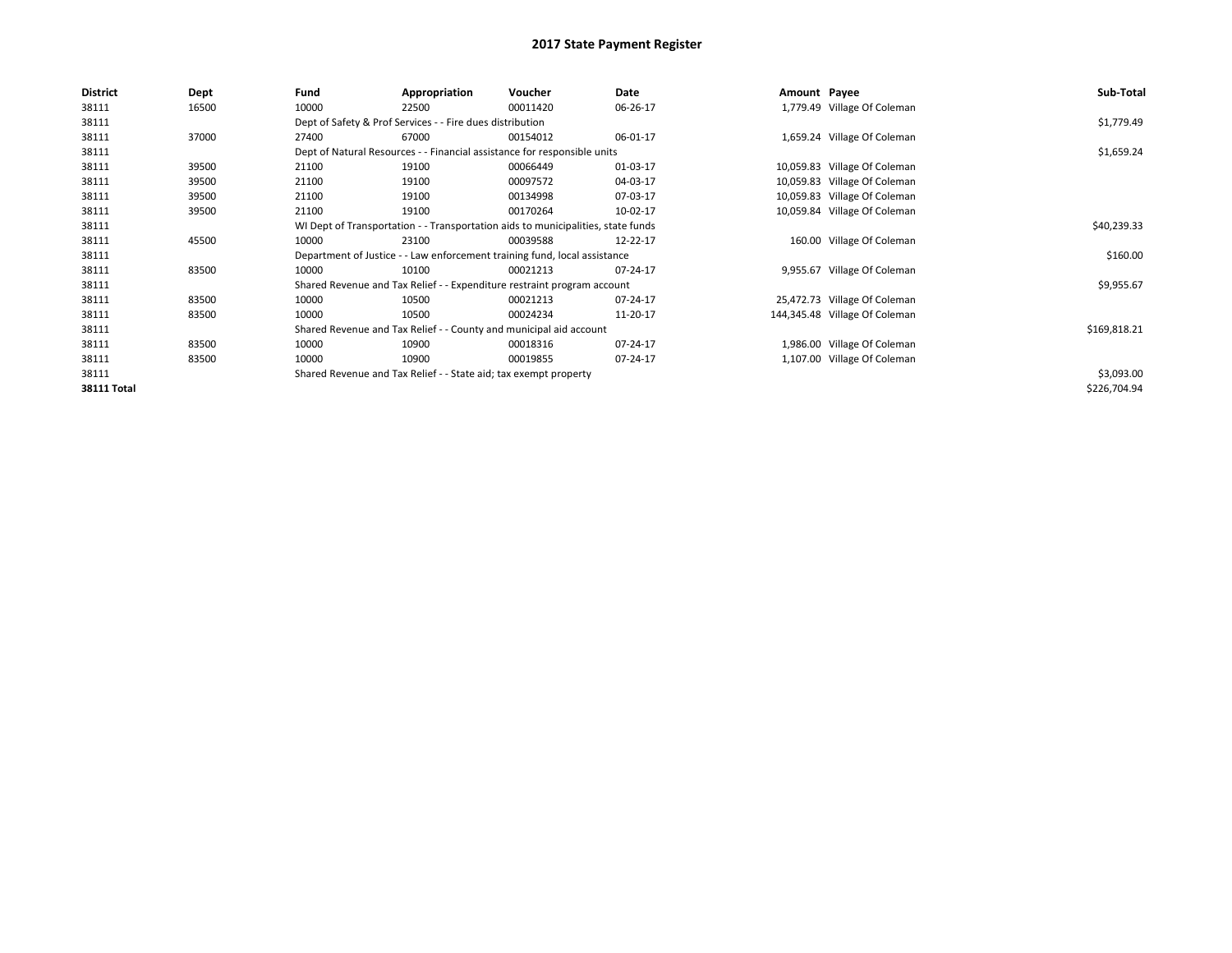| <b>District</b>    | Dept  | Fund  | Appropriation                                                             | Voucher                                                                          | Date           | Amount Payee |                               | Sub-Total    |  |  |
|--------------------|-------|-------|---------------------------------------------------------------------------|----------------------------------------------------------------------------------|----------------|--------------|-------------------------------|--------------|--|--|
| 38121              | 16500 | 10000 | 22500                                                                     | 00011421                                                                         | 06-26-17       |              | 3,133.87 Village of Crivitz   |              |  |  |
| 38121              |       |       | Dept of Safety & Prof Services - - Fire dues distribution                 |                                                                                  |                |              |                               | \$3,133.87   |  |  |
| 38121              | 37000 | 21200 | 58300                                                                     | 00144753                                                                         | 04-26-17       |              | 862.50 Village of Crivitz     |              |  |  |
| 38121              |       |       | Dept of Natural Resources - - Recreation and resource aids, federal funds |                                                                                  |                |              |                               |              |  |  |
| 38121              | 39500 | 21100 | 19100                                                                     | 00066450                                                                         | 01-03-17       |              | 13,261.42 Village of Crivitz  |              |  |  |
| 38121              | 39500 | 21100 | 19100                                                                     | 00097573                                                                         | 04-03-17       |              | 13,261.42 Village of Crivitz  |              |  |  |
| 38121              | 39500 | 21100 | 19100                                                                     | 00134999                                                                         | 07-03-17       |              | 13,261.42 Village of Crivitz  |              |  |  |
| 38121              | 39500 | 21100 | 19100                                                                     | 00170265                                                                         | 10-02-17       |              | 13,261.43 Village of Crivitz  |              |  |  |
| 38121              |       |       |                                                                           | WI Dept of Transportation - - Transportation aids to municipalities, state funds |                |              |                               | \$53,045.69  |  |  |
| 38121              | 45500 | 10000 | 23100                                                                     | 00021616                                                                         | 01-03-17       |              | 160.00 Village of Crivitz     |              |  |  |
| 38121              | 45500 | 10000 | 23100                                                                     | 00033608                                                                         | 08-24-17       |              | 160.00 Village of Crivitz     |              |  |  |
| 38121              |       |       |                                                                           | Department of Justice - - Law enforcement training fund, local assistance        |                |              |                               | \$320.00     |  |  |
| 38121              | 83500 | 10000 | 10500                                                                     | 00021214                                                                         | 07-24-17       |              | 25,961.34 Village of Crivitz  |              |  |  |
| 38121              | 83500 | 10000 | 10500                                                                     | 00024235                                                                         | 11-20-17       |              | 147,114.24 Village of Crivitz |              |  |  |
| 38121              |       |       |                                                                           | Shared Revenue and Tax Relief - - County and municipal aid account               |                |              |                               | \$173,075.58 |  |  |
| 38121              | 83500 | 10000 | 10900                                                                     | 00018317                                                                         | 07-24-17       |              | 863.00 Village of Crivitz     |              |  |  |
| 38121              | 83500 | 10000 | 10900                                                                     | 00019856                                                                         | 07-24-17       |              | 2,613.00 Village of Crivitz   |              |  |  |
| 38121              |       |       | Shared Revenue and Tax Relief - - State aid; tax exempt property          |                                                                                  |                |              |                               | \$3,476.00   |  |  |
| 38121              | 83500 | 10000 | 11000                                                                     | 00021214                                                                         | $07 - 24 - 17$ |              | 209.70 Village of Crivitz     |              |  |  |
| 38121              | 83500 | 10000 | 11000                                                                     | 00024235                                                                         | 11-20-17       |              | 1,263.10 Village of Crivitz   |              |  |  |
| 38121              |       |       | Shared Revenue and Tax Relief - - Public utility distribution account     |                                                                                  |                |              |                               | \$1,472.80   |  |  |
| 38121              | 83500 | 52100 | 36300                                                                     | 00015910                                                                         | 03-27-17       |              | 316.92 Village of Crivitz     |              |  |  |
| 38121              |       |       | Shared Revenue and Tax Relief - - Lottery and gaming credit               |                                                                                  |                |              |                               | \$316.92     |  |  |
| <b>38121 Total</b> |       |       |                                                                           |                                                                                  |                |              |                               | \$235,703.36 |  |  |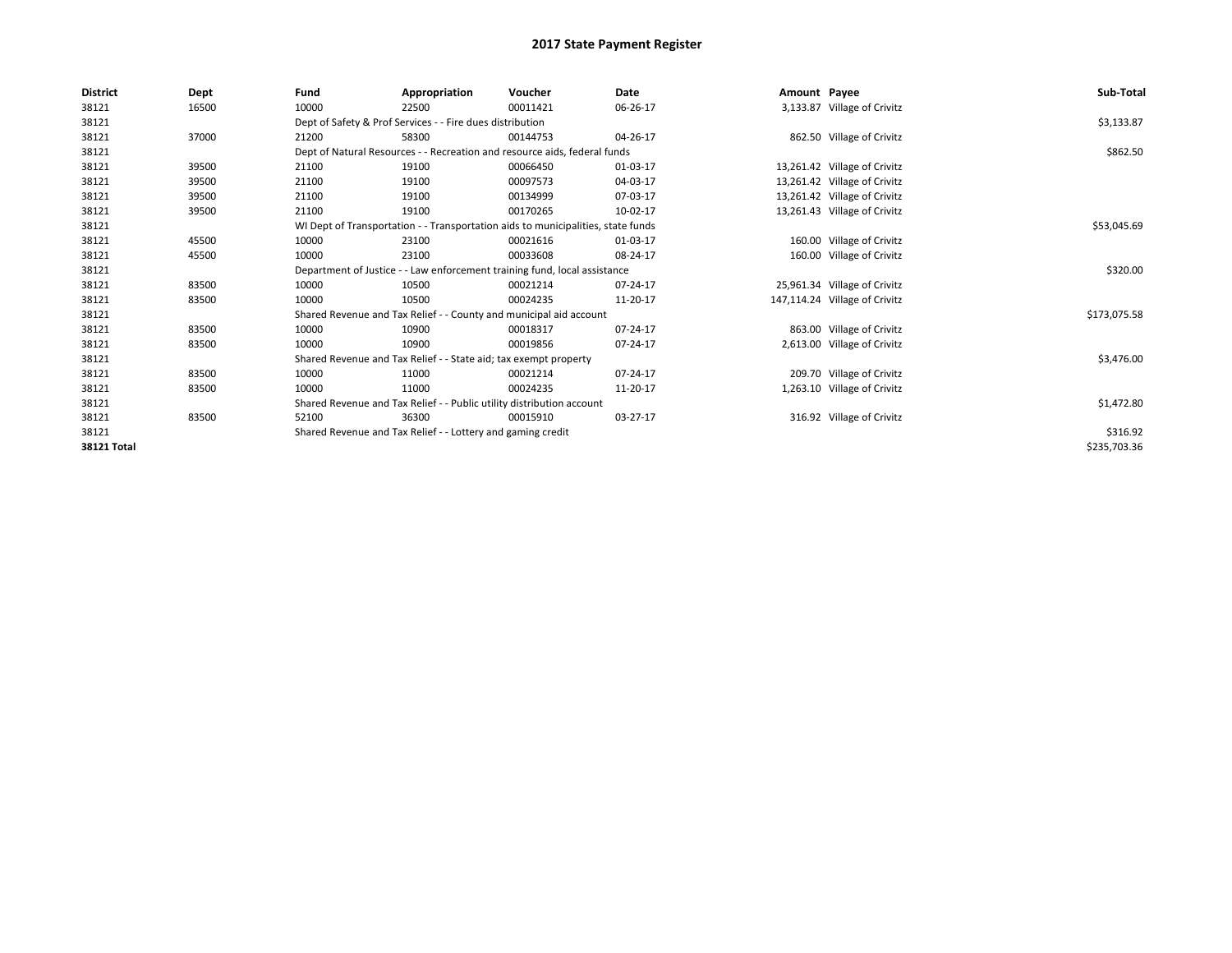| <b>District</b> | Dept  | Fund  | Appropriation                                                                    | Voucher  | Date     | Amount Payee |                             | Sub-Total    |  |  |
|-----------------|-------|-------|----------------------------------------------------------------------------------|----------|----------|--------------|-----------------------------|--------------|--|--|
| 38171           | 16500 | 10000 | 22500                                                                            | 00011422 | 06-26-17 |              | 811.06 Village Of Pound     |              |  |  |
| 38171           |       |       | Dept of Safety & Prof Services - - Fire dues distribution                        |          |          |              |                             |              |  |  |
| 38171           | 39500 | 21100 | 19100                                                                            | 00066451 | 01-03-17 |              | 4,413.21 Village Of Pound   |              |  |  |
| 38171           | 39500 | 21100 | 19100                                                                            | 00097574 | 04-03-17 |              | 4,413.21 Village Of Pound   |              |  |  |
| 38171           | 39500 | 21100 | 19100                                                                            | 00135000 | 07-03-17 |              | 4,413.21 Village Of Pound   |              |  |  |
| 38171           | 39500 | 21100 | 19100                                                                            | 00170266 | 10-02-17 |              | 4,413.23 Village Of Pound   |              |  |  |
| 38171           |       |       | WI Dept of Transportation - - Transportation aids to municipalities, state funds |          |          |              |                             |              |  |  |
| 38171           | 83500 | 10000 | 10500                                                                            | 00021215 | 07-24-17 |              | 22,897.56 Village Of Pound  |              |  |  |
| 38171           | 83500 | 10000 | 10500                                                                            | 00024236 | 11-20-17 |              | 129,752.82 Village Of Pound |              |  |  |
| 38171           |       |       | Shared Revenue and Tax Relief - - County and municipal aid account               |          |          |              |                             | \$152,650.38 |  |  |
| 38171           | 83500 | 10000 | 10900                                                                            | 00018318 | 07-24-17 |              | 139.00 Village Of Pound     |              |  |  |
| 38171           |       |       | Shared Revenue and Tax Relief - - State aid; tax exempt property                 |          |          |              |                             | \$139.00     |  |  |
| 38171           | 83500 | 10000 | 11000                                                                            | 00021215 | 07-24-17 |              | 378.17 Village Of Pound     |              |  |  |
| 38171           | 83500 | 10000 | 11000                                                                            | 00024236 | 11-20-17 |              | 2,168.05 Village Of Pound   |              |  |  |
| 38171           |       |       | Shared Revenue and Tax Relief - - Public utility distribution account            |          |          |              |                             | \$2,546.22   |  |  |
| 38171 Total     |       |       |                                                                                  |          |          |              |                             | \$173,799.52 |  |  |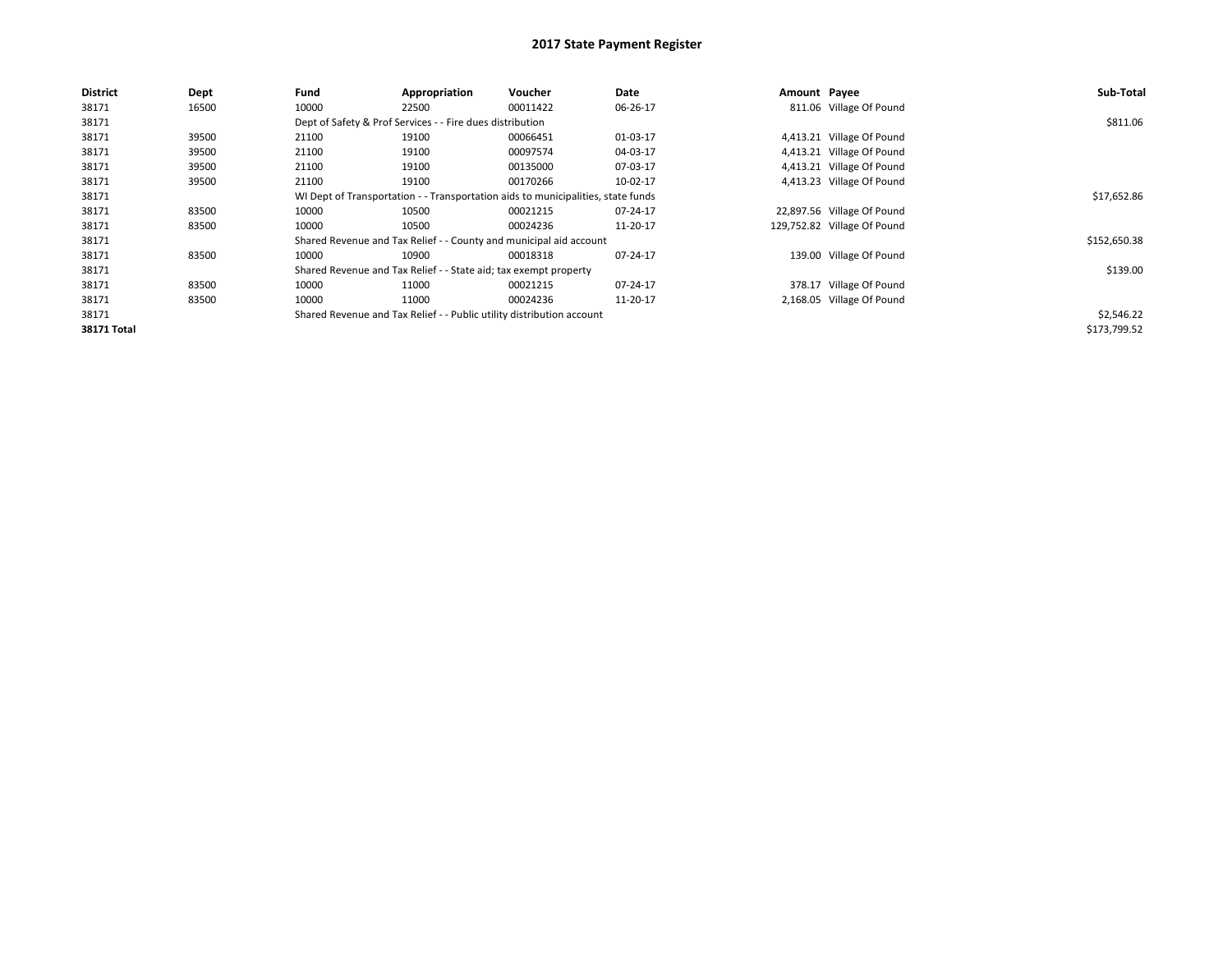| <b>District</b> | Dept  | Fund  | Appropriation                                                                    | Voucher  | <b>Date</b> | Amount Payee |                                 | Sub-Total    |  |  |
|-----------------|-------|-------|----------------------------------------------------------------------------------|----------|-------------|--------------|---------------------------------|--------------|--|--|
| 38191           | 16500 | 10000 | 22500                                                                            | 00011423 | 06-26-17    |              | 1,115.92 Village Of Wausaukee   |              |  |  |
| 38191           |       |       | Dept of Safety & Prof Services - - Fire dues distribution                        |          |             |              |                                 | \$1,115.92   |  |  |
| 38191           | 37000 | 10000 | 50300                                                                            | 00125725 | 02-06-17    |              | 511.34 Village Of Wausaukee     |              |  |  |
| 38191           |       |       | Dept of Natural Resources - - Aids in lieu of taxes - general fund               |          |             |              |                                 |              |  |  |
| 38191           | 37000 | 21200 | 57900                                                                            | 00142409 | 04-21-17    |              | 2.08 Village Of Wausaukee       |              |  |  |
| 38191           |       |       | Dept of Natural Resources - - Aids in lieu of taxes - sum sufficient             |          |             |              |                                 | \$2.08       |  |  |
| 38191           | 37000 | 27400 | 67000                                                                            | 00154073 | 06-01-17    |              | 1,557.02 Village Of Wausaukee   |              |  |  |
| 38191           |       |       | Dept of Natural Resources - - Financial assistance for responsible units         |          |             |              |                                 | \$1,557.02   |  |  |
| 38191           | 39500 | 21100 | 19100                                                                            | 00066452 | 01-03-17    |              | 7,243.36 Village Of Wausaukee   |              |  |  |
| 38191           | 39500 | 21100 | 19100                                                                            | 00097575 | 04-03-17    |              | 7,243.36 Village Of Wausaukee   |              |  |  |
| 38191           | 39500 | 21100 | 19100                                                                            | 00135001 | 07-03-17    |              | 7,243.36 Village Of Wausaukee   |              |  |  |
| 38191           | 39500 | 21100 | 19100                                                                            | 00170267 | 10-02-17    |              | 7,243.39 Village Of Wausaukee   |              |  |  |
| 38191           |       |       | WI Dept of Transportation - - Transportation aids to municipalities, state funds |          |             |              |                                 | \$28,973.47  |  |  |
| 38191           | 39500 | 21100 | 27800                                                                            | 00136732 | 06-29-17    |              | 10,000.00 Village Of Wausaukee  |              |  |  |
| 38191           |       |       | WI Dept of Transportation - - Local roads improvement program, state funds       |          |             |              |                                 | \$10,000.00  |  |  |
| 38191           | 83500 | 10000 | 10100                                                                            | 00021216 | 07-24-17    |              | 8,799.33 Village Of Wausaukee   |              |  |  |
| 38191           |       |       | Shared Revenue and Tax Relief - - Expenditure restraint program account          |          |             |              |                                 | \$8,799.33   |  |  |
| 38191           | 83500 | 10000 | 10500                                                                            | 00021216 | 07-24-17    |              | 19,480.77 Village Of Wausaukee  |              |  |  |
| 38191           | 83500 | 10000 | 10500                                                                            | 00024237 | 11-20-17    |              | 110,391.06 Village Of Wausaukee |              |  |  |
| 38191           |       |       | Shared Revenue and Tax Relief - - County and municipal aid account               |          |             |              |                                 | \$129,871.83 |  |  |
| 38191           | 83500 | 10000 | 10900                                                                            | 00018319 | 07-24-17    |              | 1,379.00 Village Of Wausaukee   |              |  |  |
| 38191           |       |       | Shared Revenue and Tax Relief - - State aid; tax exempt property                 |          |             |              |                                 | \$1,379.00   |  |  |
| 38191           | 83500 | 10000 | 11000                                                                            | 00021216 | 07-24-17    |              | 1,045.47 Village Of Wausaukee   |              |  |  |
| 38191           | 83500 | 10000 | 11000                                                                            | 00024237 | 11-20-17    |              | 5,695.44 Village Of Wausaukee   |              |  |  |
| 38191           |       |       | Shared Revenue and Tax Relief - - Public utility distribution account            |          |             |              |                                 | \$6,740.91   |  |  |
| 38191           | 83500 | 10000 | 50100                                                                            | 00015322 | 01-31-17    |              | 1,340.27 Village Of Wausaukee   |              |  |  |
| 38191           |       |       | Shared Revenue and Tax Relief - - Payments for municipal services                |          |             |              |                                 | \$1,340.27   |  |  |
| 38191           | 83500 | 52100 | 36300                                                                            | 00015911 | 03-27-17    |              | 63.32 Village Of Wausaukee      |              |  |  |
| 38191           |       |       | Shared Revenue and Tax Relief - - Lottery and gaming credit                      |          |             |              |                                 | \$63.32      |  |  |
| 38191 Total     |       |       |                                                                                  |          |             |              |                                 | \$190,354.49 |  |  |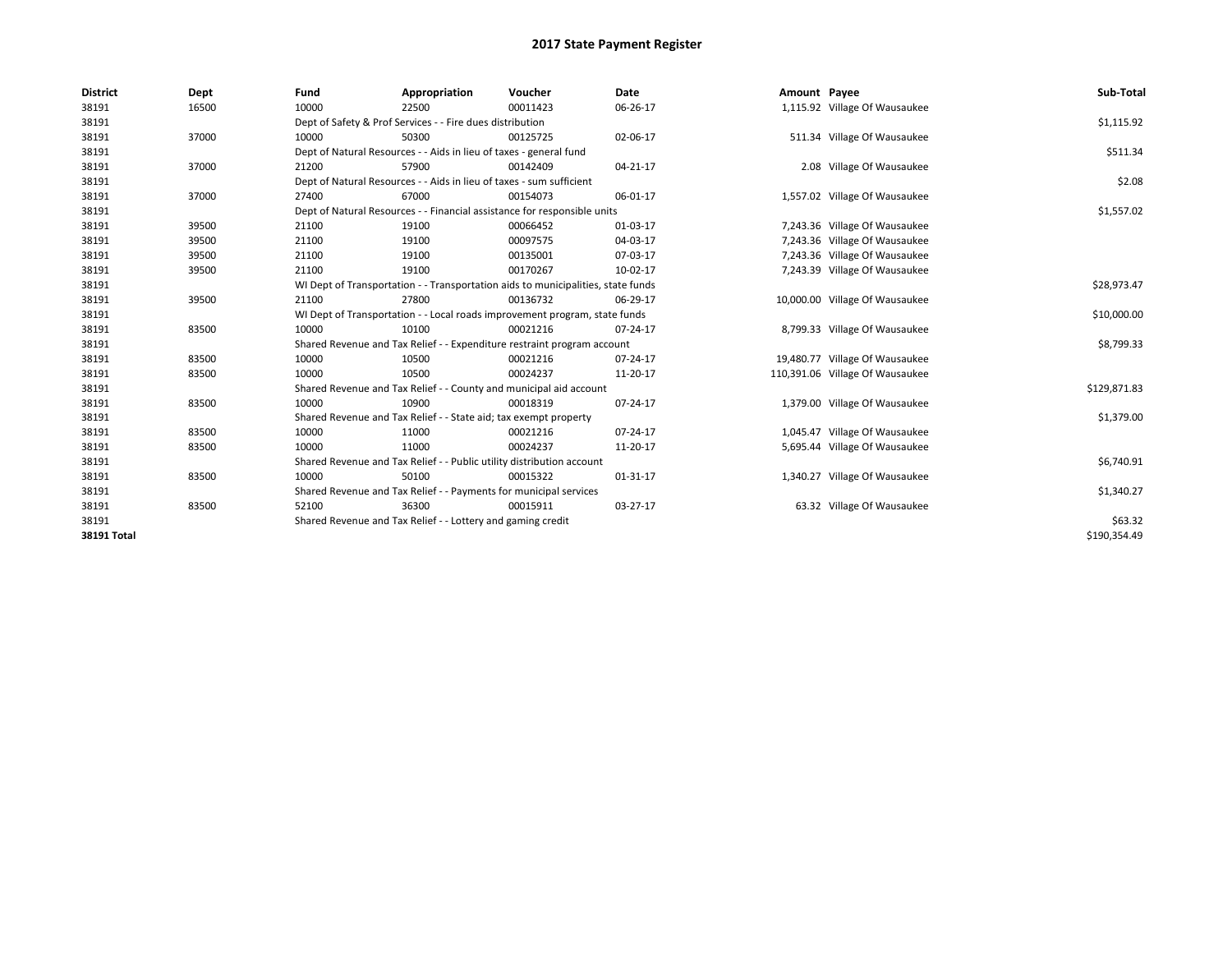| <b>District</b> | Dept           | Fund           | Appropriation                                                                              | Voucher  | Date           | Amount Payee |                              | Sub-Total    |
|-----------------|----------------|----------------|--------------------------------------------------------------------------------------------|----------|----------------|--------------|------------------------------|--------------|
| 38251           | 16500          | 10000          | 22500                                                                                      | 00011424 | 06-26-17       |              | 27,960.08 City of Marinette  |              |
| 38251           |                |                | Dept of Safety & Prof Services - - Fire dues distribution                                  |          |                |              |                              | \$27,960.08  |
| 38251           | 37000          | 10000          | 44100                                                                                      | 00139177 | 04-10-17       |              | 61,981.29 City of Marinette  |              |
| 38251           | 37000          | 10000          | 44100                                                                                      | 00163763 | 07-06-17       |              | 31,726.98 City of Marinette  |              |
| 38251           | 37000          | 10000          | 44100                                                                                      | 00168067 | 07-17-17       |              | 30,967.47 City of Marinette  |              |
| 38251           | 37000          | 10000          | 44100                                                                                      | 00176612 | 09-06-17       |              | 33,832.86 City of Marinette  |              |
| 38251           | 37000          | 10000          | 44100                                                                                      | 00177401 | 08-28-17       |              | 165,617.79 City of Marinette |              |
| 38251           | 37000          | 10000          | 44100                                                                                      | 00187330 | 10-27-17       |              | 11,479.65 City of Marinette  |              |
| 38251           | 37000          | 10000          | 44100                                                                                      | 00189457 | 11-01-17       |              | 18,285.92 City of Marinette  |              |
| 38251           | 37000          | 10000          | 44100                                                                                      | 00198856 | 11-30-17       |              | 14,309.69 City of Marinette  |              |
| 38251           | 37000          | 10000          | 44100                                                                                      | 00198857 | 12-14-17       |              | 16,842.71 City of Marinette  |              |
| 38251           |                |                | Dept of Natural Resources - - General program operations - federal funds                   |          |                |              |                              | \$385,044.36 |
| 38251           | 37000          | 21200          | 58000                                                                                      | 00178599 | 09-11-17       |              | 838.50 City of Marinette     |              |
| 38251           |                |                | Dept of Natural Resources - - Wildlife abatement and control grants                        |          |                |              |                              | \$838.50     |
| 38251           | 37000          | 27400          | 67000                                                                                      | 00154462 | 06-01-17       |              | 42,641.05 City of Marinette  |              |
| 38251           |                |                | Dept of Natural Resources - - Financial assistance for responsible units                   |          |                |              |                              | \$42,641.05  |
| 38251           | 37000          | 36300          | TA100                                                                                      | 00136485 | 03-27-17       |              | 405,958.00 City of Marinette |              |
| 38251           |                |                | Dept of Natural Resources - - LAND ACQUISITION                                             |          |                |              |                              | \$405,958.00 |
| 38251           | 38000          | 10000          | 12800                                                                                      | 00004828 | 12-28-17       |              | 5,930.00 City of Marinette   |              |
| 38251           |                |                | Department of Tourism - - Tourism marketing; gaming revenue                                |          |                |              |                              | \$5,930.00   |
| 38251           | 38000          | 10000          | 12900                                                                                      | 00003150 | 03-06-17       |              | 5,000.00 City of Marinette   |              |
| 38251           | 38000          | 10000          | 12900                                                                                      | 00004232 | 09-08-17       |              | 4,000.00 City of Marinette   |              |
| 38251           |                |                | Department of Tourism - - Grants for regional tourist information centers                  |          |                |              |                              | \$9,000.00   |
| 38251           | 39500          | 21100          | 16200                                                                                      | 00067374 | 01-03-17       |              | 16,798.99 City of Marinette  |              |
| 38251           | 39500          | 21100          | 16200                                                                                      | 00098497 | 04-03-17       |              | 16,798.99 City of Marinette  |              |
| 38251           | 39500          | 21100          | 16200                                                                                      | 00135923 | 07-03-17       |              | 16,798.99 City of Marinette  |              |
| 38251           | 39500          | 21100          | 16200                                                                                      | 00171189 | 10-02-17       |              | 16,799.01 City of Marinette  |              |
| 38251           |                |                | WI Dept of Transportation - - Connecting highways aids, state funds                        |          |                |              |                              | \$67,195.98  |
| 38251           | 39500          | 21100          | 17700                                                                                      | 00120500 | 06-02-17       |              | 16,647.00 City of Marinette  |              |
| 38251           | 39500          | 21100          | 17700                                                                                      | 00125396 | 06-13-17       |              | 19,175.00 City of Marinette  |              |
| 38251           | 39500          | 21100          | 17700                                                                                      | 00154658 | 08-17-17       |              | 51,955.00 City of Marinette  |              |
| 38251           | 39500          | 21100          | 17700                                                                                      | 00172305 | 10-03-17       |              | 8,603.00 City of Marinette   |              |
| 38251           |                |                | WI Dept of Transportation - - Tier C transit operating aids, state funds                   |          |                |              |                              | \$96,380.00  |
| 38251           | 39500          | 21100          | 18200                                                                                      | 00085634 | 02-16-17       |              | 44,074.00 City of Marinette  |              |
| 38251           | 39500          | 21100          | 18200                                                                                      | 00120500 | 06-02-17       |              | 4,438.00 City of Marinette   |              |
| 38251           | 39500          | 21100          | 18200                                                                                      | 00172307 | 10-03-17       |              | 1,346.00 City of Marinette   |              |
| 38251           | 39500          | 21100          | 18200                                                                                      | 00180174 | 10-19-17       |              | 45,322.50 City of Marinette  |              |
|                 |                |                | 18200                                                                                      | 00180175 | 10-19-17       |              |                              |              |
| 38251<br>38251  | 39500<br>39500 | 21100<br>21100 | 18200                                                                                      | 00199050 | 12-11-17       |              | 44,959.00 City of Marinette  |              |
|                 |                |                | WI Dept of Transportation - - Transit and other transportation-related aids, federal funds |          |                |              | 44,869.41 City of Marinette  | \$185,008.91 |
| 38251           |                |                |                                                                                            |          |                |              |                              |              |
| 38251           | 39500          | 21100          | 18500                                                                                      | 00166466 | 09-22-17       |              | 4,000.00 City of Marinette   |              |
| 38251           |                |                | WI Dept of Transportation - - Highway safety, local assistance, federal funds              |          |                |              |                              | \$4,000.00   |
| 38251           | 39500          | 21100          | 19100                                                                                      | 00066453 | 01-03-17       |              | 158,735.48 City of Marinette |              |
| 38251           | 39500          | 21100          | 19100                                                                                      | 00097576 | 04-03-17       |              | 158,735.48 City of Marinette |              |
| 38251           | 39500          | 21100          | 19100                                                                                      | 00135002 | 07-03-17       |              | 158,735.48 City of Marinette |              |
| 38251           | 39500          | 21100          | 19100                                                                                      | 00170268 | 10-02-17       |              | 158,735.48 City of Marinette |              |
| 38251           |                |                | WI Dept of Transportation - - Transportation aids to municipalities, state funds           |          |                |              |                              | \$634,941.92 |
| 38251           | 45500          | 10000          | 23100                                                                                      | 00039539 | 12-21-17       |              | 3,360.00 City of Marinette   |              |
| 38251           |                |                | Department of Justice - - Law enforcement training fund, local assistance                  |          |                |              |                              | \$3,360.00   |
| 38251           | 45500          | 10000          | 24100                                                                                      | 00031906 | $07 - 21 - 17$ |              | 641.23 City of Marinette     |              |
| 38251           |                |                | Department of Justice - - Federal aid, state operations                                    |          |                |              |                              | \$641.23     |
| 38251           | 46500          | 10000          | 30600                                                                                      | 00022102 | 02-09-17       |              | 4,156.32 City of Marinette   |              |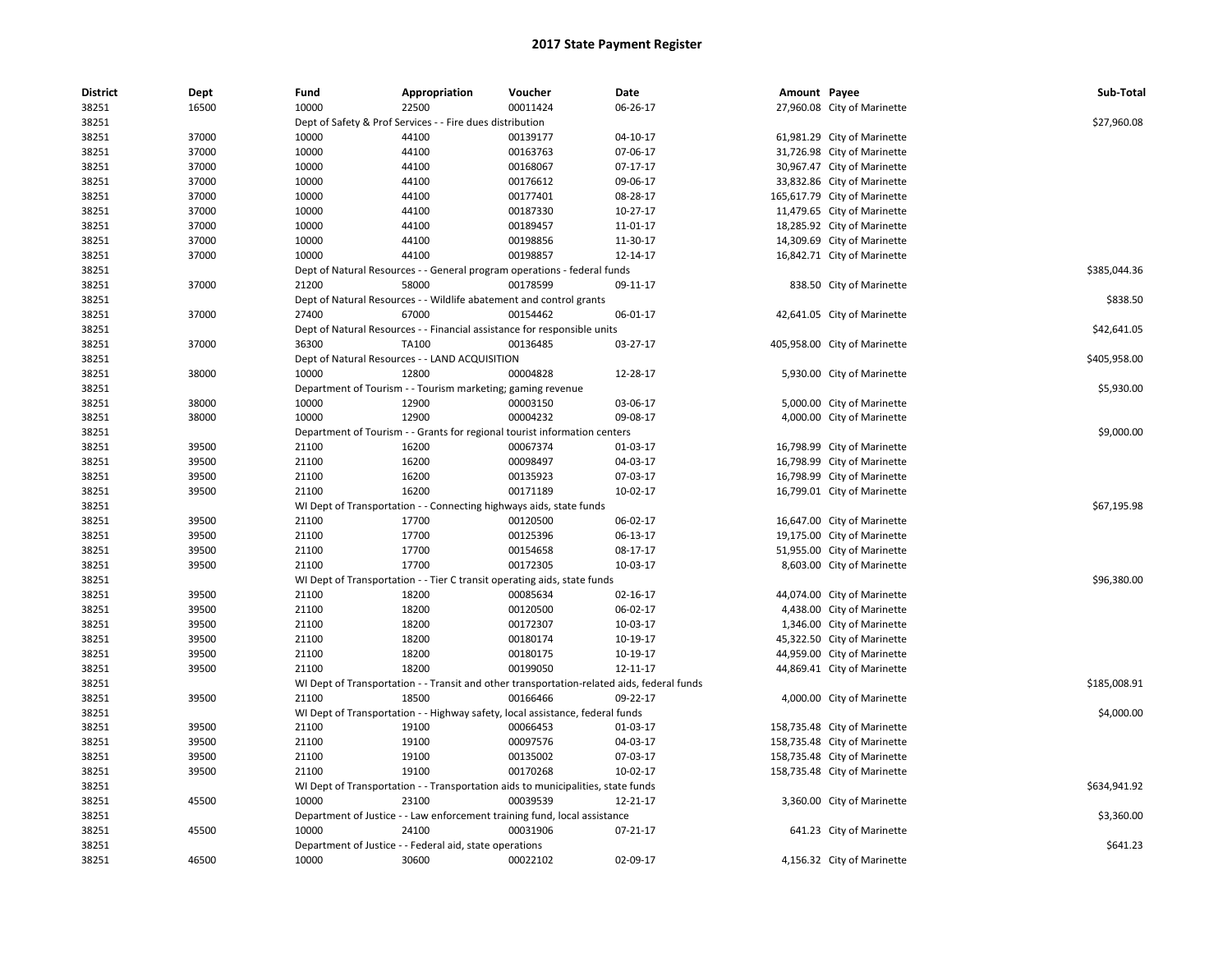| <b>District</b> | Dept  | Fund                                                               | Appropriation                                                           | Voucher        | Date     | Amount Payee |                                | Sub-Total      |
|-----------------|-------|--------------------------------------------------------------------|-------------------------------------------------------------------------|----------------|----------|--------------|--------------------------------|----------------|
| 38251           | 46500 | 10000                                                              | 30600                                                                   | 00027335       | 06-13-17 |              | 4,156.32 City of Marinette     |                |
| 38251           | 46500 | 10000                                                              | 30600                                                                   | 00028011       | 06-19-17 |              | 4,156.32 City of Marinette     |                |
| 38251           | 46500 | 10000                                                              | 30600                                                                   | 00033995       | 11-07-17 |              | 4,156.32 City of Marinette     |                |
| 38251           |       |                                                                    | Department of Military Affairs - - Regional emergency response teams    |                |          |              |                                | \$16,625.28    |
| 38251           | 83500 | 10000                                                              | 10100                                                                   | 00021217       | 07-24-17 |              | 140,930.18 City of Marinette   |                |
| 38251           |       |                                                                    | Shared Revenue and Tax Relief - - Expenditure restraint program account |                |          |              |                                | \$140,930.18   |
| 38251           | 83500 | 10000                                                              | 10500                                                                   | 00021217       | 07-24-17 |              | 676,269.89 City of Marinette   |                |
| 38251           | 83500 | 10000                                                              | 10500                                                                   | 00024238       | 11-20-17 |              | 3,832,196.04 City of Marinette |                |
| 38251           |       | Shared Revenue and Tax Relief - - County and municipal aid account |                                                                         | \$4,508,465.93 |          |              |                                |                |
| 38251           | 83500 | 10000                                                              | 10900                                                                   | 00018320       | 07-24-17 |              | 33,745.00 City of Marinette    |                |
| 38251           | 83500 | 10000                                                              | 10900                                                                   | 00019857       | 07-24-17 |              | 67,688.00 City of Marinette    |                |
| 38251           |       |                                                                    | Shared Revenue and Tax Relief - - State aid; tax exempt property        |                |          |              |                                | \$101,433.00   |
| 38251           | 83500 | 10000                                                              | 11000                                                                   | 00021217       | 07-24-17 |              | 4,973.24 City of Marinette     |                |
| 38251           | 83500 | 10000                                                              | 11000                                                                   | 00024238       | 11-20-17 |              | 28,481.52 City of Marinette    |                |
| 38251           |       |                                                                    | Shared Revenue and Tax Relief - - Public utility distribution account   |                |          |              |                                | \$33,454.76    |
| 38251           | 83500 | 10000                                                              | 50100                                                                   | 00015323       | 01-31-17 |              | 56,743.06 City of Marinette    |                |
| 38251           |       |                                                                    | Shared Revenue and Tax Relief - - Payments for municipal services       |                |          |              |                                | \$56,743.06    |
| 38251           | 83500 | 52100                                                              | 36300                                                                   | 00015912       | 03-27-17 |              | 24,462.92 City of Marinette    |                |
| 38251           |       |                                                                    | Shared Revenue and Tax Relief - - Lottery and gaming credit             |                |          |              |                                | \$24,462.92    |
| 38251 Total     |       |                                                                    |                                                                         |                |          |              |                                | \$6,751,015.16 |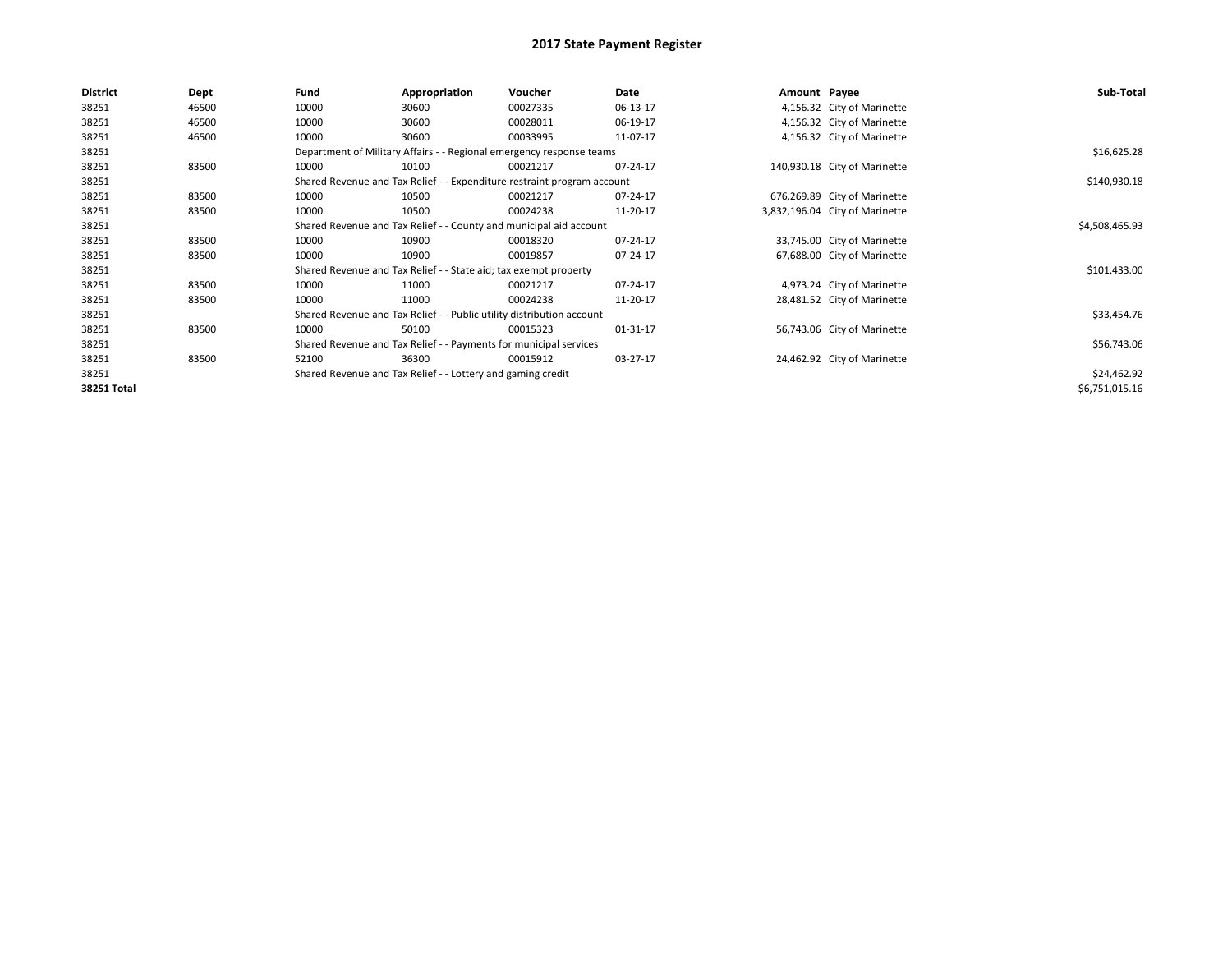| <b>District</b> | Dept  | Fund  | Appropriation                                                                    | Voucher  | Date     | Amount Payee |                            | Sub-Total      |  |  |
|-----------------|-------|-------|----------------------------------------------------------------------------------|----------|----------|--------------|----------------------------|----------------|--|--|
| 38261           | 16500 | 10000 | 22500                                                                            | 00011425 | 06-26-17 |              | 3,401.15 City Of Niagara   |                |  |  |
| 38261           |       |       | Dept of Safety & Prof Services - - Fire dues distribution                        |          |          |              |                            | \$3,401.15     |  |  |
| 38261           | 37000 | 27400 | 67000                                                                            | 00154542 | 06-01-17 |              | 7,323.95 City Of Niagara   |                |  |  |
| 38261           |       |       | Dept of Natural Resources - - Financial assistance for responsible units         |          |          |              |                            | \$7,323.95     |  |  |
| 38261           | 39500 | 21100 | 16200                                                                            | 00067375 | 01-03-17 |              | 12,783.25 City Of Niagara  |                |  |  |
| 38261           | 39500 | 21100 | 16200                                                                            | 00098498 | 04-03-17 |              | 12,783.25 City Of Niagara  |                |  |  |
| 38261           | 39500 | 21100 | 16200                                                                            | 00135924 | 07-03-17 |              | 12,783.25 City Of Niagara  |                |  |  |
| 38261           | 39500 | 21100 | 16200                                                                            | 00171190 | 10-02-17 |              | 12,783.28 City Of Niagara  |                |  |  |
| 38261           |       |       | WI Dept of Transportation - - Connecting highways aids, state funds              |          |          |              |                            | \$51,133.03    |  |  |
| 38261           | 39500 | 21100 | 19100                                                                            | 00066454 | 01-03-17 |              | 33,246.76 City Of Niagara  |                |  |  |
| 38261           | 39500 | 21100 | 19100                                                                            | 00097577 | 04-03-17 |              | 33,246.76 City Of Niagara  |                |  |  |
| 38261           | 39500 | 21100 | 19100                                                                            | 00135003 | 07-03-17 |              | 33,246.76 City Of Niagara  |                |  |  |
| 38261           | 39500 | 21100 | 19100                                                                            | 00170269 | 10-02-17 |              | 33,246.78 City Of Niagara  |                |  |  |
| 38261           |       |       | WI Dept of Transportation - - Transportation aids to municipalities, state funds |          |          |              |                            |                |  |  |
| 38261           | 45500 | 10000 | 23100                                                                            | 00039729 | 12-27-17 |              | 640.00 City Of Niagara     |                |  |  |
| 38261           |       |       | Department of Justice - - Law enforcement training fund, local assistance        |          |          |              |                            | \$640.00       |  |  |
| 38261           | 50500 | 10000 | 74300                                                                            | 00039729 | 01-18-17 |              | 44,975.00 City Of Niagara  |                |  |  |
| 38261           | 50500 | 10000 | 74300                                                                            | 00045625 | 03-29-17 |              | 69,975.00 City Of Niagara  |                |  |  |
| 38261           | 50500 | 10000 | 74300                                                                            | 00056554 | 08-04-17 |              | 43,624.46 City Of Niagara  |                |  |  |
| 38261           | 50500 | 10000 | 74300                                                                            | 00057739 | 08-18-17 |              | 95,235.00 City Of Niagara  |                |  |  |
| 38261           | 50500 | 10000 | 74300                                                                            | 00060505 | 09-27-17 |              | 130,647.54 City Of Niagara |                |  |  |
| 38261           |       |       | Department of Administration - - Federal aid; local assistance                   |          |          |              |                            | \$384,457.00   |  |  |
| 38261           | 83500 | 10000 | 10500                                                                            | 00021218 | 07-24-17 |              | 90,967.86 City Of Niagara  |                |  |  |
| 38261           | 83500 | 10000 | 10500                                                                            | 00024239 | 11-20-17 |              | 515,652.88 City Of Niagara |                |  |  |
| 38261           |       |       | Shared Revenue and Tax Relief - - County and municipal aid account               |          |          |              |                            | \$606,620.74   |  |  |
| 38261           | 83500 | 10000 | 10900                                                                            | 00018321 | 07-24-17 |              | 1,948.00 City Of Niagara   |                |  |  |
| 38261           |       |       | Shared Revenue and Tax Relief - - State aid; tax exempt property                 |          |          |              |                            | \$1,948.00     |  |  |
| 38261           | 83500 | 10000 | 11000                                                                            | 00021218 | 07-24-17 |              | 522.75 City Of Niagara     |                |  |  |
| 38261           | 83500 | 10000 | 11000                                                                            | 00024239 | 11-20-17 |              | 3,889.72 City Of Niagara   |                |  |  |
| 38261           |       |       | Shared Revenue and Tax Relief - - Public utility distribution account            |          |          |              |                            | \$4,412.47     |  |  |
| 38261 Total     |       |       |                                                                                  |          |          |              |                            | \$1,192,923.40 |  |  |